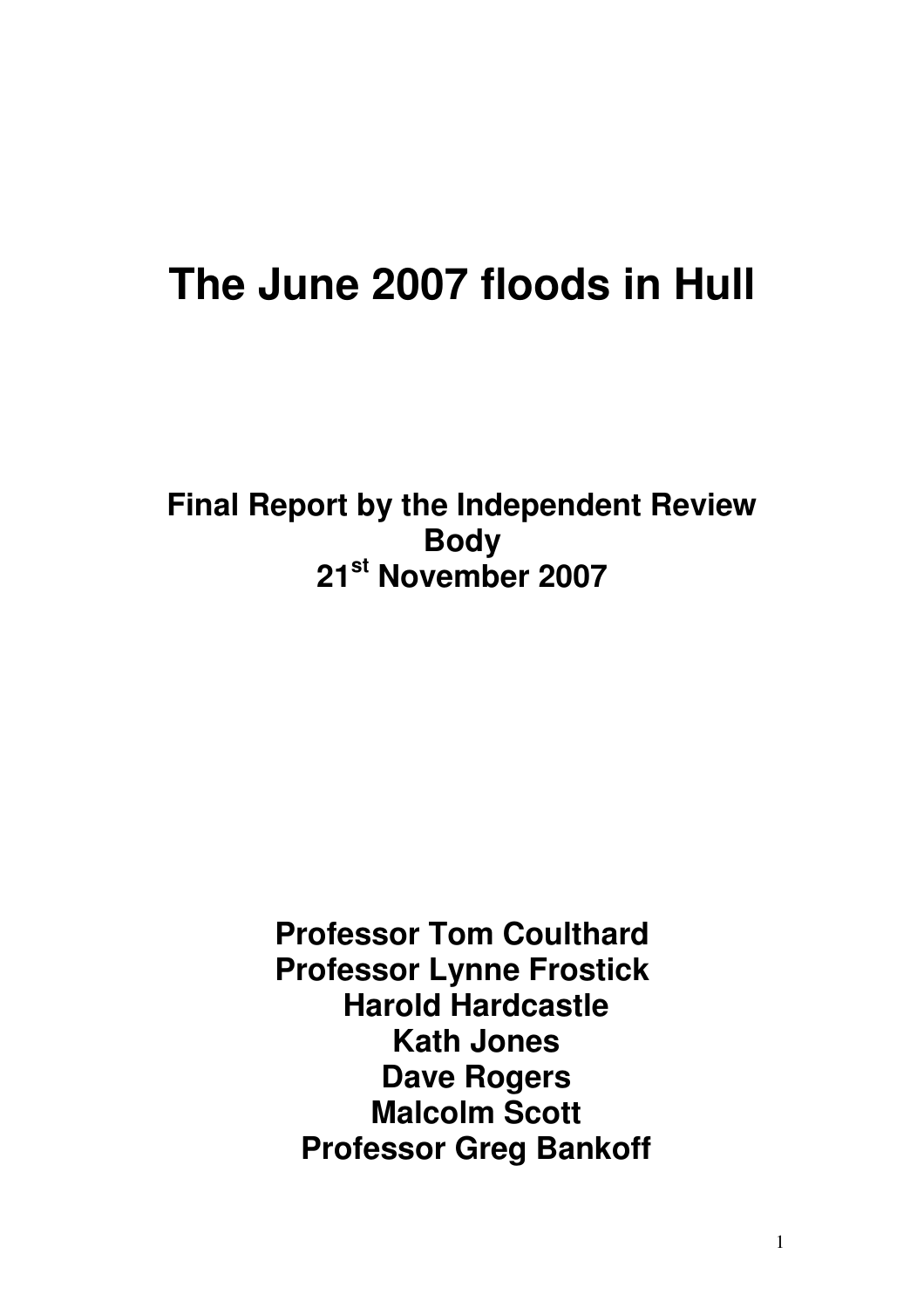# **Index**

| Page           |                                                                     |  |  |  |  |  |
|----------------|---------------------------------------------------------------------|--|--|--|--|--|
| 4              | <b>Executive Summary</b>                                            |  |  |  |  |  |
| 5              | 1 Introduction and Context                                          |  |  |  |  |  |
| 5              | 1.1 The aims of the Independent Review                              |  |  |  |  |  |
| 5              | 1.2 The scope of this report                                        |  |  |  |  |  |
| $\overline{7}$ | 2 Executive Summary of the <i>interim</i> report released 25/8/2007 |  |  |  |  |  |
| 8              | 3 Living with floods: The impact on people                          |  |  |  |  |  |
| 8              | 3.1 Introduction and the impact of floods on households             |  |  |  |  |  |
| 8              | 3.2 Social Vulnerability and Resilience of Hull's population        |  |  |  |  |  |
| 10             | 3.3 Hull City Council's response:                                   |  |  |  |  |  |
| 13             | 3.4 Hull's Council housing stock                                    |  |  |  |  |  |
| 13             | 3.4.1 The role and responsibility of the Housing Service.           |  |  |  |  |  |
| 13             | 3.4.2 The impact of flooding on Hull's housing services             |  |  |  |  |  |
| 13             | 3.4.3 Repairs to flood damaged council houses                       |  |  |  |  |  |
| 14             | 3.4.4 Rehousing                                                     |  |  |  |  |  |
| 15             | 3.4.5 The ongoing situation for flooded houses in Hull              |  |  |  |  |  |
| 15             | 3.5 The impact on Schools                                           |  |  |  |  |  |
| 17             | 3.6 The role of Early Years                                         |  |  |  |  |  |
| 18             | 3.7 Hull's Community Wardens                                        |  |  |  |  |  |
| 19             | 3.8 Hull's Community and Voluntary sector response                  |  |  |  |  |  |
| 21             | 3.9 Charitable donations                                            |  |  |  |  |  |
| 22             | 3.10 The role of databases in flood management and the need         |  |  |  |  |  |
|                | for information                                                     |  |  |  |  |  |
| 23             | 3.11 Recommendations:                                               |  |  |  |  |  |
| 23             | 3.11.1 Flexible Planning                                            |  |  |  |  |  |
| 25             | 3.11.2 Communication                                                |  |  |  |  |  |
| 25             | 3.11.3 Protecting Social Infrastructure                             |  |  |  |  |  |
| 26             | 3.11.4 Living with Floods                                           |  |  |  |  |  |
| 27             | 4 The Insurance Industry                                            |  |  |  |  |  |
| 27             | 4.1 Introduction                                                    |  |  |  |  |  |
| 27             | 4.2 Statement of Principles on the Provision of Flood Insurance     |  |  |  |  |  |
| 28             | 4.3 Can you get flood insurance cover for properties in Hull?       |  |  |  |  |  |
| 28             | 4.4 How are premiums (and risks) calculated?                        |  |  |  |  |  |
| 29             | 4.5 Claims Administration<br>4.6 Standard of Reinstatement          |  |  |  |  |  |
| 29<br>30       | 4.7 Individual Home Flood Protection                                |  |  |  |  |  |
| 30             | 4.8 Use of excess and capped cover methods to limit risk            |  |  |  |  |  |
| 30             | 4.9 Were the floods in Hull a flood or storm event?                 |  |  |  |  |  |
| 30             | 4.10 Responsibility for Flood Strategy                              |  |  |  |  |  |
| 30             | 4.11 Conclusion                                                     |  |  |  |  |  |
| 32             | 5 Yorkshire Water and the drainage system of Hull                   |  |  |  |  |  |
| 32             | 5.1 Introduction                                                    |  |  |  |  |  |
| 32             | 5.2 Bransholme and Kingswood                                        |  |  |  |  |  |
| 32             | 5.2.1 1996                                                          |  |  |  |  |  |
| 34             | 5.2.2 September 2001                                                |  |  |  |  |  |
| 34             | 5.2.3 October 2001                                                  |  |  |  |  |  |
| 34             | 5.2.4 2007                                                          |  |  |  |  |  |
| 35             | 5.2.5 Summary and future issues for Bransholme and                  |  |  |  |  |  |
|                | Kingswood                                                           |  |  |  |  |  |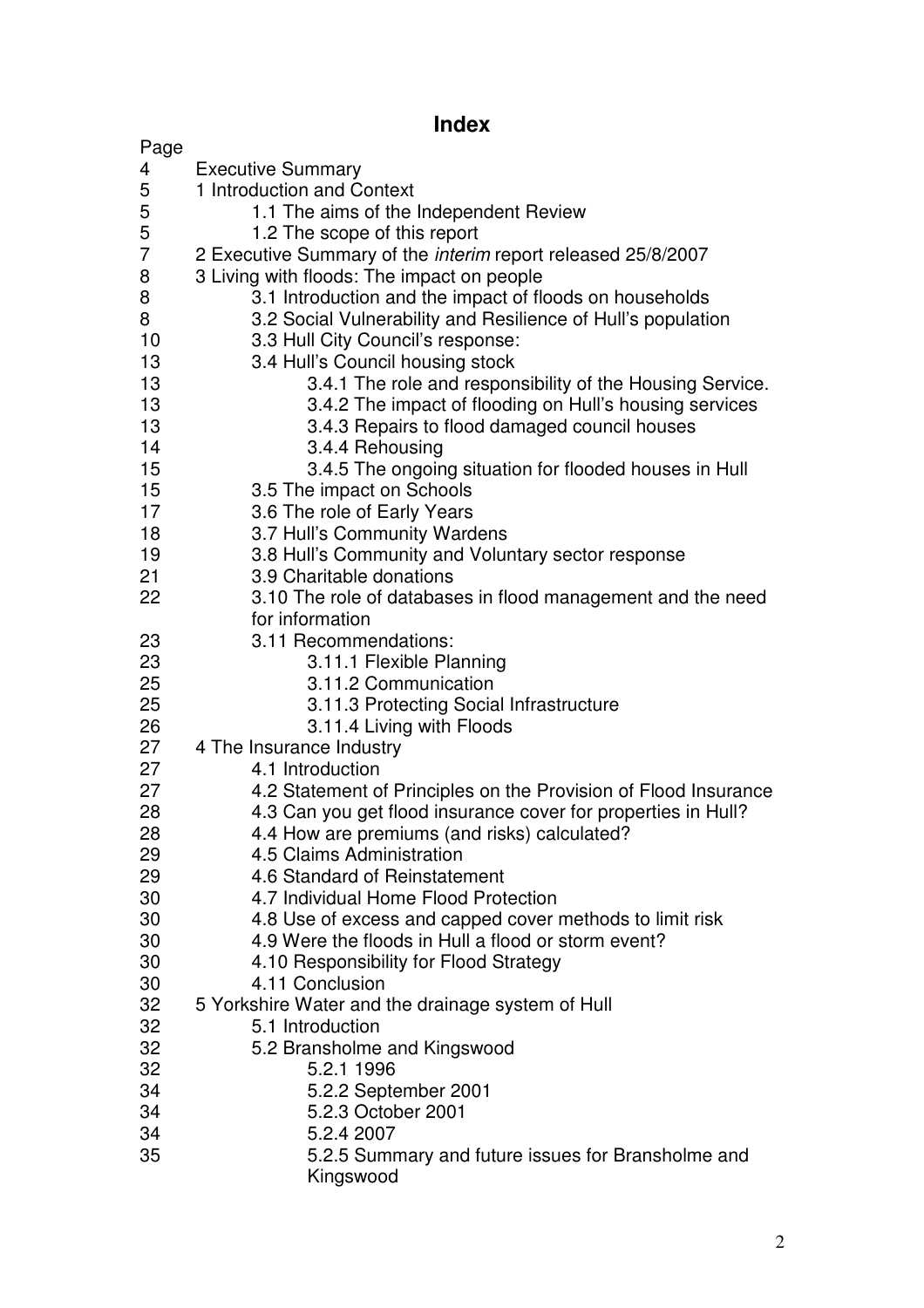| 37 | 5.3 East and West Hull                                     |
|----|------------------------------------------------------------|
| 37 | 5.3.1 Introduction                                         |
| 37 | 5.3.2 1997                                                 |
| 37 | 5.3.3 2001                                                 |
| 37 | 5.3.4 2001 to 2004                                         |
| 37 | 5.3.5 October 2004                                         |
| 38 | 5.3.6 Jan 2006                                             |
| 40 | 5.3.7 Jan 2007                                             |
| 40 | 5.3.8 June 25 <sup>th</sup> 2007                           |
| 42 | 5.3.9 November 2007                                        |
| 42 | 5.3.10 Summary and future issues for East and West Hull    |
| 43 | 5.4 Design Parameters and legislation                      |
| 44 | 5.5 Conclusion                                             |
| 45 | 5.6 References                                             |
| 46 | 6 The role of OFWAT in urban flooding                      |
| 46 | 6.1 Introduction                                           |
| 46 | 6.2 The water monopoly                                     |
| 46 | 6.3 Regulation of the English Water Industry               |
| 48 | 6.4 Yorkshire Water's response to Ofwat regarding the Hull |
|    | floods                                                     |
| 50 | 6.5 Summary and implications for OFWAT and Yorkshire Water |
| 52 | 7 Planning and Building in flood risk areas                |
| 52 | 7.1 Introduction                                           |
| 52 | 7.2 Planning Policy                                        |
| 53 | 7.3 Existing building stock                                |
| 54 | 7.4 Strategic Flood Risk Assessment in Hull                |
| 54 | 7.5 Building Regulations                                   |
| 56 | 7.6 Recovering from flood Damage                           |
| 56 | 7.7 Informing and Influencing Businesses and Householders  |
| 56 | 7.8 Information and Education                              |
| 57 | 7.9 Encouraging investment in flood proofing               |
| 58 | 8 Public emergency information and the role of the media   |
| 58 | 8.1 Introduction                                           |
| 58 | 8.2 Background                                             |
| 58 | 8.3 Awareness, Warning, Informing and advising the Public  |
| 59 | 8.4 Media and the 25 <sup>th</sup> June 2007               |
| 60 | 8.5 Conclusion                                             |
| 61 | 9 Overall findings                                         |
| 64 | 10 Recommendations                                         |
| 64 | 10.1 National Recommendations                              |
| 65 | 10.2 Local Recommendations                                 |
| 66 | 11 Glossary                                                |

68 12 Acknowledgements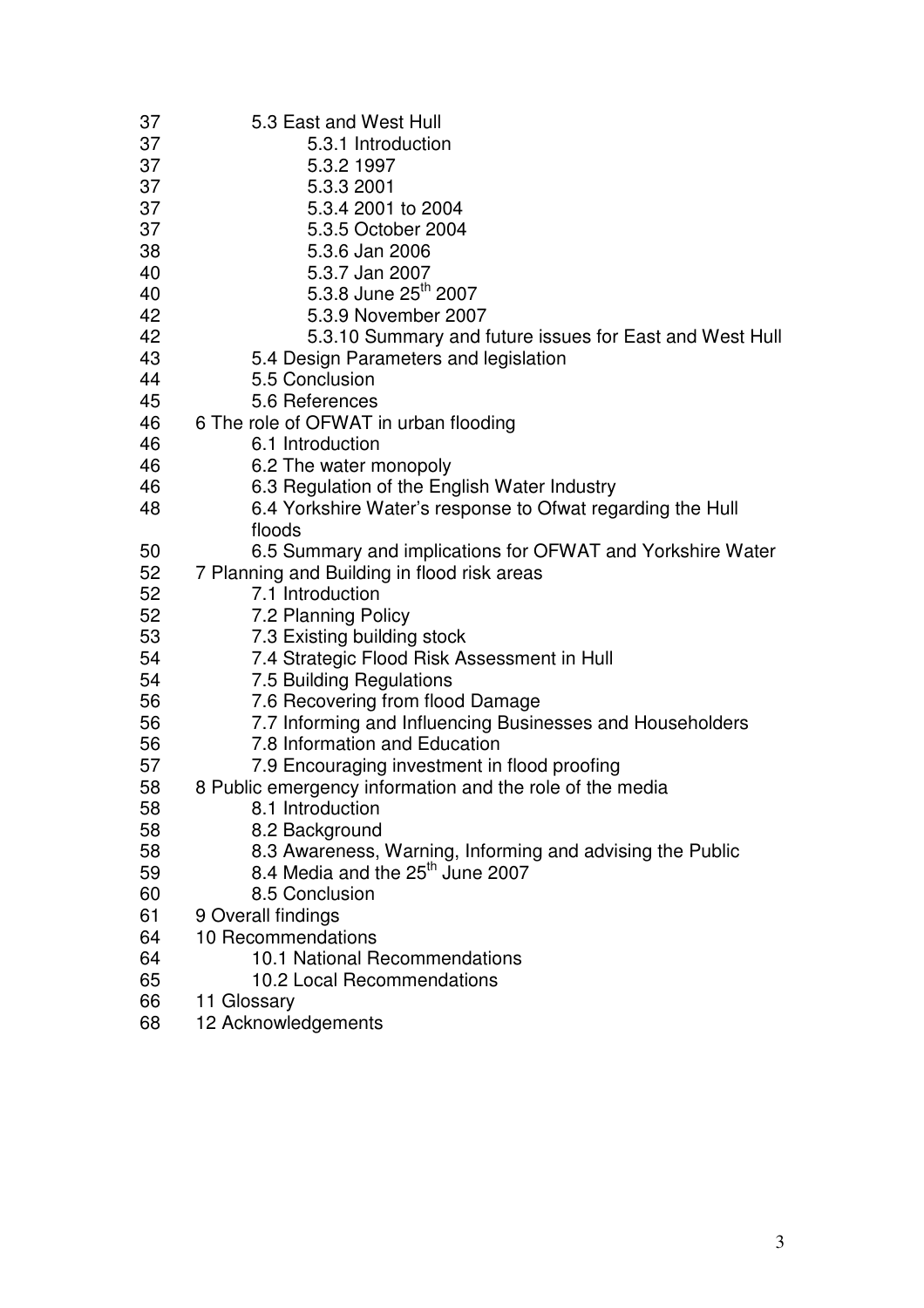# **Executive summary:**

**Findings** (see Chapter 9 - Page 61 - for full findings)

- Over 8600 households (20 000 people) were affected by the June  $25<sup>th</sup>$ 2007 floods. Of these 6 300 people were forced to live in temporary accommodation with over 1 400 people in caravans.
- The people of Hull showed extraordinary levels of goodwill, comradeship and willingness to help neighbours during the floods.
- Schools were especially badly hit, with only 8 out of 99 schools unaffected. The closure of schools can have a large social and economic effect, forcing parents to take time off work, lose earnings and in some cases jobs.
- We found a series of serious issues with the design, maintenance and operation of Yorkshire Waters pumped drainage system in Hull.
- At Bransholme, where a pumping station failed, Yorkshire Water were warned in 1996 and 2001 about its poor condition. Yorkshire Water was unable to confirm that any action was taken in light of these reports.
- For East and West Hull, Yorkshire Water reports indicate that £200 million Humbercare modernisation works (2001) had significantly reduced the systems capacity from a 1 in 30 year storm event to 1 in 1 to 1 in 2 years. Permanent solutions were suggested in 2004 and 2006, but a temporary fix was implemented in 2007 based on re-instated 40 year old pumping stations. During the 2007 floods there were serious operational issues with this arrangement.
- The 2007 floods were severe, but as many properties in Hull were only flooded by a few centimetres we conclude that had the recommendations for Bransholme (1996 and 2001) and the rest of Hull (2004 and 2006) been followed, then some properties in Hull would not have flooded.
- Yorkshire Water is regulated by Ofwat and we noted concerns that Ofwat has limited powers to control water utilities over the levels of flood defence in drainage systems.

**Recommendations** (see chapter 10 for full recommendations)

- Mandatory standards for flood protection in drainage systems must be set
- The regulatory powers of Ofwat over drainage systems must be reviewed
- Detailed information about the performance and operation of water utilities' drainage systems should be in the public domain. Their operation and regulation must be transparent.
- The Government should consider underwriting flood risk, or seek possible alternatives to the 'statement of principles' arrangement between insurers.
- Building regulations could be changed to increase building flood resilience in flood risk areas
- Extra protection should be given to key *social* infrastructure. Schools for example could be described as 'social power stations' warranting defence.
- Emergency planning for pluvial flooding should be undertaken by all regional and local authorities
- Formal and accountable cross agency cooperation and coordination must be implemented
- An awareness campaign is required to inform residents, in flood plain areas, of the level of risks they face and the measures open to them to reduce these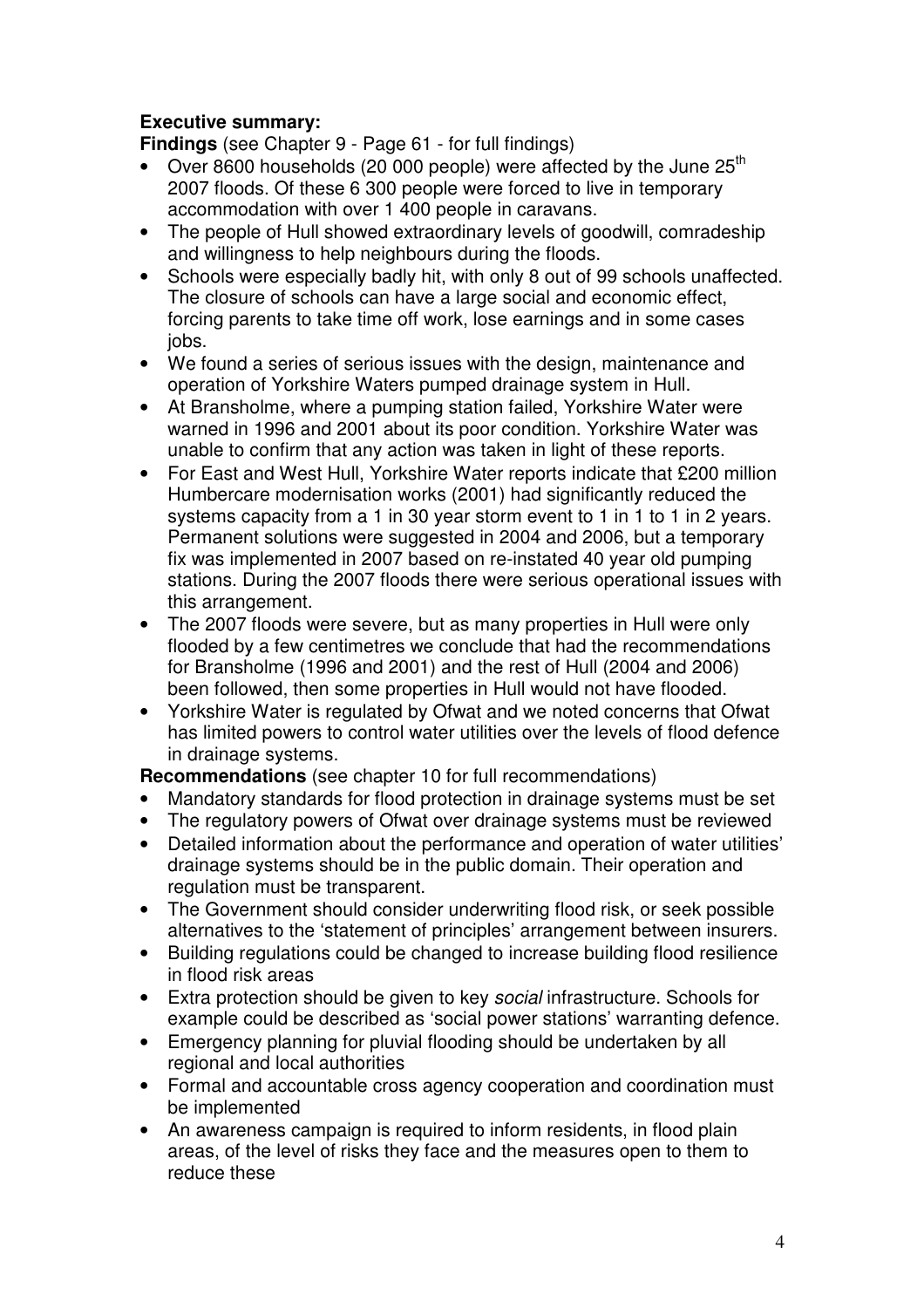# **1. Introduction and Context**

# **1.1 The aims of the Independent Review**

In June 2007, the city of Kingston upon Hull experienced unusually high rain fall. Subsequent flooding caused widespread disruption with damage to over 8600 residential properties and over 1300 businesses (figures collected 1<sup>st</sup>) November 2007). Following the flooding, Hull City Council commissioned an Independent Review Body to examine the key factors leading to the flooding in Hull and to make recommendations for actions to improve flood prevention in the future. The Review Body's members, who are all volunteers, include representatives of the public sector, the private sector and the community sector in Hull. The members are:

- Professor Tom Coulthard, Professor of Physical Geography, University of Hull (Chair)
- Professor Lynne Frostick, Deputy Head Department of Geography, University of Hull
- Malcolm Scott, Partner, Scotts Property LLP
- Harold Hardcastle, Divisional Director, ARCO
- Kath Jones, Chief Officer, North Bank Forum
- Dave Rogers, Chief Officer, Hull Community and Voluntary Services Ltd
- Professor Greg Bankoff, Professor of Modern History, University of Hull

The aims and terms of reference for the Review Body are:

- To enquire into, examine, and form an initial view on the factors which contributed to or exacerbated the flooding of particular areas of the city on this occasion, and affected the nature and scale of the damage and disruption caused by the resulting flood waters.
- To list comprehensively and make clear recommendations on practical actions which should be taken, by each, and all, responsible agencies, to improve flood prevention and response in Hull, in any such future situation of this kind.

# **1.2 The scope of this report**

At our first meeting in July 2007, we (the IRB) decided to split the review into two phases. In the first phase of the review, published in an interim report on the  $25<sup>th</sup>$  August 2007, we outlined the physical nature of the floods, the levels of rainfall that fell, areas that flooded and the history and unique location of Hull. We then reviewed how the main agencies operated during the flooding (The Environment Agency, Hull City Council, Humberside Fire and Rescue Services and Yorkshire Water). The executive summary of the interim report is presented in the next section and the interim report itself is available from www.hull.ac.uk/geog.

In the second phase of this review, we have continued to address these questions but focus more on the impact of the flooding on the population of Hull and how the impacts could be mitigated and relief efforts be improved.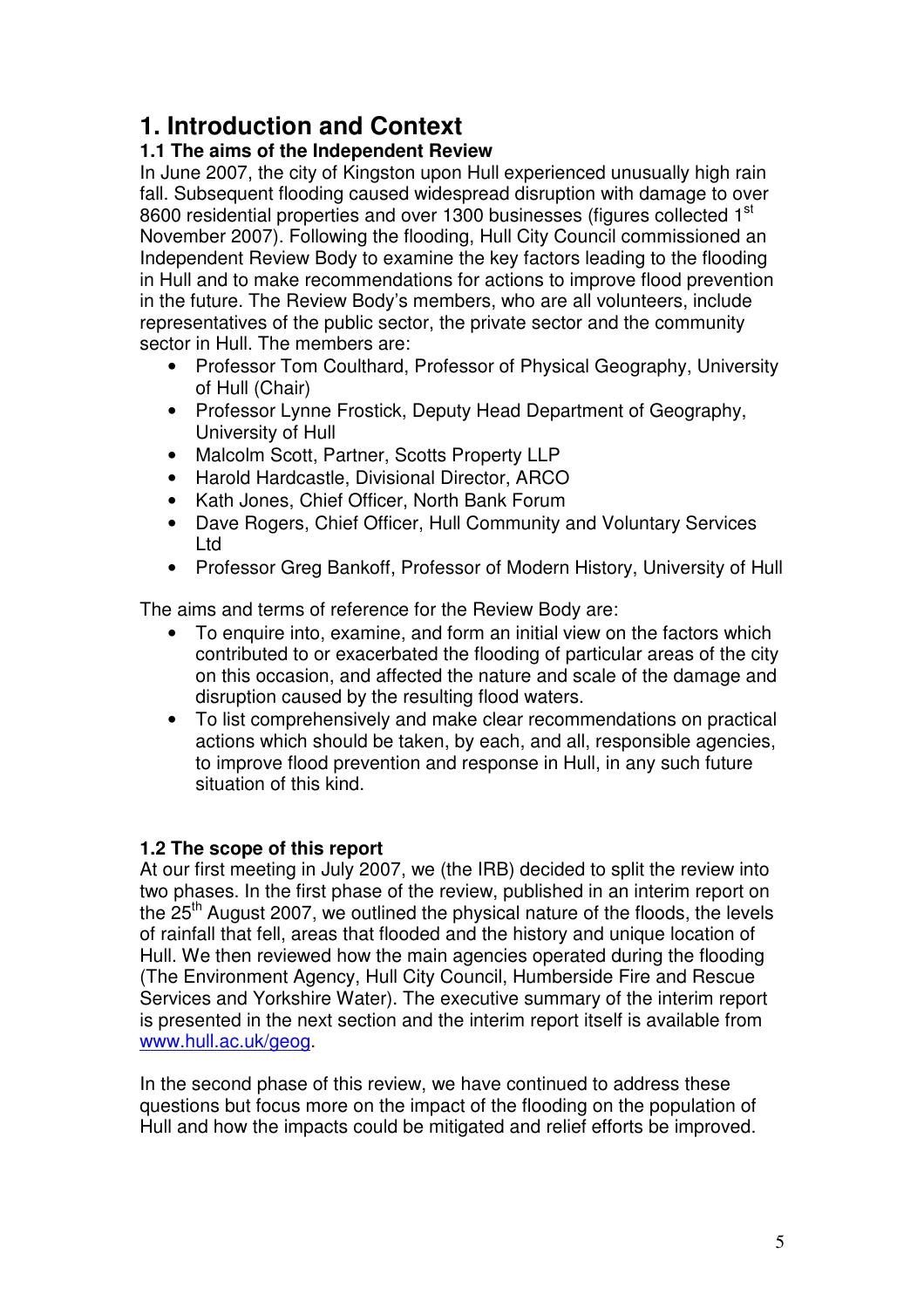This report has 6 main chapters looking at the effects of the floods on the people of Hull, the Insurance industry, Yorkshire Waters role, the Government regulator Ofwat, planning and finally the role of the media.

The review body first met in July 2007. Since then we have met over 20 times, held three meetings hearing presentations from representatives from the Environment Agency, Yorkshire Water, Hull City Council (including Area teams, Housing, Schools), Voluntary organisations, Hull Community Wardens and the Emergency Services. In addition, we have met with representatives from the Association of British Insurers, Hull City Planners and Building Control. We have received information from local MP's, residents and representatives from community and residents groups. We have also visited several pumping and drainage facilities as well as visited affected areas. We have presented our interim findings to Sir Michael Pitts and the Governments Lessons Learned committee and the EFRA select committee.

This document is based upon information from the agencies involved, that volunteered by members of the public and from our own sources. We are very grateful for everyone's wholehearted co-operation in this review. We acknowledge that there may be data that we are unaware of and would like to stress that no information deemed important has been deliberately omitted. This report is based on the best information made available to us and it covers only the administrative area of Hull City Council, not the East Riding. Recommendations from the IRB are indicated in bold text coloured blue.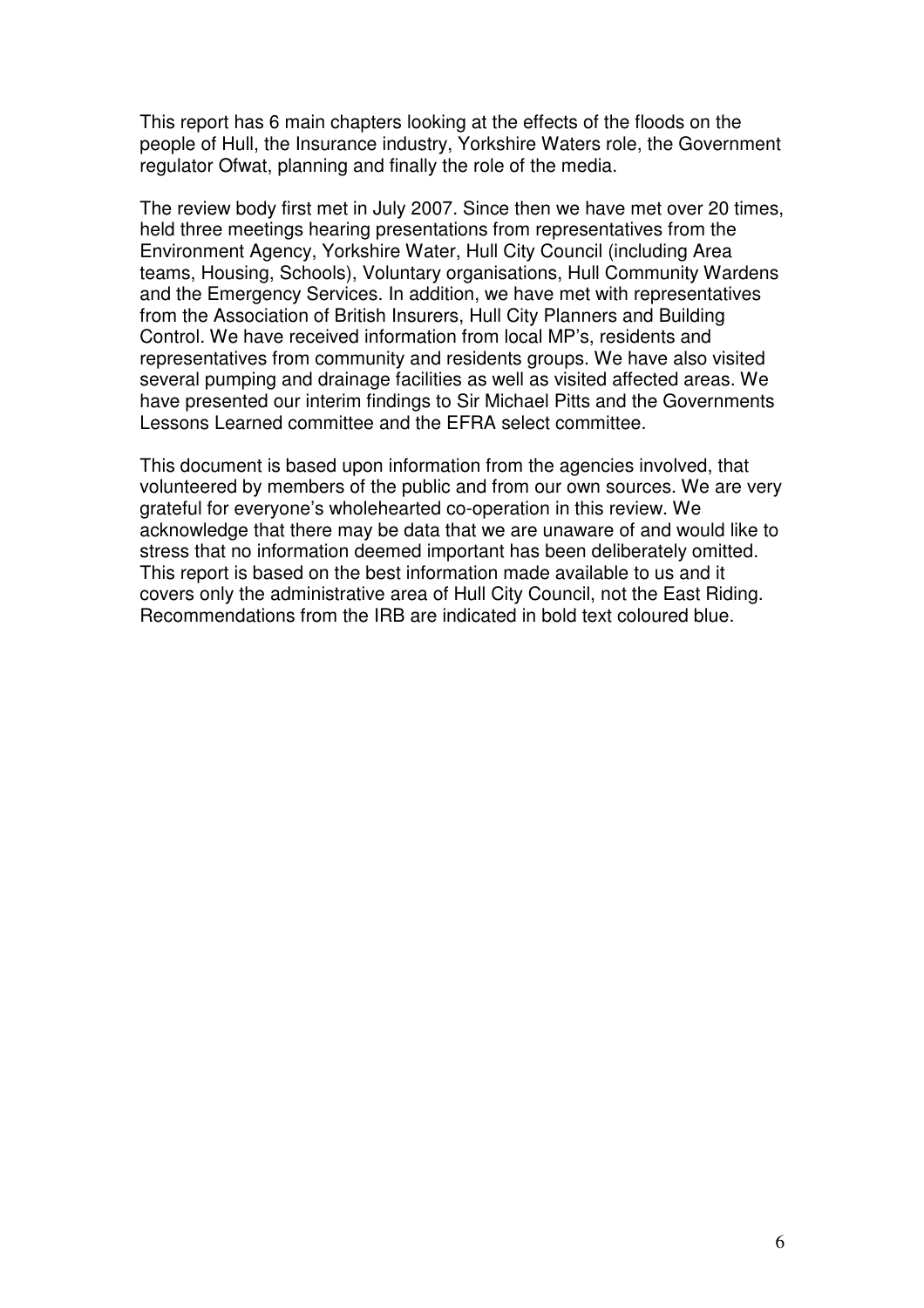# **2. Executive Summary of the interim report released 25/8/2007**

In June 2007, the city of Kingston upon Hull experienced unusually high rain fall. Subsequent flooding caused widespread disruption with damage to 7208 (as of August 07) residential properties and over 1300 businesses. Our key findings were:

- Hull flooded because the drainage system was overwhelmed.
- Given the magnitude of the storm (greater than 1 in 150 years) we feel it is very encouraging that key pieces of important civil infrastructure did not fail.
- Hull's trunk sewer system is modern compared to other UK historical cities.
- We have significant concerns as to whether the pumping system, that was re-evaluated for the Humbercare project (post 2000), is correctly designed to cover a 1 in 30 year storm event.
- Hull's low lying position increases its vulnerability. Therefore, we recommend that Hull should have additional levels of protection above and beyond a 1 in 30 year storm event.
- The availability of additional pumping would increase capacity, provide backup and contingency should any of the existing pumps fail.
- There were no contingency plans for the failure of Bransholme pumping station or appropriate protection from flood water.
- Blocked gullies appear not to have been a major factor in causing general flooding.
- There was no list of key strategic locations and infrastructure (e.g. pumping stations, substations etc..) agreed by the agencies
- No single agency (e.g. Yorkshire Water, Environment Agency, Hull CC) accepts responsibility for any elements outside their own terms of reference nor have they historically allowed others to influence their own obligations. This is a recurring theme - one of inadequate consultation, co-operation and unity between the agencies.

• There is presently no rainfall flash flood warning system.

Our recommendations are:

- For urban drainage, designs based on industry standards to protect from a 1 in 30 year storm event may be inadequate. Additional capacity should be factored in for climate change.
- We recommend that the EA explore expanding the Floodline system to cover all types of flood warnings (rainfall and river).
- The flooding in Hull has revealed the difficulties of having multiple agencies responsible for different areas of the drainage system. We feel it is vital that the Environment Agency, Local Authority and Water Company closely co-operate on operation, investment and design.
- Agencies should investigate whether flooding in West Hull could be reduced by diverting and pumping water through existing and new watercourses.
- We recommend the existing stormwater pumping capacity in Hull be increased.
- We recommend that an independent Drainage Board for Hull is set up.
- Agencies must agree a list of key strategic locations for protection in flooding emergencies.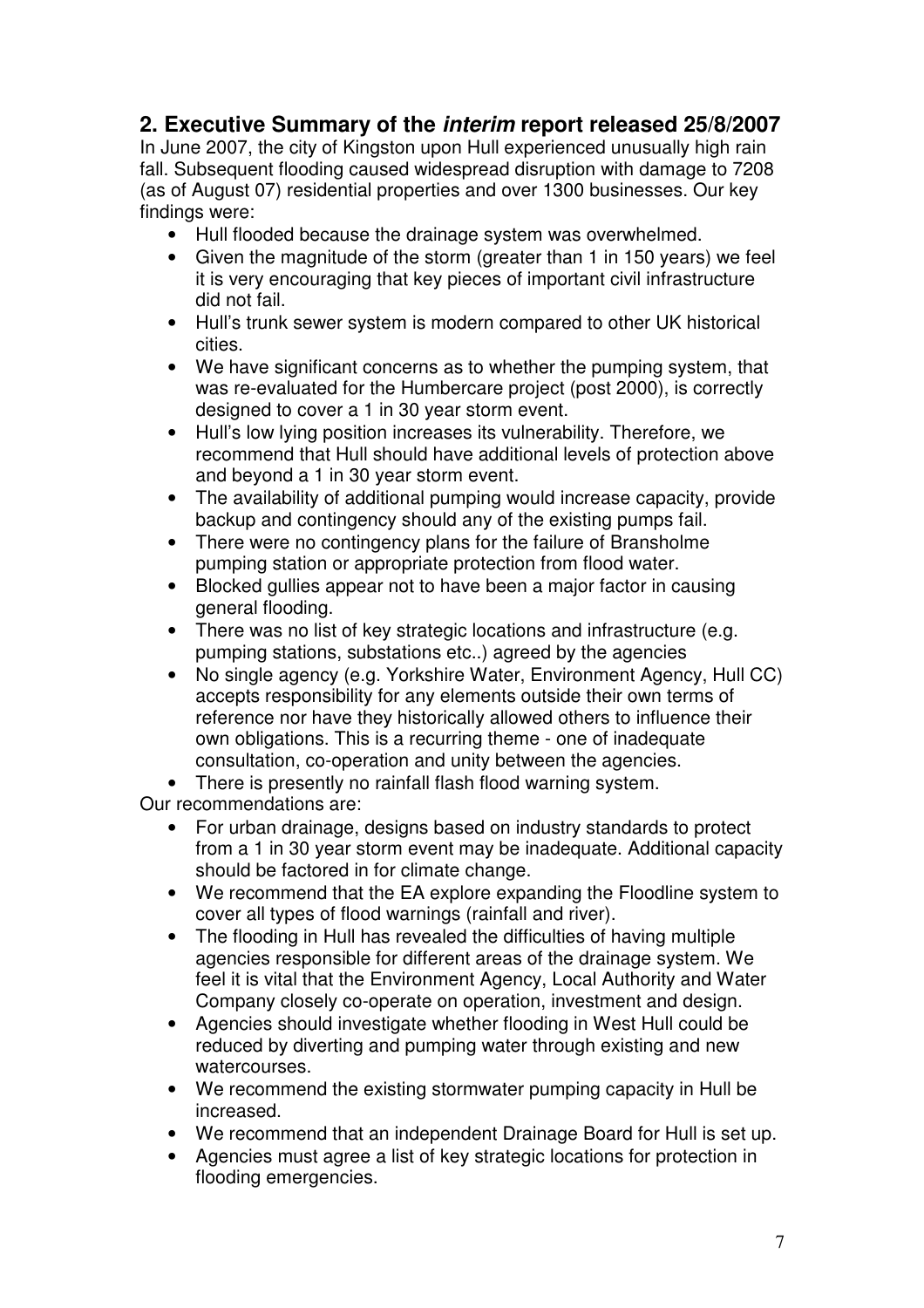# **3. Living with floods: The impact on people**

# **3.1 Introduction and the impact of floods on households**

A notable feature of the June  $25<sup>th</sup>$  floods in Hull was its widespread nature: 8657 houses on more than 600 streets were flooded (or damaged by floodwater). Using the city wide average number of residents per household (2.35) we calculate that over 20,000 people were affected. This is approximately eight per cent of the population within the area of Hull City Council.

Since the floods, over 331 households have approached the Council for support with temporary accommodation, Council Tax information has identified 2681 households displaced from their homes and records indicate there are over 600 households (over 1400 people) living in caravans.

Although more than 8,600 households were affected by flooding in June, not all parts of Hull were struck with equal force (Figure 3.1). Given the nature of pluvial flooding, some wards or even roads within neighbourhoods were much more severely affected than others with Bricknell, Derringham and Boothferry in the West, Orchard Park and Greenwood and Bransholme West in the North, and Sutton in the East having the highest concentration of flooded properties. Even in wards that escaped widespread inundations, some localised flooding was severe.

### **3.2 Social Vulnerability and Resilience of Hull's population**

The statistical profile of Hull identifies it as one of the most deprived cities in the country. Hull is the 9th most deprived area in England and the most deprived in Yorkshire and Humber. Over half the population lives in neighbourhoods amongst the 20% most deprived in England. It is the ninth most disadvantaged of the 354 English local authorities with more than half of its population living in electoral wards that are among the 20% most deprived in the country and with approximately 100,000 persons in receipt of means tested benefits. In 2003, 27 per cent of all households had annual incomes under £10,000. Other indices further suggest that the city's population is more vulnerable from sudden and unforeseen events like the June floods. Hull has more people with a long-term limiting illness, a larger number of working age population with a disability and a greater prevalence of mental illness than the national average. The birth rate is also appreciably higher and teenage conception is over sixty per cent more frequent than elsewhere in the country.

People, however, are not only vulnerable in different ways and for a variety of reasons but they are also resilient. That is both at the individual and community level, people exhibit an amazing capacity to cope with and recover from unexpected and sudden extreme events. This resilience takes many forms and can be assessed to some extent in the community's norms and values, the degree of neighbourliness exhibited, and the number and strength of informal and formal networks devoted to mutual assistance and community welfare. The capacity of a community to help itself or its resilience is often described as its social capital.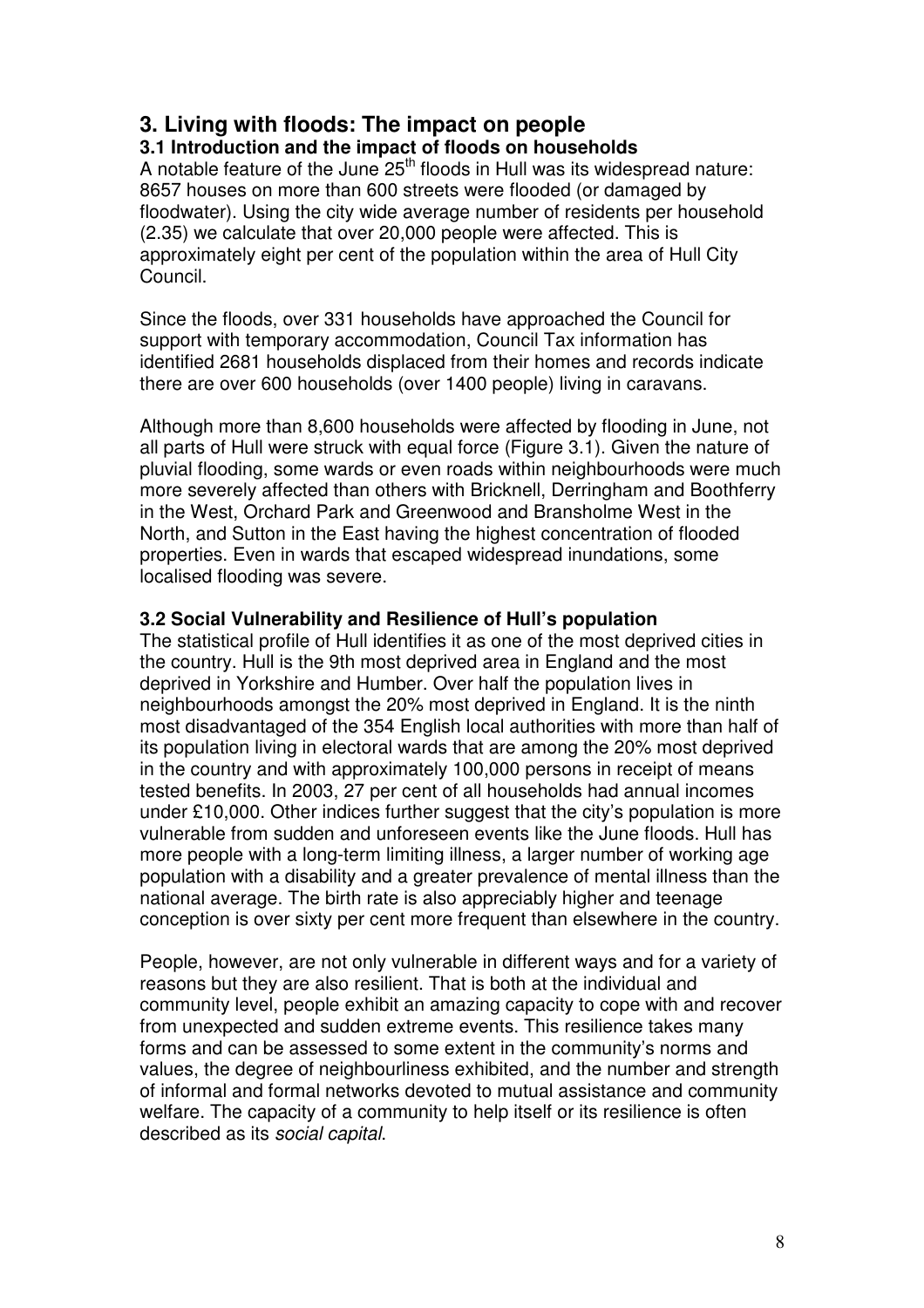Figure 3.1 Flooded roads and properties (figures collated in November 2007)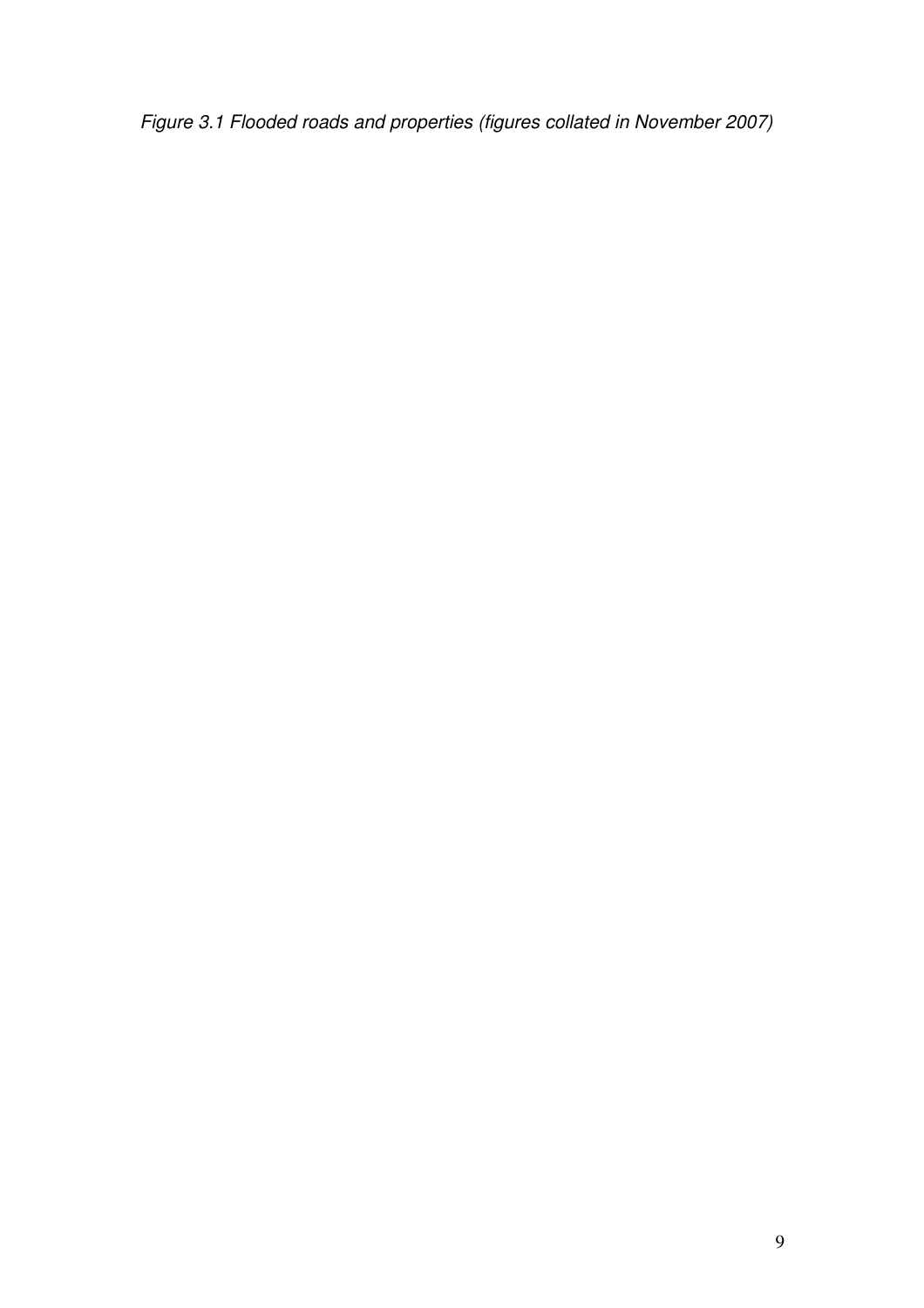The perception that Hull suffers from a 'dependency culture' borne out of the greater than national average of its residents receiving benefits is counterbalanced by the vibrancy of its social capital. Throughout the review into the June floods, witnesses appearing before the IRB repeatedly commented on the goodwill of people, how neighbours offered each other assistance and comfort, the general pro-active approach toward problem-solving and how the flood "fostered a community spirit where everyone pulled together to help one another". One of the principal regrets expressed by the Council's Area Teams was that they could not capitalise on all the offers of assistance proffered by local community and tenant associations to relieve them of some of their tasks such as surveying those households affected by flood water. In some parts of the city like Bransholme that were temporarily cut off, such associations stepped in to provide initial basic emergency assistance.

The people of Hull proved remarkably resilient when it came to coping with the severe disruption caused to their homes, lives and livelihoods by the flooding, reflecting the underlying strength of communities and the social cohesion within neighbourhoods in the city. This underlying strength needs to be more fully appreciated and better capitalised upon.

**The strengths of community-based disaster management have long been recognised in other countries and we recommend that steps are taken to integrate community and tenant associations into local emergency planning and practice wherever possible**.

#### **3.3 Hull City Council's response:**

Hull City Council (HCC) operates an area structure which divides the city into 7 areas (Riverside, Park, Northern, Wyke, West, North Carr and East), managed by an area Director with an area team. Each area is comprised of three or four electoral wards. The City Council has moved in recent years towards operating services at an area level. These services include housing and Streetscene services.

In order to respond to the flooding, the Council first had to determine which properties had flooded. This was carried out through door to door enquiries by a team of up to 750 surveyors, recruited from among the Council's staff that asked flooded residents to fill in a simple questionnaire. This questionnaire importantly allowed Council officials to identify vulnerable residents, or those with special needs.

Once flooded properties were identified a means of prioritising assistance and directing it toward those most in need was devised and implemented. The sheer scale of the June event meant that the HCC was unable to offer a full emergency response to every affected household. With Cabinet approval, the HCC speedily implemented a graded response that differentiated households according to their degree of vulnerability, Gold, Silver and Bronze respectively.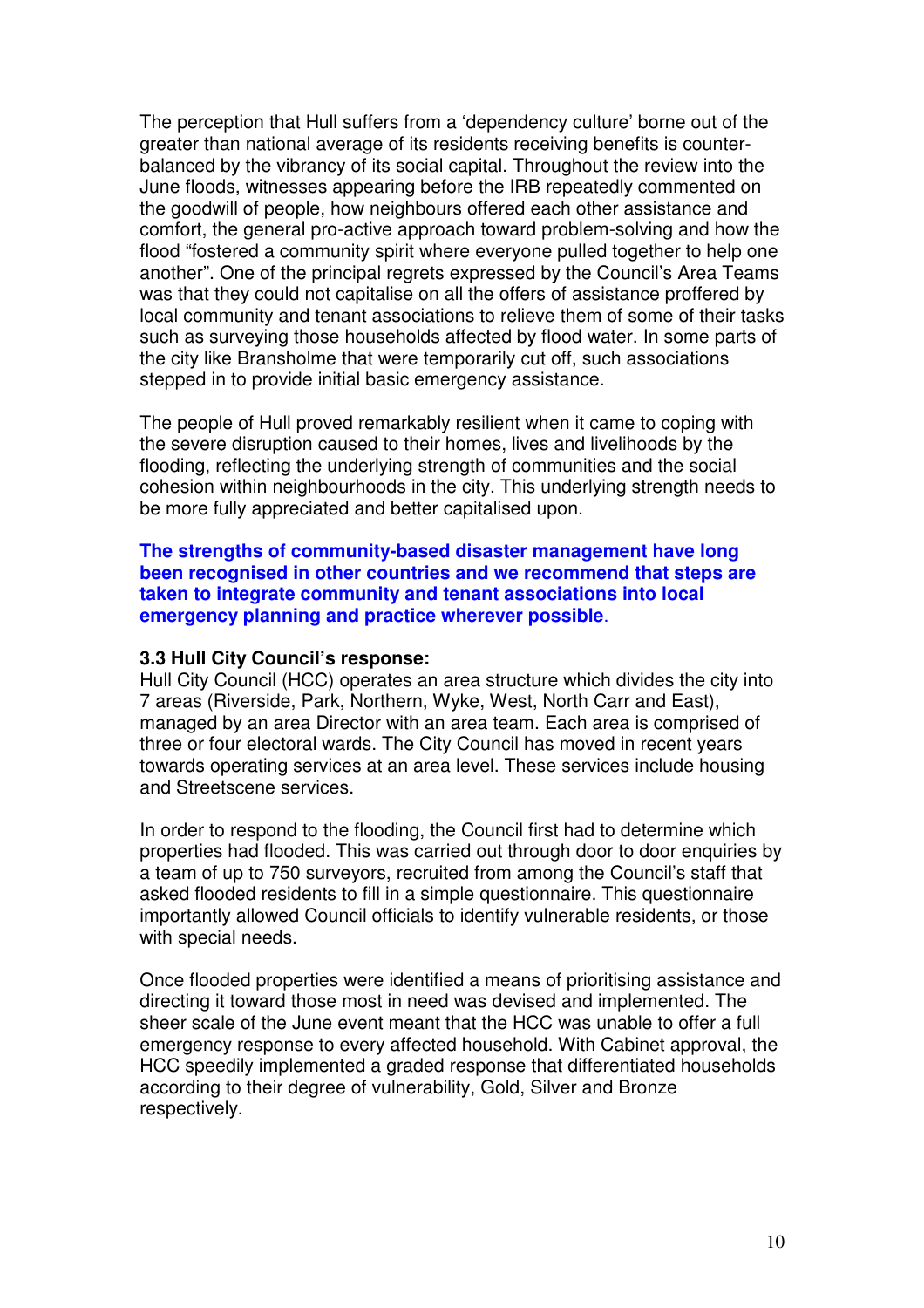| <b>Areas</b>            | Gold | <b>Silver</b> | <b>Bronze</b> |
|-------------------------|------|---------------|---------------|
| Wyke                    | 195  | 89            | 272           |
| West                    | 1807 | 288           | 2028          |
| East                    | 493  | 139           | 467           |
| North Carr              | 536  | 121           | 543           |
| Northern                | 474  | 181           | 243           |
| Park                    | 143  | 15            | 95            |
| Riverside               | 72   | 15            | 104           |
| <b>Outside Boundary</b> | 21   | 4             | 4             |
| Totals                  | 3741 | 852           | 3756          |

Table 3.1 Flooded Households by Category

Source: HCC FLOSS database figures as of 13 November 2007

Gold households comprise residents over 60 years of age, people with disabilities and single parents with at least one child under five. Such households were allocated a personal caseworker, assisted with the replacement of essential household goods and the restoration of power and heating, received help with the initial cleaning and then the drying out of their properties, including additional electricity costs from de-humidifiers, and given priority access to the hardship fund.

Silver households include all uninsured properties that are not already covered in the Gold category. In addition to assistance with the drying out of their properties and in the restoration of power and heating, people in this category received support with furnished accommodation if it was required.

Everyone whose house was flooded and who did not fall into either of the other two categories are designated Bronze. These households were not charged for the replacement of wheeled bins and recycling boxes.

| <b>Totals</b>         | <b>Cases</b> | <b>Council</b> | <b>Housing</b><br><b>Association</b> | Own<br>Home | <b>Private</b><br><b>Rented</b> | <b>Not</b><br><b>Known</b> |
|-----------------------|--------------|----------------|--------------------------------------|-------------|---------------------------------|----------------------------|
| Gold                  | 3741         | 1161           | 425                                  | 1842        | 303                             | 10                         |
| <b>Silver</b>         | 852          | 378            | 18                                   | 228         | 224                             | 4                          |
| <b>Bronze</b>         | 3756         | 188            | 27                                   | 3252        | 272                             | 17                         |
| Grand<br><b>Total</b> | 8349         | 1727           | 470                                  | 5322        | 799                             | 31                         |

Table 3.2 Type of Household by Category

Source: HCC FLOSS database figures as of 13 November 2007

All categories benefited from the free removal of bulky damaged items. Silver and Bronze households also received advice and information on contacts with other support agencies. (Gold households with their own caseworker did not require such support.) Subsequently, the HCC made available modest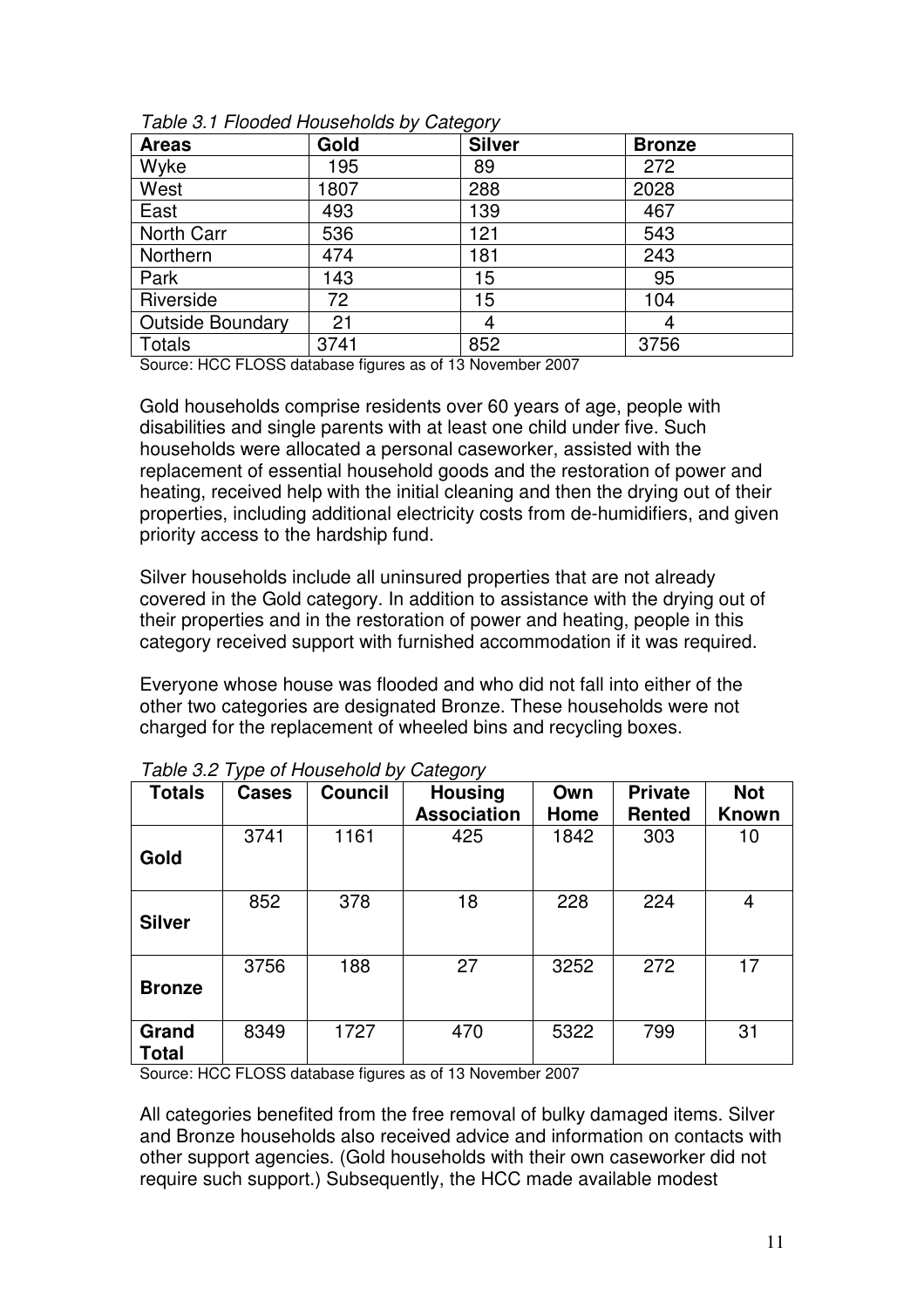Figure 3.2 Gold, Silver and Bronze Households as of November 2007.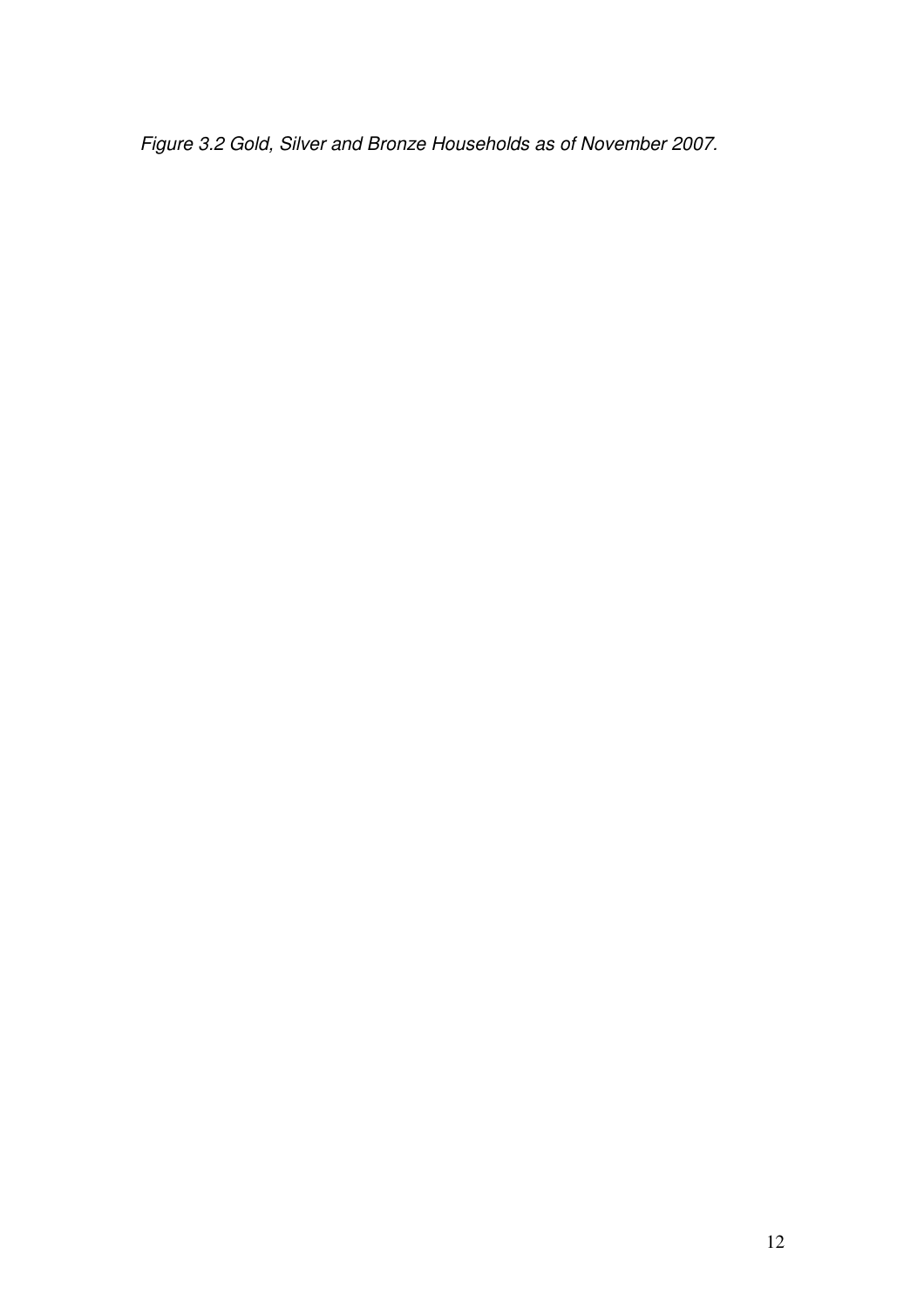financial assistance in the form of £250 to all Gold and Silver households and a 25 per cent Council Tax rebate to everyone affected by the flooding.

To date of the 8,349 households affected by flooding for which details are available on the FLOSS database, Gold comprises 3,741 or 45 per cent, Silver 852 or 10 per cent and Bronze 3765 or 45 per cent. The distribution of Gold, Silver and Bronze households is shown in Figure 3.2.

# **3.4 Hull's Council housing stock**

# **3.4.1 The role and responsibility of the Housing Service.**

Hull's housing service is responsible for the management, maintenance and improvement of 28,000 council homes. A central Housing Investment Team manages the three area-based repairs and improvement contracts that include contractors Kier (Riverside and Park), Connaught (Northern, Wyke and West) and Kingstown Works Ltd. (North Carr and East) as well as contracts with major utility operators such as Gas servicing.

# **3.4.2 The impact of flooding on Hull's housing services**

All aspects of the service were affected by the flooding and a large number of staff are still engaged in flood-related work. Staff were drafted in to relieve rotas at Rest Centres, and Area-based housing staff also formed the core of the caseworker response. From Tuesday 26<sup>th</sup> June senior housing staff operated as part of the Recovery Team, based initially at the Riverside Area Office and later at King William House.

The key function of the housing element of the recovery team was to determine the extent to which domestic dwellings had been affected by the floods and to coordinate the response with regard to the Council's responsibilities as a landlord.

The housing service made an early decision to adopt a "tenure blind" approach. The Council's main responsibility lies with council housing, but the decision was taken to look at all houses irrespective of ownership. This resulted in surveyors and members of the Council's private sector Housing Team inspecting and giving advice and support to private tenants, landlords and owner occupiers. The co-location of Streetscene staff within the Recovery Team from day one was essential in determining the extent of the flooding and entering the data on a GIS mapping system. The visual representation of flooded homes on maps within the first week enabled the service to provide a reasonably accurate estimate of the extent of the floods and to rapidly identify any overlooked households.

# **3.4.3 Repairs to flood damaged council houses**

In total 1986 council properties were flooded, approximately seven per cent of the entire stock. Gold households accounted for 1161 or 59 per cent of those affected. The housing department followed advice from insurance recovery specialists and adopted a graded response, with repair strategies based on advice from the CIRIA (Construction Industry Research & Information Association) www.ciria.org/flooding and the BRE (Building Research Establishment) Good Repair Guide 11 – Repairing Flood Damage.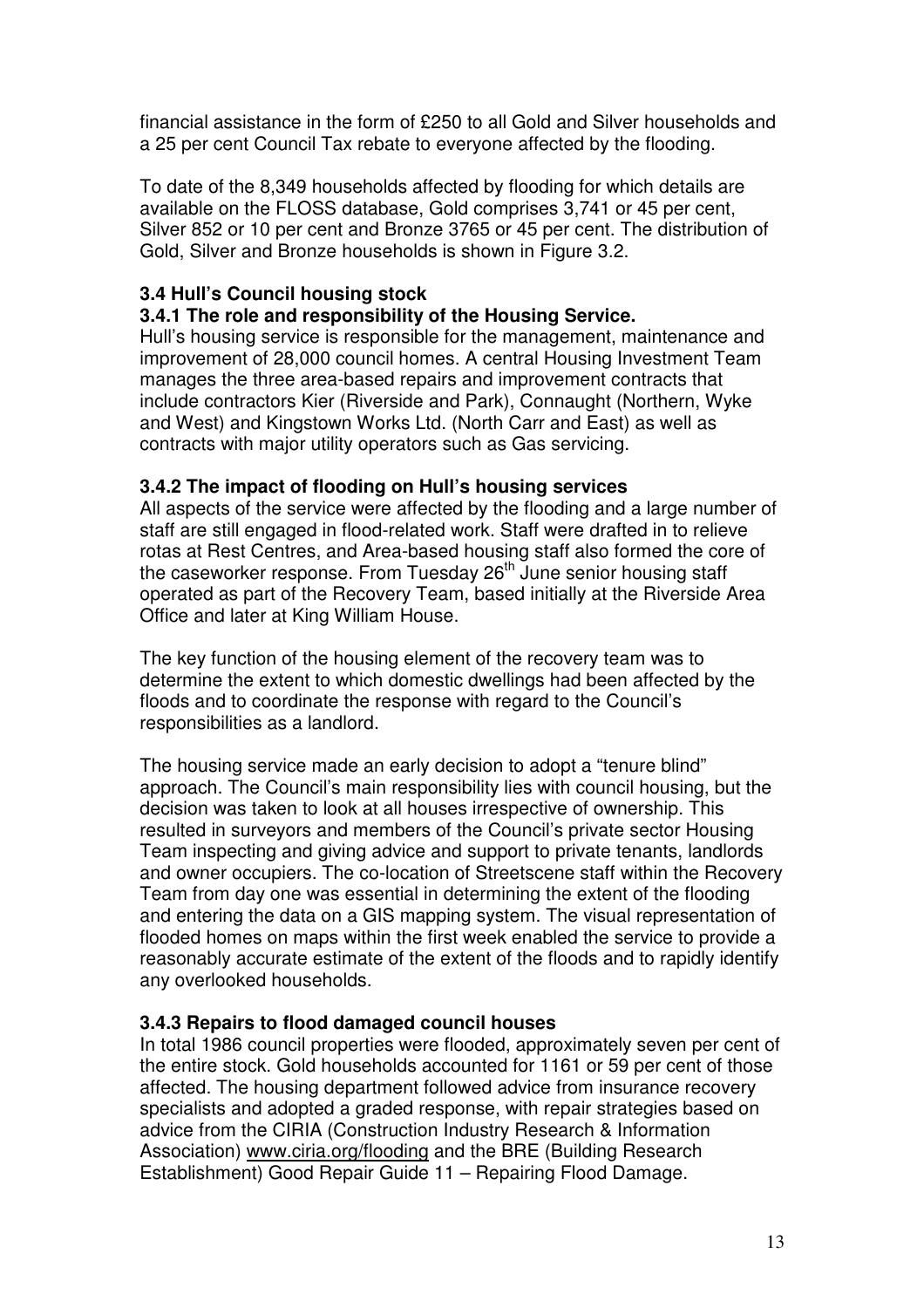In the first weeks, the three Council-appointed repair contractors attended daily briefings of the Recovery Team. The areas covered by the Connaught and KWL contractors had been badly affected leaving Kier's area virtually flood free. By using the civil emergency clause in the contractors' new contracts, Housing Service staff were able to capitalise on this fact to divert Kier resources to support the other two contractors. The contractors themselves provided a flexible and practical area based response.

On the basis of the BRE and CIRIA advice, a guideline for drying out and a specification for repairing council homes was devised. It was agreed that all council homes affected by flooding would be brought up to the Decent Homes Standard set by Parliament and that priority be given to ensure that all council homes that were flooded are fully habitable by December. All three contractors have brought in additional personnel to complete this programme of work.

In the first week, it was estimated that the cost to council housing stock would be around £18m. This figure has now risen to £19.1m. Some council houses that were flooded, were due to be improved under the Council's Decent Homes improvement programme (at a cost of £7.1m). Therefore, the true additional cost of flooding is an estimated £12m. However, just over 800 homes that met the decency standard before the flood now require further unplanned work. At the time of writing, of 1986 council properties needing remedial works, 240 have been completed, 191 have works underway and 1555 have yet to commence repairs.

### **3.4.4 Rehousing**

An early decision was taken to suspend the advertising of council homes through Homesearch and to set up an emergency rehousing team along with a pool of furnished accommodation. The availability and offer of furnished accommodation by the University in the first week was invaluable and much appreciated. The availability of vacant sheltered accommodation that could be quickly furnished was also fortunate. Those most in need of appropriate accommodation were elderly people living in specially adapted bungalows that had been affected by the flooding.

The main issue faced by the emergency rehousing team was assessing likely demand. A large proportion of residents whose homes were uninhabitable made their own arrangements or their re-housing was covered by insurance. To date 331 households have approached the Council for support with temporary accommodation. Of these 258 have been temporarily re-housed, 24 have returned to their homes, and 49 are still awaiting temporary accommodation. These people include those who have grown dissatisfied with their living arrangements, having previously stayed with family and friends or partially living in their homes. Over 600 people are currently living in caravans. Council Tax information initially identified 2681 displaced households but is unable to gauge how many people have subsequently returned home.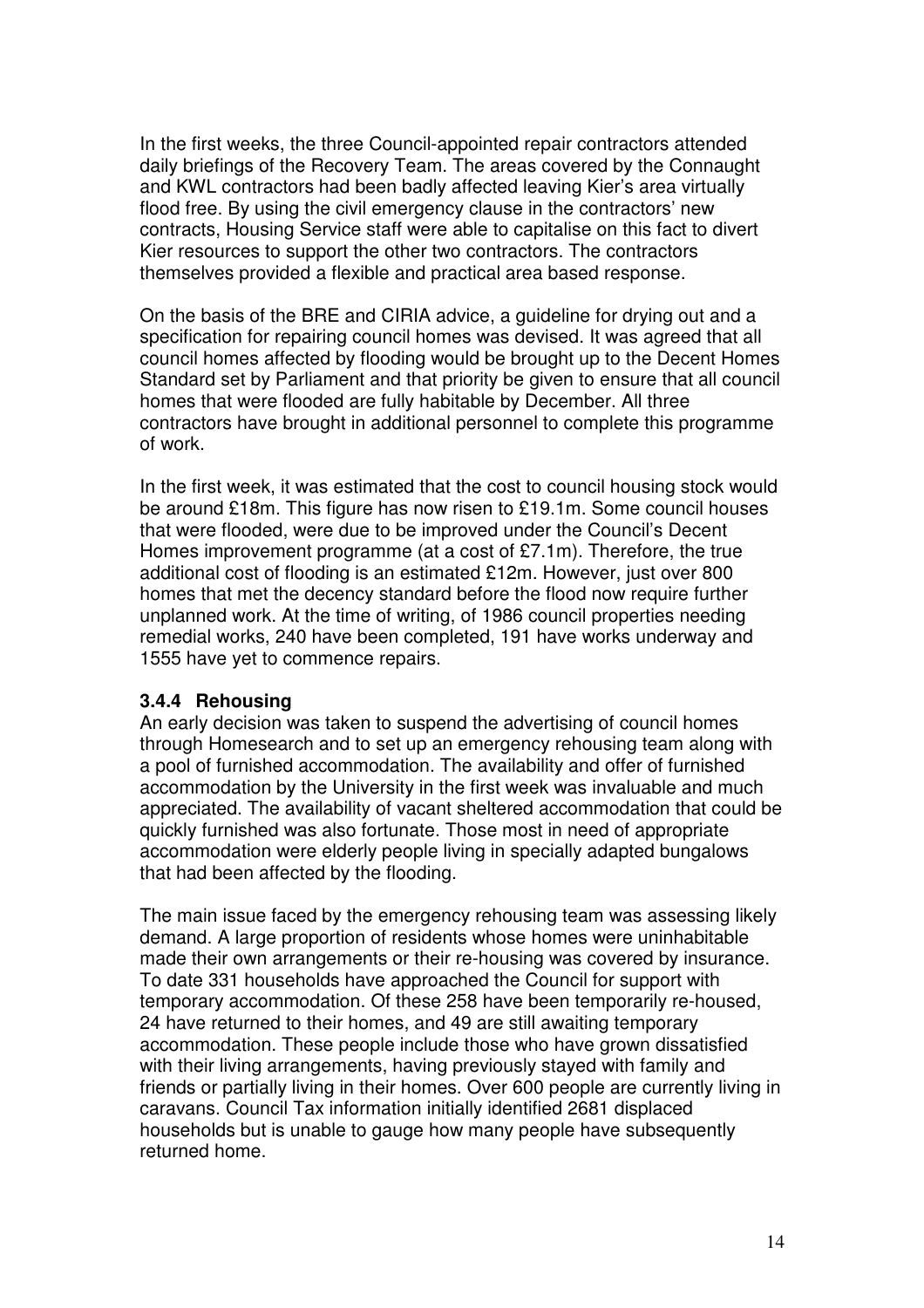The Council's statutory duty to rehouse homeless applicants continues and the need to provide additional temporary accommodation for those affected by flooding has reduced the number of homes available for both homeless and other applicants. At one point, all temporary rehousing options in the City were filled, though fortunately no emergency rehousing cases presented.

### **3.4.5 The ongoing situation for flooded houses in Hull**

Information from Hull City Council, as of 06 November 2007, shows that the number of flood affected properties in Hull has recently increased. It appears that some residents in flooded areas who previously reported no flood damage have since discovered that floodwater had seeped into their house and under the floorboards even though there was no visible damage at the time. Consequently many householders did not report their house flooded nor have their property surveyed. It is only several months after the recession of floodwaters from under the floorboards that the damage from damp (e.g. mould or damp in walls) is evident and an inspector called in to assess the damage. At writing over 20 new reports of flood damage a week are being reported.

**We recommend that if a house may have been subjected to flooding with no apparent damage above the floorboards then the property owner should ensure that an inspection is still made. This check will ensure that there has been no invasion of water below the floorboards and allow the property owner to take remedial action as soon as possible.** 

# **3.5 The impact on Schools**

The floods caused considerable disruption to schools and contributed to substantial immediate and longer term economic and social upheaval in the city. Hull has over 36 000 children and young people under eighteen. During the 25<sup>th</sup> June flood, only eight of Hull's 99 schools remained unaffected by floodwaters, leading to the temporary closure of 65 primary schools, 13 secondary schools, ten special education units and three nurseries. Approximately 3 000 pupils were directly affected, the equivalent of one whole year cohort in the school system.

The scale of the impact on Hull's school buildings in comparison to other flood-affected parts of Yorkshire and the Humber region is shown in the table below.

| <b>Regions</b>                                              | <b>Schools</b><br>suffered<br>minor<br>damage | <b>Schools</b><br>suffered<br>severe<br>damage | <b>Schools suffered</b><br>severe damage<br>and may need<br>temporary<br>classrooms | <b>Pupil numbers</b><br>in schools<br>damaged |
|-------------------------------------------------------------|-----------------------------------------------|------------------------------------------------|-------------------------------------------------------------------------------------|-----------------------------------------------|
| Hull                                                        | 38                                            | 43                                             | 11                                                                                  | 36 585                                        |
| The rest of<br><b>Yorkshire and</b><br>the Humber<br>region | 133                                           | 55                                             | 10                                                                                  | 88 632                                        |

Table 3.3 Flood-Affected Schools in Hull and the Yorkshire/Humber Region

Source: GOYH (as of 6 November 2007)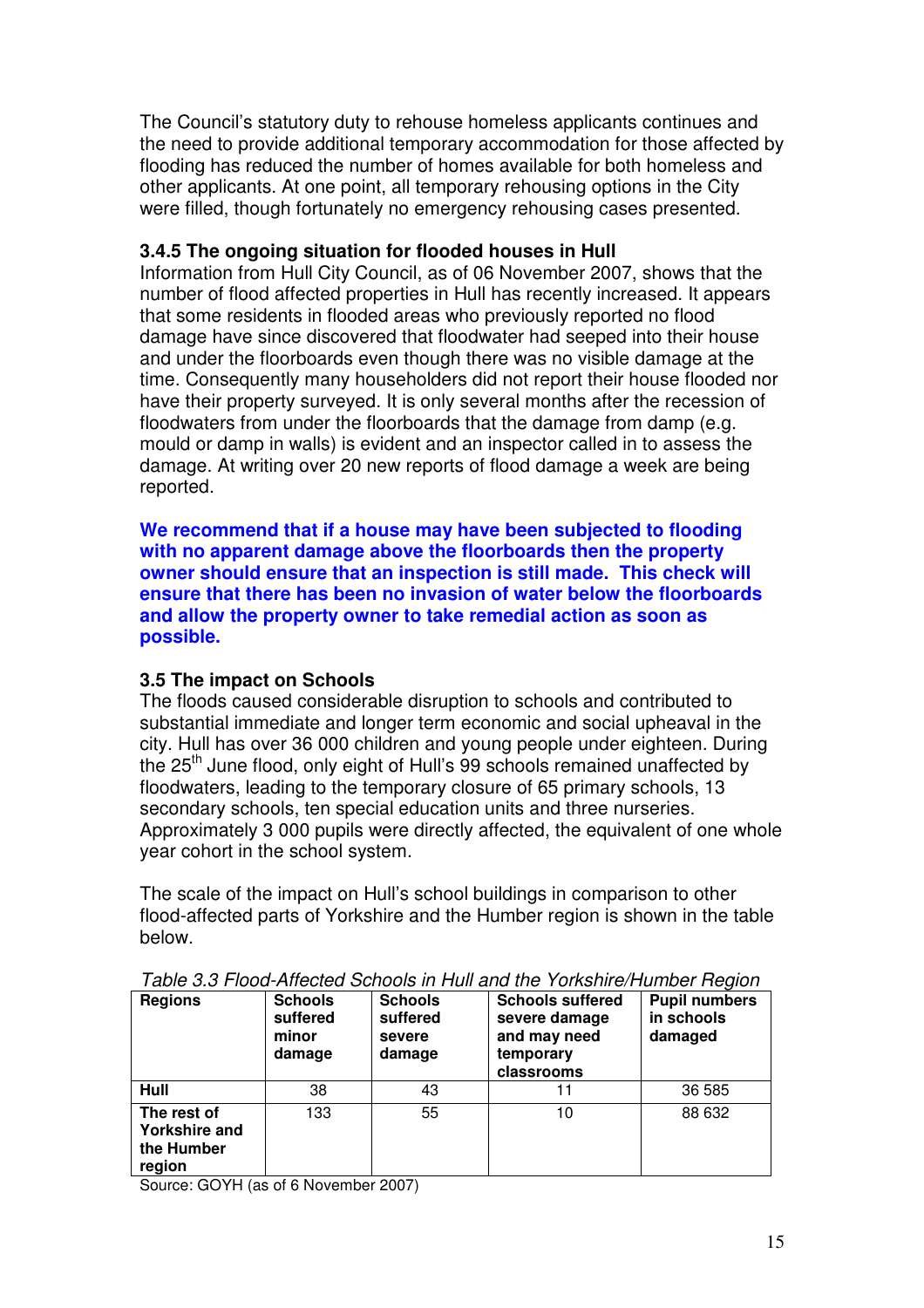The timing was fortunate as the flood occurred toward the end of the school year after many exams had been completed. However, the extent of the disruption to families can be gauged by the fact that flooding affected 36 558 school-children and resulted in the loss of 114 400 pupil days.

Furthermore, some people with school aged-children had to find alternative childcare to account for both primary and secondary school closures. There is even anecdotal evidence that some people lost their jobs because they were unable to find timely childcare. At the time of writing, about 400 children are still being educated in alternative places.

To estimate the impact of school closure on Hull's wider economy, if we assume that one adult cannot be at work for every 2 children off school (114 400), and conservatively cost their wages at minimum wage rates (£42.80 per day) this equates to £2.4 million lost.

On the 25<sup>th</sup> June, the Children and Young Peoples Services (CYPS) directorate were contacted by schools ringing for advice and informing them of closures. Staff were sent home and permission given for schools to close early. Communications, however, were not always entirely effective, making it impossible to know what had happened and to ascertain which schools were open or closed.

The situation had improved by Tuesday when an understanding was reached with BBC Radio Humberside for checking which schools were still open. Where necessary, CYPS directorate staff drove round schools to get up-todate numbers and check on the extent of damage. Matters continued to improve during the week with over half of the schools re-opening, allowing the directorate to focus on those schools with internal damage and to start planning repairs.

There were also transport issues, with difficulties in moving children due to flooded roads compounded by some school closures and pupils diverted to other schools.

Under Building Schools for the Future, an investigation is also taking place to ensure that all sites are adequately protected against flooding and that all future land and drainage repairs take account of flooding pressures. The importance of these measures was brought home by the example of Cleeve Primary (Bransholme), one of the few schools that did not close, that had recently had its drainage system revised. We also note that when asked to bring forward by twelve months Hull's Primary Capital Programme for schools, scheduled to come on stream in 2009, the Department for School Children and Families declined.

A small school recovery group has also been set up to assess the likely impact of the floods on schools' performance. It consists of the Council's Head of Learning, a primary head teacher, a secondary head teacher, a special school head teacher and a Chair of Governors. The group will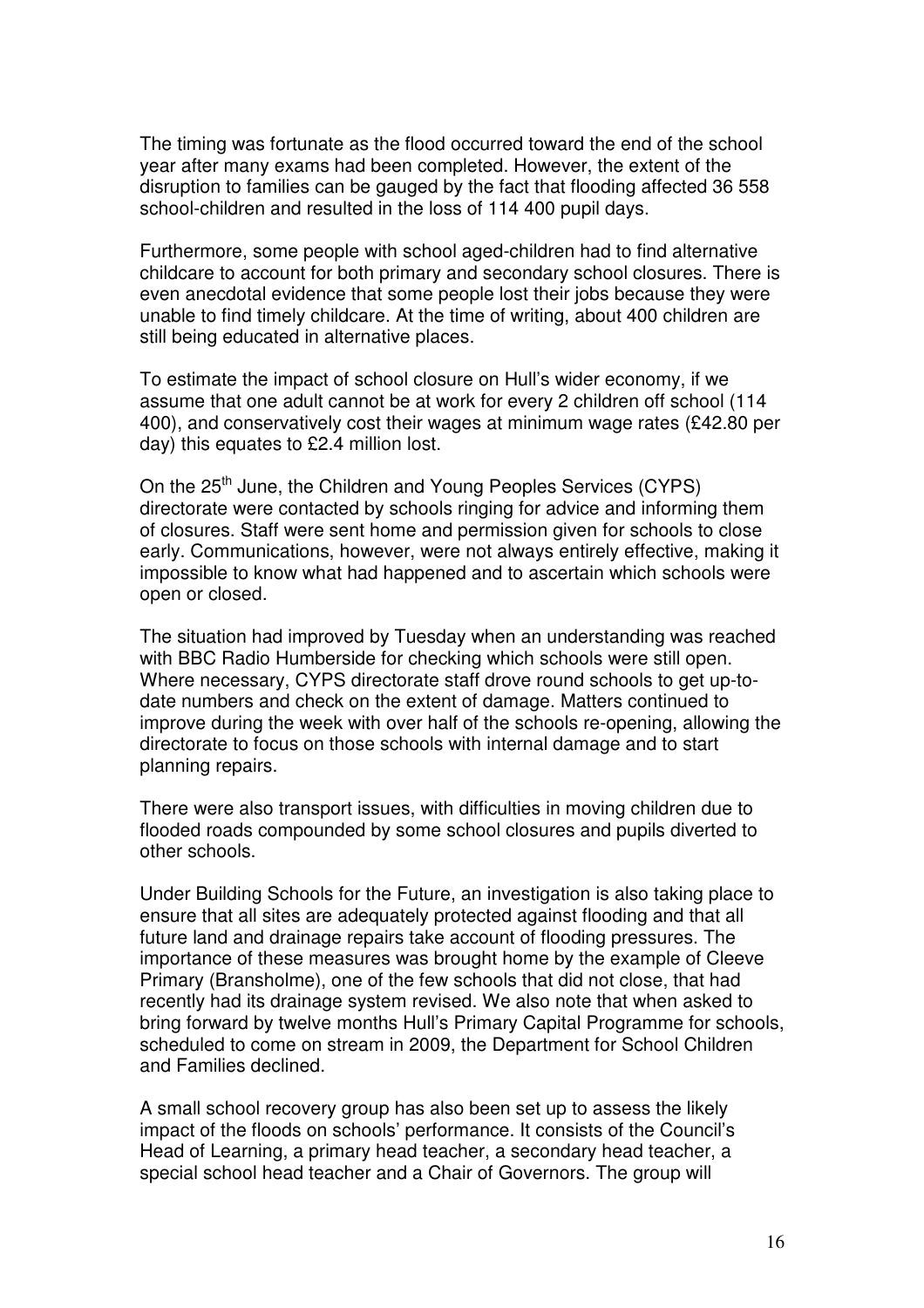continue to meet each half term for up to 2 years. They feel that it is not right to adjust the school attainment targets. Additionally they will work closely with schools in identifying those pupils living in difficult circumstances and ensure that their learning needs are supported to the full.

All schools have been asked to provide information on how many pupils are living on the upper floor of flooded houses, in caravans, with relatives, in hotels or rented accommodation, as well as those having to undertake extensive commutes. This information is proving very difficult for schools to obtain.

The impact on Hull's schools should not be underestimated. Hull is trying to increase levels of educational attainment, and the damage to schools and schooling has come at a critical and inopportune moment.

### **We recommend that appropriate supportive measures are taken to ensure that disruption to schools caused by the floods does not have a long term impact on the education of Hull's children.**

#### **3.6 The role of Early Years**

CYPS is responsible for commissioning and providing a wide range of direct services for children, young people and their families. This includes social work teams, children's and family centres, Sure Start and Early Years.

Hull has 15,402 children under the age of five. For this early years group, there are 12 Sure Start Children's Centres across the city, at least one in each of the Local Authority's seven areas. Each Children's Centre employs 12 to 15 staff and offers families services such as childcare and early years provision, childminder services, family support, education, training and employment services, as well as advising on other services.

On and immediately after 26<sup>th</sup> June, Area Teams, Children's Centres and Early Years teams cross-referenced databases of known families with children under five. Where possible, families were contacted by phone to ascertain their situation. Those not contactable by phone received visits from either family support teams, health visitors or Children's Centre staff.

Over the next eleven days, Centres remained open 24 hours providing help and support to families, making available warm dry space, washing machines, cooking facilities and play activities. Families who attended Centres were flagged for further visits. Additional childcare was also made available.

All Children's Centre staff were involved in the city-wide flood contact initiative to identify families in the Gold, Silver and Bronze categories. In conjunction with Area Teams, Gold category families with children under five were identified and Sure Start took responsibility for initial response visits to these households with a neighbourhood housing officer co-ordinating the follow up.

By the end of July, 108 families in North Hull had been visited, 71 of whom participated in the services offered. Sixty-five Gold category families with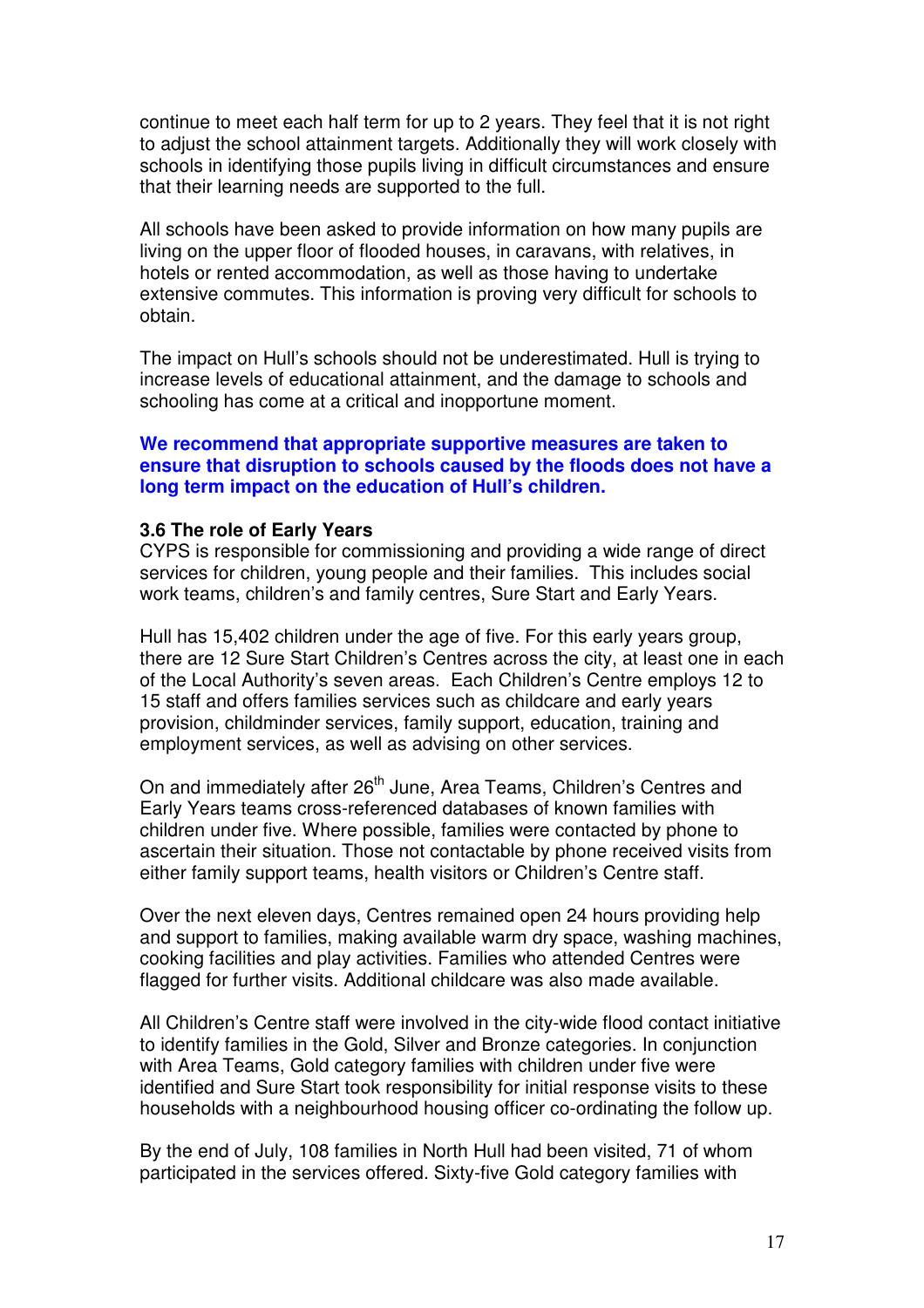children under five were also identified and supported in Bransholme. Existing summer and out-of-hours and play day activities were extended and information about them was distributed to all families in Gold and Silver categories. One event in North Hull attracted two hundred and fifty people, including a hundred who were under five.

A range of nursery education and childcare providers were themselves affected by flooding. Three private providers and four childminders with extensive long term damage were found alternative accommodation until their premises are restored. This continues to be the case for two of the seven, with one due to return to their original location in November. All school nursery classes were offered alternative bases in other schools or locations and some children known to have special needs were placed in local Centre nurseries with additional support.

### **We note that the special needs of children are often a neglected aspect of emergency management and recommend more forward planning is needed to minimise disruption to their education and families.**

#### **3.7 Hull's Community Wardens**

Hull has a network of over 300 community wardens, funded largely by the Council, to provide public assurance around issues of nuisance, vandalism and antisocial behaviour. They are allocated and organised in accordance with the Council Area structure. During the floods, the Community Wardens carried out many important duties and roles as well as being important links between what was happening on the ground in flooded areas and Silver Command. Many of these duties were outside of their normal training, and they became an invaluable resource for dealing with the floods.

Community Wardens were involved in the evacuation of schools and homes, identifying hazards such as missing manholes, distributing protective equipment and emergency rations. They also gave out health and safety information to residents as well as disinfectant and cleaning equipment. They were heavily involved in polling for questionnaires to determine whether houses were flooded or not. Community wardens also distributed sandbags, operated emergency centres, supervised closed roads and also staffed the emergency phone number for flood advice. In the recovery phase they were also involved in waste management and the removal of flood damaged property.

As illustrated above, the Community Wardens proved to be an effective and flexible human resource. They were able to respond quickly and effectively and had the benefit of a large amount of local knowledge of the area and the residents where they were based. The importance of the Community Wardens is reflected in their involvement in Silver Command from the  $27<sup>th</sup>$  June onwards.

The Community Wardens did report there were several issues that could have helped rescue and recovery operations progress more smoothly. These included the need for designated emergency centres to be in areas that did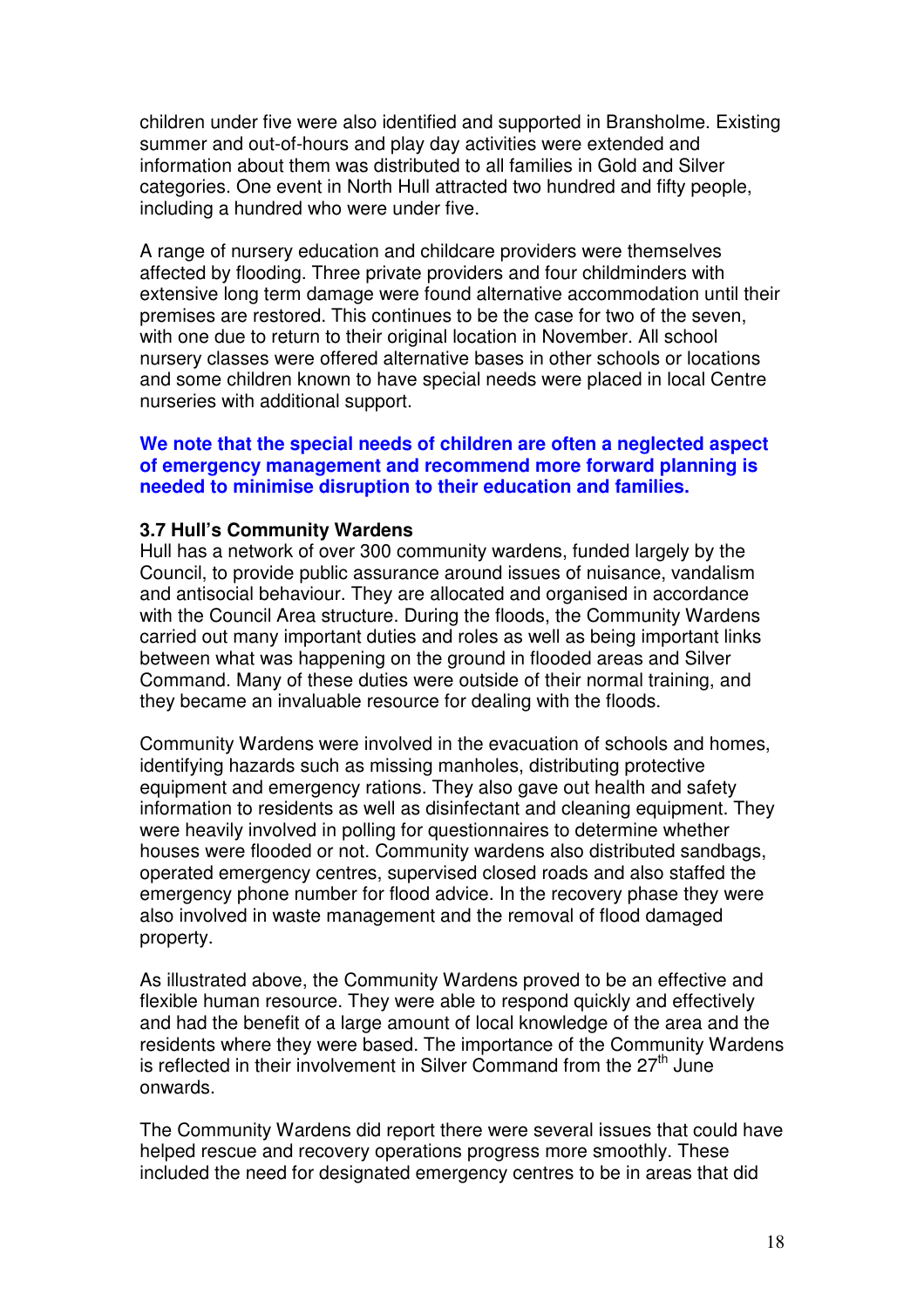not flood, a lack of basic protection equipment (wellington boots and gloves) and difficulties in communication with wardens reliant upon mobile phones.

### **3.8 Hull's Community and Voluntary sector response**

Within the limited time available, the IRB also looked at the initial and emerging impact of the flood event on Hull's communities through evidence received from some VCS organisations involved in recovery by questionnaire.

Hull has a thriving voluntary and community sector (VCS) which encompasses a huge span of organisations, large and small, formal and informal, some with paid staff, others operated by volunteers, and covering all aspects of civil society. For our purposes, if there is a common defining characteristic, a VCS organisation is one in some way rooted in its local community, which can be either a community of place or a community of interest.

To canvass a snapshot of the extent and type of VCS involvement in relief and recovery, the IRB used the membership databases and websites of Hull CVS, North Bank Forum and Hull Community Network to release a questionnaire. We asked:

- Were you asked to respond, or did you offer assistance voluntarily?
- Where did you get your information about need, from members of the public, the Local Authority or other public sector body?
- How did you respond?
- How effective did you think your response was and why?
- Did you feel you were working as part of a bigger picture?
- In terms of the needs you dealt with, did any themes emerge and were they unexpected?
- What would you have done differently?
- What do you think could be done better and how can the Review Body help with that?

The IRB received returns from twenty seven VCS organisations involved in the flood recovery as support agencies. Some, by their nature, touched on multiple needs, but broadly they fall into five categories; those dealing with the elderly, with disabilities or otherwise infirm through illness, with housing particularly as Registered Social Landlords, community associations and advice agencies. As with other agencies involved in the flood event, several organisations had either their own premises affected, or members of staff who were themselves struggling with the aftermath, whilst continuing to deliver a service.

Almost all felt they responded as effectively as they could have done under the circumstances, with a general sense of 'what else could we have done?' None expressed surprise at anything unexpected that emerged, simply the scale of what was happening. One Registered Social Landlord, for example, was faced with nearly 200 flooded properties, whilst a health organisation has doubled the length of home support it offers from six to twelve weeks. This may explain why respondents felt that the only area where there could have been some improvement was to have acted earlier. The degree to which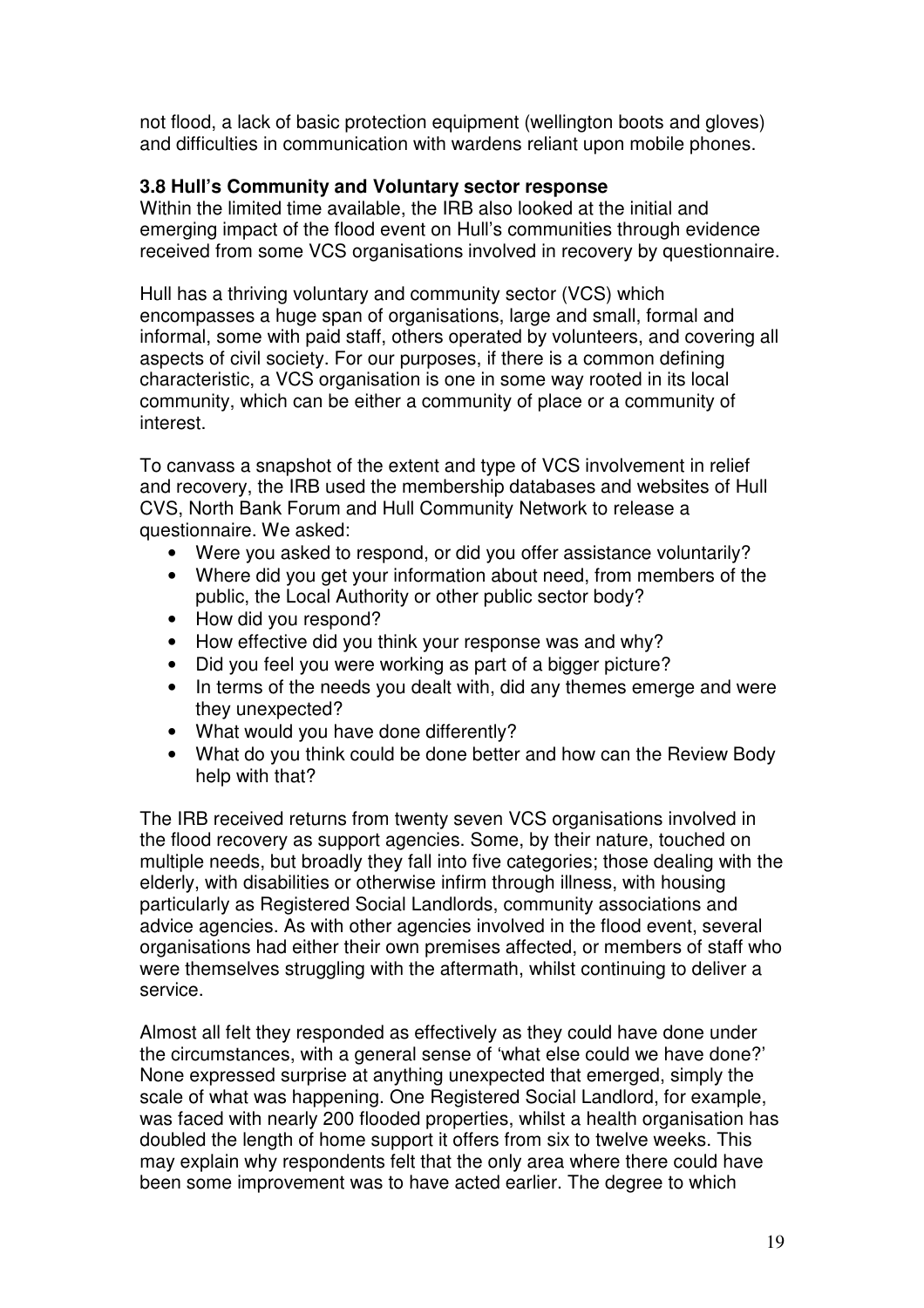organisations felt they were working as part of a bigger picture seemed to depend whether or not they were actively contacted by a statutory agency, or whether they were working alongside another organisation.

Most respondents' organisations swung into action voluntarily, proactively contacting a known client group, usually by phone networks. Most rapidly identified the need to which their organisation was required to respond and organised themselves quickly. For those organisations, the initial phase was providing information and signposting to practical support, then latterly offering emotional support and listening ears for their user group. "The emotional trauma of losing everything is just starting to affect people…. we will continue to provide support for as long as we are needed.''

For community groups, much early activity focussed on checking residents, in particular the elderly. In several reported instances this meant that the need for people to be placed in care facilities was avoided.

Respondents referred to 'neighbourliness,' 'comradeship' and 'resilience' which translated into practical support for neighbours. People formed work parties to clean and disinfect, move possessions and offer alternative accommodation. Community centres provided physical facilities, warmth, meals, washing, crèche and play areas and again, strong elements of emotional support.

From this ongoing activity, some underlying concerns are emerging, particularly amongst people now in temporary accommodation. Emotions are felt intensely, with high levels of dislocation also reported. This is most marked among the elderly, who have been moved away – or felt "herded" from their social networks and are experiencing isolation. Those who have moved in with relatives are experiencing additional family pressure and tensions.

People living in caravans report a lack of privacy, a sense of 'everyone knows your business'. Where families have addressed security concerns about their houses by having fathers sleep in the main house while the family use the caravan, there are some reports of raised anxiety levels among children who are afraid he may have left home altogether.

Many organisations who responded were also involved in organising volunteers, and the problematic issue that clearly emerged here was whether volunteers had been checked by the 'Criminal Records Bureau' (CRB). In some cases lack of a check may have prevented these volunteers from being used. There was certainly some public perception of an unnecessarily bureaucratic approach to this, against a genuine, spontaneous wish to help out in extremes by individuals. There is a difficult balance to be struck in this area, where there is a very real need to ensure that those in contact with children, young people and vulnerable adults are subject to appropriate scrutiny.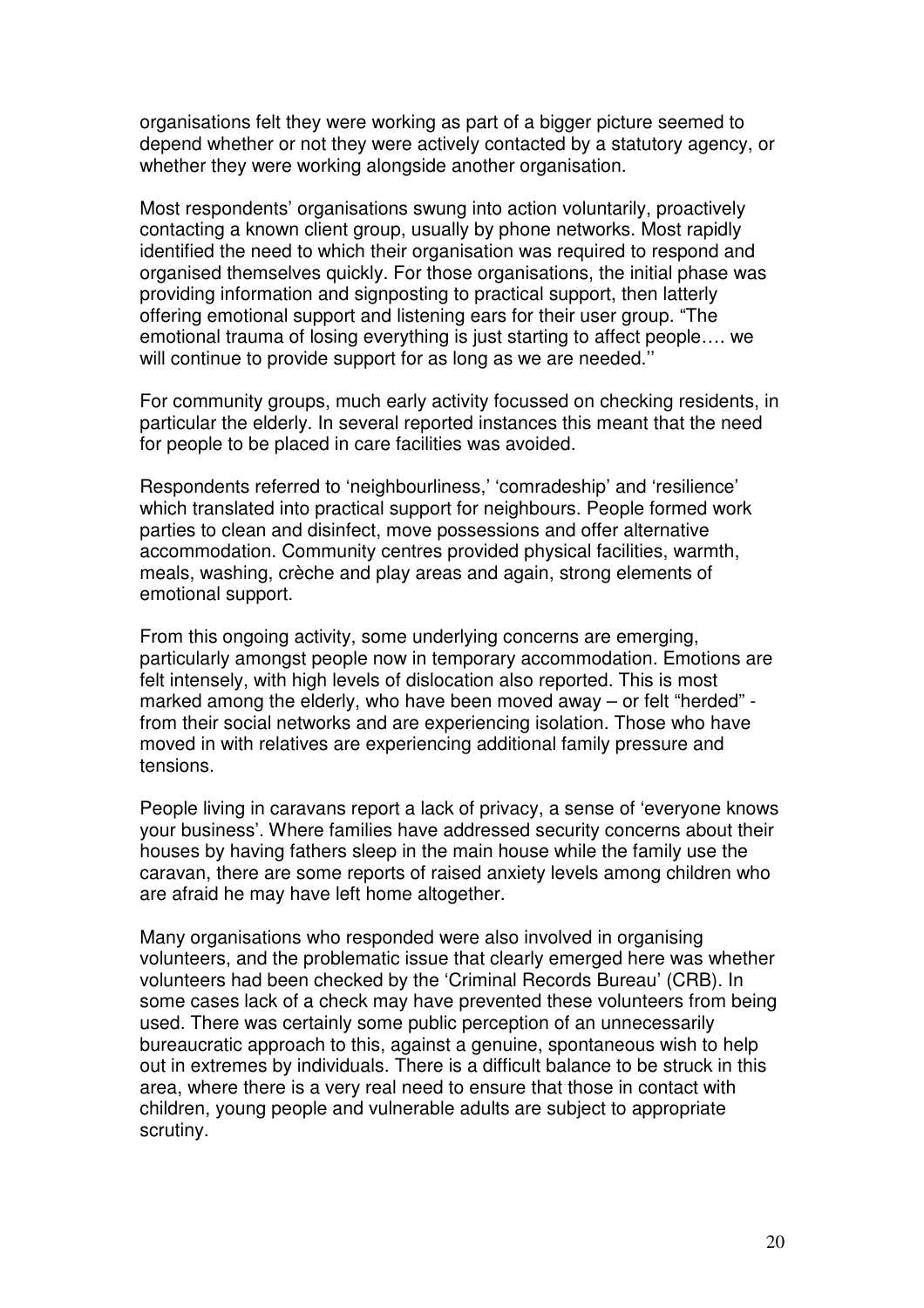The VCS organisations felt that they responded to the best of their ability. There is a clear view they can make a stronger overall contribution if there is a greater awareness of their capability and if they are engaged more systematically and through single points of contact where possible.

**The VCS should be better integrated into future emergency planning. We recommend:** 

- **Hull CC should facilitate an audit of the physical community support infrastructure available within VCS organisations to assess, for example, the location of cooking, feeding, washing, laundry, play and activity facilities.**
- **Similarly, Hull CC should facilitate a 'soft skills' audit of VCS organisations and their workforce to compile an annually updated directory of organisations or individuals who may be able to provide recovery support services.**
- **Integration of VCS organisations into the Area emergency planning process**

### **3.9 Charitable donations**

In the immediate aftermath of the floods, Hull City Council launched the Hull Flood Fund to receive charitable donations to help those most in need as a result of the floods. This very quickly began to attract donations of money from both members of the public and local businesses. There were also many donations in kind received, again from local and national businesses and from members of the public, including much needed white goods and furniture. There was an immediate issue of storage for these. Again the private sector was of great assistance, providing much needed warehousing space to supplement that provided by the Council in the flood damaged Woodford Leisure Centre and by the voluntary sector.

Hull City Council quickly realised that it was not the most appropriate body to administer these charitable donations and sought a local charity which could take on this role. It approached Hull Community & Voluntary Services (CVS) who agreed to take on this role. Hull CVS set up a process for applications for assistance to this hardship fund which was linked to the Council's assessment process for Gold, Silver and Bronze classifications. Applications were sent to Hull CVS by referral from a Council case worker and were assessed on the basis of need, taking into account the extent of damage suffered, numbers in the household, financial circumstances and vulnerability. Assistance was given either in the form of goods from the distribution centre or shopping vouchers where goods were not available.

The Hull Flood Fund has now been closed to new applicants and is in the process of winding up. In total the fund raised £305,000 in cash donations. No estimate is available of the value of donations in kind. The fund has received applications for assistance from 1,100 households of which around 750 have received some form of financial or in kind assistance so far. The main kinds of assistance offered have been to purchase essential household items such as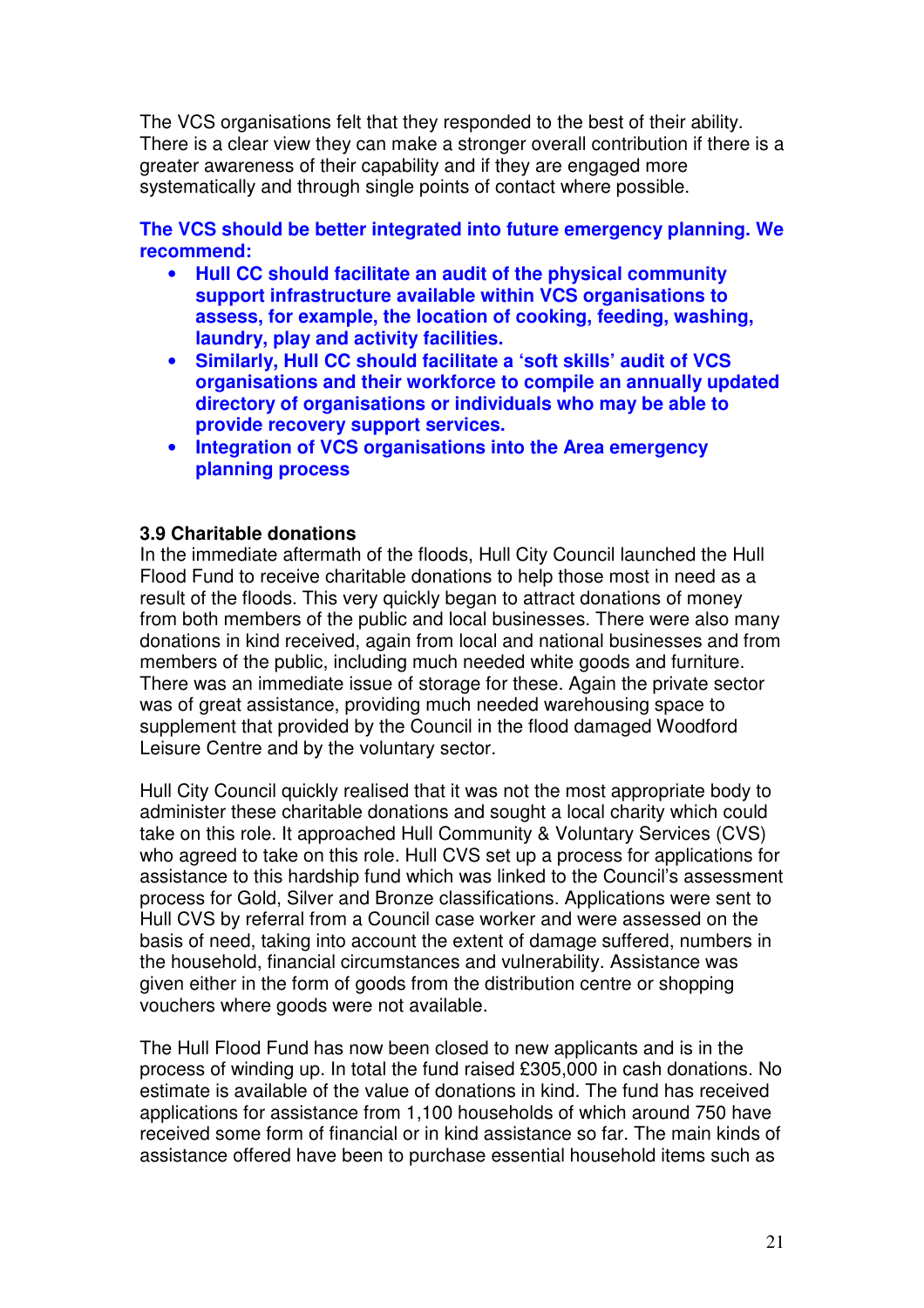white goods, beds, sofas etc; clothing and shoes; food; and carpets or other floor coverings.

Ongoing assistance after the end of the Flood Fund is being provided in two ways. Two local charities whose main business is providing in kind assistance have taken on this role locally and referrals are being made to them where new cases arise. In addition the British Red Cross National Flood Appeal has so far donated £720,000 to Hull. Again this is being administered by Hull CVS to provide a range of advice and support services, activities within local communities and practical help and support to the most needy households. This includes decorating, gardening, removal back into properties and furnishing and carpeting flood damaged buildings.

The lessons learned from this have been firstly that the City Council is not the most appropriate body to launch such an appeal. It is not appropriate for a local authority to act as a trustee of such charitable funds. It also meant in this case, since people were donating to a local authority, that no Gift Aid could be reclaimed on those donations. It is difficult to estimate how much this would have enhanced the fund but it would certainly have made a significant difference.

Secondly, Hull CVS have commented that dealing with individual cases of hardship is not their core business. They took on this role as there was no other local charity which both constitutionally had the powers to do this, and also had the internal resources to deliver this service very quickly. In other areas Community Foundations take on this role and the ideal solution in future would be to have a local Community Foundation, a body whose role is primarily grant making to individuals and organisations.

**We recommend that in terms of planning for future emergencies, there should be a pre-existing arrangement with a local charity to set up an appeal fund immediately, and the mechanisms should be put in place now so that this can happen quickly.** 

**We also recommend that the local authority explore the possibility with the local charity sector of establishing a Community Foundation in the area which would then be an ideal vehicle through which to deal with future charitable appeals.** 

### **3.10 The role of databases in flood management and the need for information**

Information is key to successful civil defence and emergency management. Knowing where flooding is likely to occur and which households are most at risk is an essential component of effective disaster preparedness and mitigation practice. Such information is vitally important in determining the deployment of personnel and equipment, in targeting home checks and in organising educational and safety campaigns. Consolidated data on more than 25,000 households now exists on HCC's FLOSS database. This database, if well maintained and cross referenced against other indices of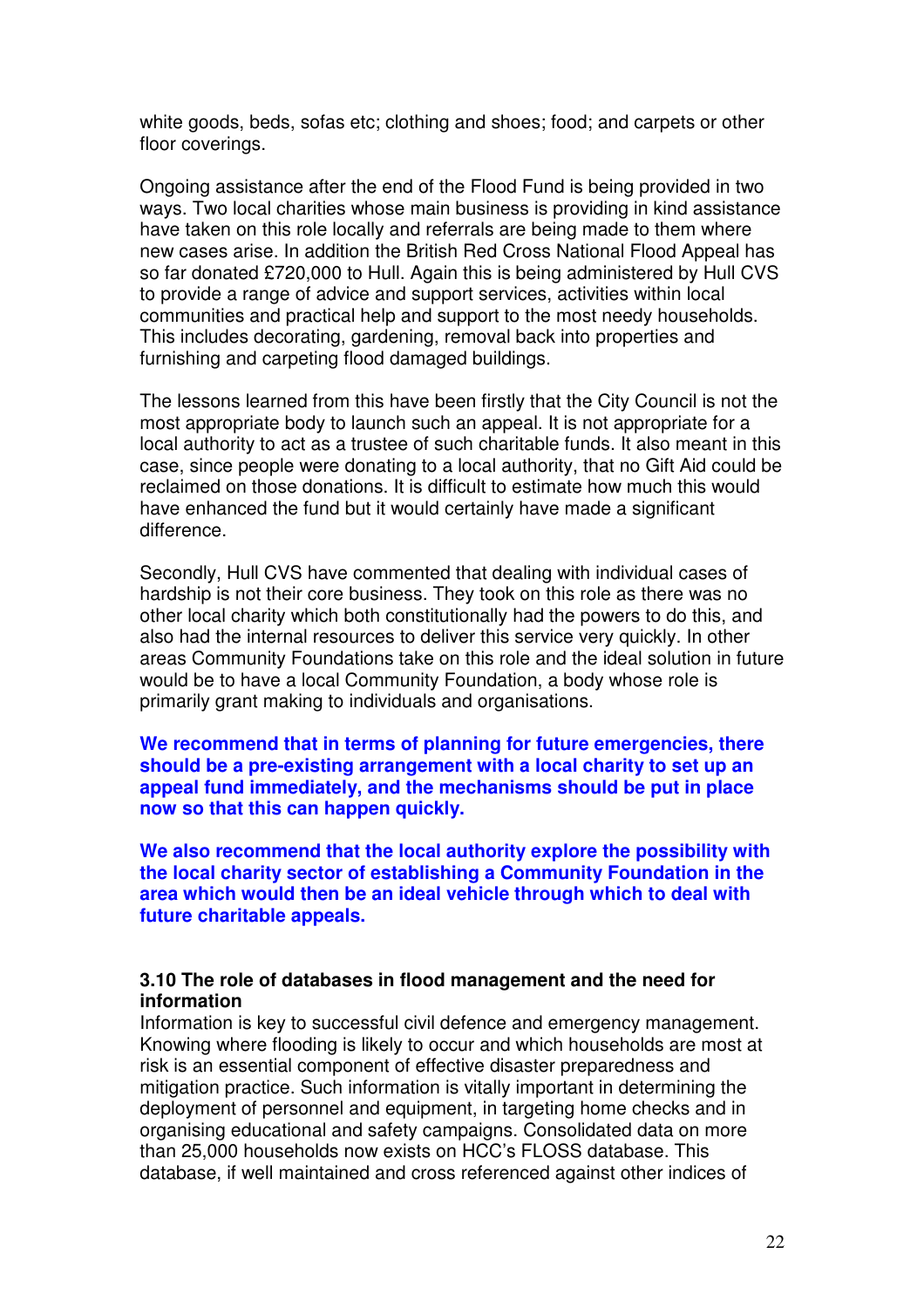vulnerability, could prove an invaluable tool in preparing the city to respond to any future pluvial flooding.

In fact, a model for such a database already exists as part of the operational risk assessment process used by the Humberside Fire and Rescue Service (HFRS) that grades indices of deprivation against the history of fire in any given area of approximately 130 households or 300 people. In all, HFRS breaks down its service area into 2966 output areas that map operational risks and hazard-related information.

**We recommend HCC maintain and refine the existing FLOSS database, adapting the model used by the HFRS to more effectively assess the level of risk. This data could also be used to determine operational intervention standards, the location of equipment and the deployment of operational resources. Whenever possible, such databases should be made compatible with others of a similar nature to facilitate the transfer and use of data.** 

### **3.11 Recommendations:**

#### **3.11.1 Flexible Planning**

Staff at HCC including the Area Teams and personnel in related government agencies and service contractors did an exceptional job under difficult circumstances. People worked long hours, proved flexible when called upon to perform unusual duties and were generous of their time and effort. Many lessons were also learned and it is important to capitalise on this learning process to better plan for such events in the future.

Issues that have arisen involve the need for local emergency planning, the long-term release of staff for flood-related duties, and the provision of appropriate clothing and equipment.

Overall emergency planning for the city resides with the Humber Emergency Planning Service/Humber Resilience Forum as mandated under the new Civil Contingencies Act 2004. It should be noted, however, that pluvial flooding is not identified as a separate risk among the over 50 hazards considered and provided for.

### **We recommend that emergency planning in the event of pluvial flooding should be undertaken as a matter of urgency.**

While such planning may be adequate for multi-agency coordination, precise knowledge about which households are most at risk is most often the domain of local Area service providers who are also in the best position to offer speedy and effective assistance in times of distress.

**We suggest that Area-based Emergency Plans should be drawn up, based on local staff and community partners' detailed knowledge about conditions and vulnerable populations and the incorporation of such plans into the city's overall emergency planning.**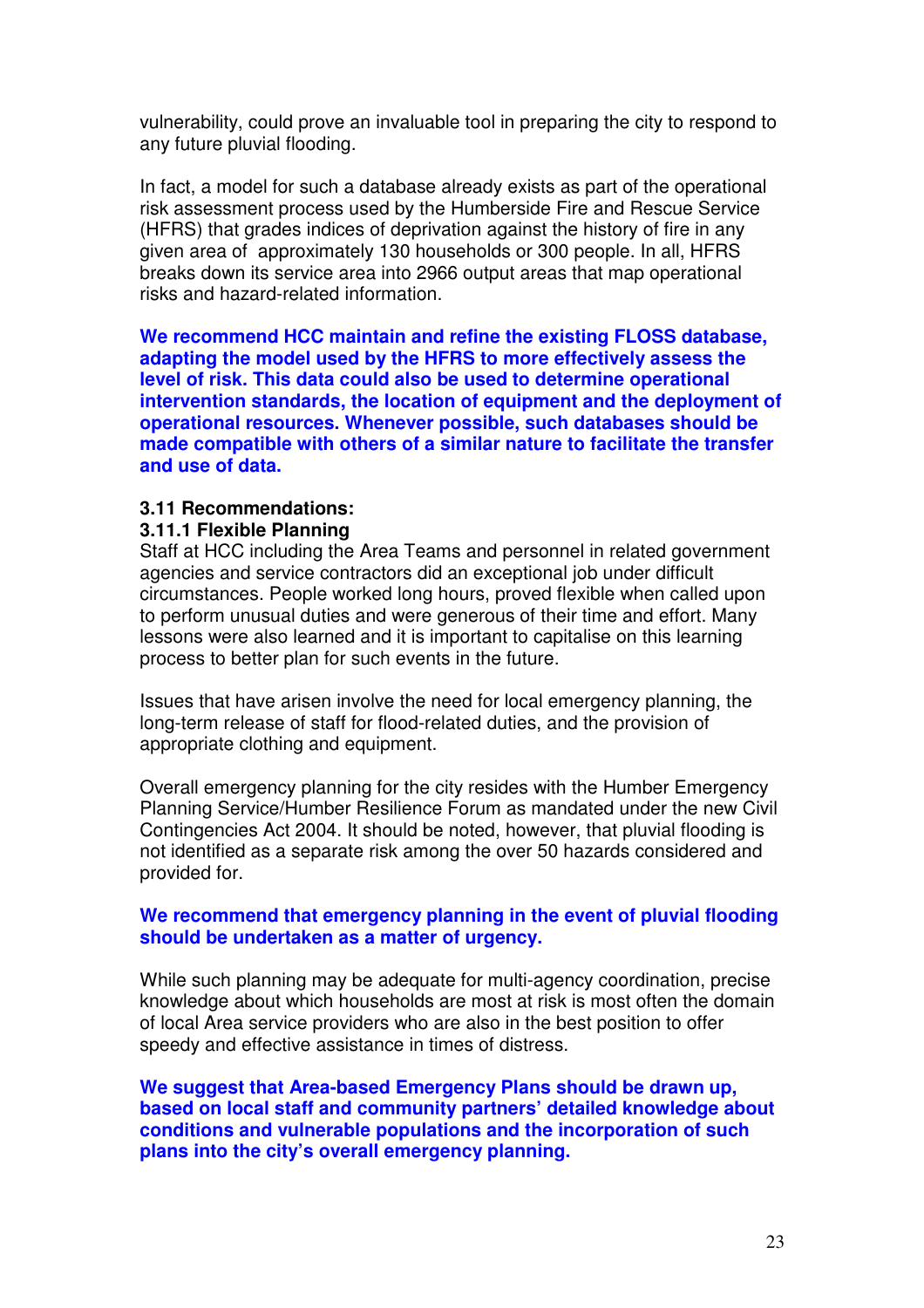HCC suspended normal business during the flood to make staff available for other duties. On the whole, people proved extremely resourceful in creatively responding to the many unusual tasks and situations they were called upon to handle. However, many of these arrangements were ad hoc and were dependant on personal networks and knowledge. There was considerable frustration, too, at the rate of staff turnover seconded for flood-related work, with many personnel loaned for only a few days at a time. There was a constant need to re-train staff leading to delays and inefficiencies.

Furthermore, the makeup of overall management rota cover at various crisis centres may need further clarification to ensure individuals with specific operational responsibilities are not subsumed into the more general management pool. Alongside this is the reality that some staffs' role has to flex to circumstances and a clear expectation that all personnel can be drawn in to assist in emergencies has to be made explicit. Some basic guidance is needed as well as protocols, with an expectations statement made within service areas and a review of the flexible deployment of staff between services and between services and the Areas.

Additional training support may be needed for staff whose day job does not routinely involve dealing with the public. Conversely, skills required by staff employed in emergencies are not necessarily being used by staff in their normal workday life, but they may well have the necessary skill the emergency situation demands. It may be possible to identify a core of 'key' staff that can be released, possibly for long periods, backfilling 'key' staff posts, identify other staff required, types of skills required, where and when they will be required.

**We recommend local authority staff with the requisite skills and experience are designated for emergency duties before the fact and the necessary equipment and resources allocated for their use in case of emergencies. Regular emergency training for such staff should be built into their ongoing personal development work.** 

Many different community workers including Community Wardens, Community Caretakers, Streetscene personnel and Neighbourhood Housing personnel among others were called upon to undertake a variety of duties because they were on the ground and had the necessary local knowledge. Unfortunately, deployment was hampered in certain respects by a lack of appropriate clothing and equipment such as wellington boots, two-way radios and 4x4 vehicles. Council procurement procedures may need more refinement to better equip those dealing with the immediate aftermath of emergency. This should balance the greatest degree of flexible response whilst protecting probity in the disposal of public funds. In particular, many groups mentioned the lack of protective clothing and footwear. Similarly, the procurement of specialist equipment may be done more easily in-house if separate council services set up depositories and stores together.

#### **We recommend that community workers have the appropriate levels of equipment to carry out their work during flood conditions and that**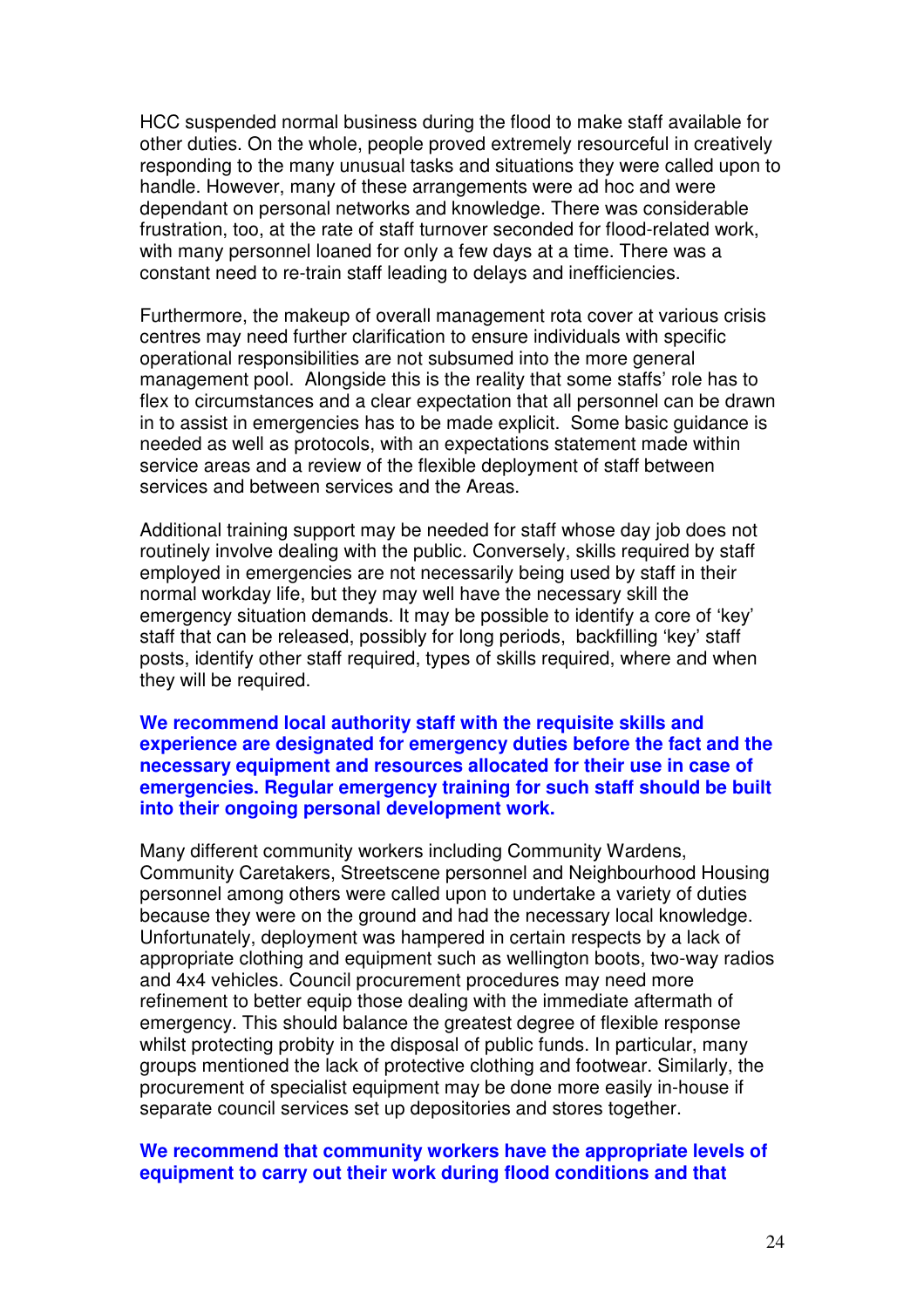### **purchasing, storage and distribution of this equipment should be centrally co-ordinated.**

### **3.11.2 Communication**

Communication can always be better, within and between agencies. It was reported that one of the hardest things to manage was requests for the same information from within different parts of Hull CC as well as Government Office, or when the purpose of the request was sometimes unclear. There was also a view that there was an imbalance in the amount of information going into and coming out of the centre, with a less formal or frequent outturn, so information pathways may need examination.

A measure of confusion and some chaos is to be expected in the first 24 hours of any event. Lessons from the June event, however, indicate the need for clearer identification of which groups on the ground constituted the various levels of command, Bronze, Silver and Gold, and their respective operational responsibilities. Moreover, each level of command requires a fully equipped communications centre at its disposal from which it can properly coordinate the emergency and relief efforts. At present, only one such command centre exists in the city at Queens Gardens. During the flood, another was temporarily created at Festival House when the need for it was made apparent.

### **We recommend that a second command centre be designated at Festival House and that it be fully equipped and maintained for the purposes of coordinating and directing emergency management.**

### **3.11.3 Protecting Social Infrastructure**

A community's resilience depends to a large extent on its social infrastructure or social sustainability. Just as individuals have skills, health, values and leadership capabilities that contribute to their own wellbeing and the wellbeing of those around them, so the community has a framework of interconnectedness built around trust, reciprocity and relationships that enable people to go about their daily lives and that add to their quality of life.

Often a distinction is made between "hard" and "soft" social infrastructure. The former involves the provision of basic utilities such as water, gas, electricity, waste disposal and transportation, while the latter refers to more intangible aspects of a community's welfare such as local networks, skills bases, and access to community services. Somewhere in between are located the community facilities and public buildings that constitute the physical infrastructure that meets the recreational, educational and cultural needs of local people. They may be places of worship, community centres, social or recreational clubs, child care centres or local schools. In particular, it is often the school that give a community a shared reference point and that provides families with a common purpose. Schools are also vital to the day to day running of people's lives. Any disruption to their normal functioning has immediate adverse effects on families, creating problems around childcare, availability to work (especially for women), family finances and even, in the most extreme cases, employment prospects. In many cases, the disruption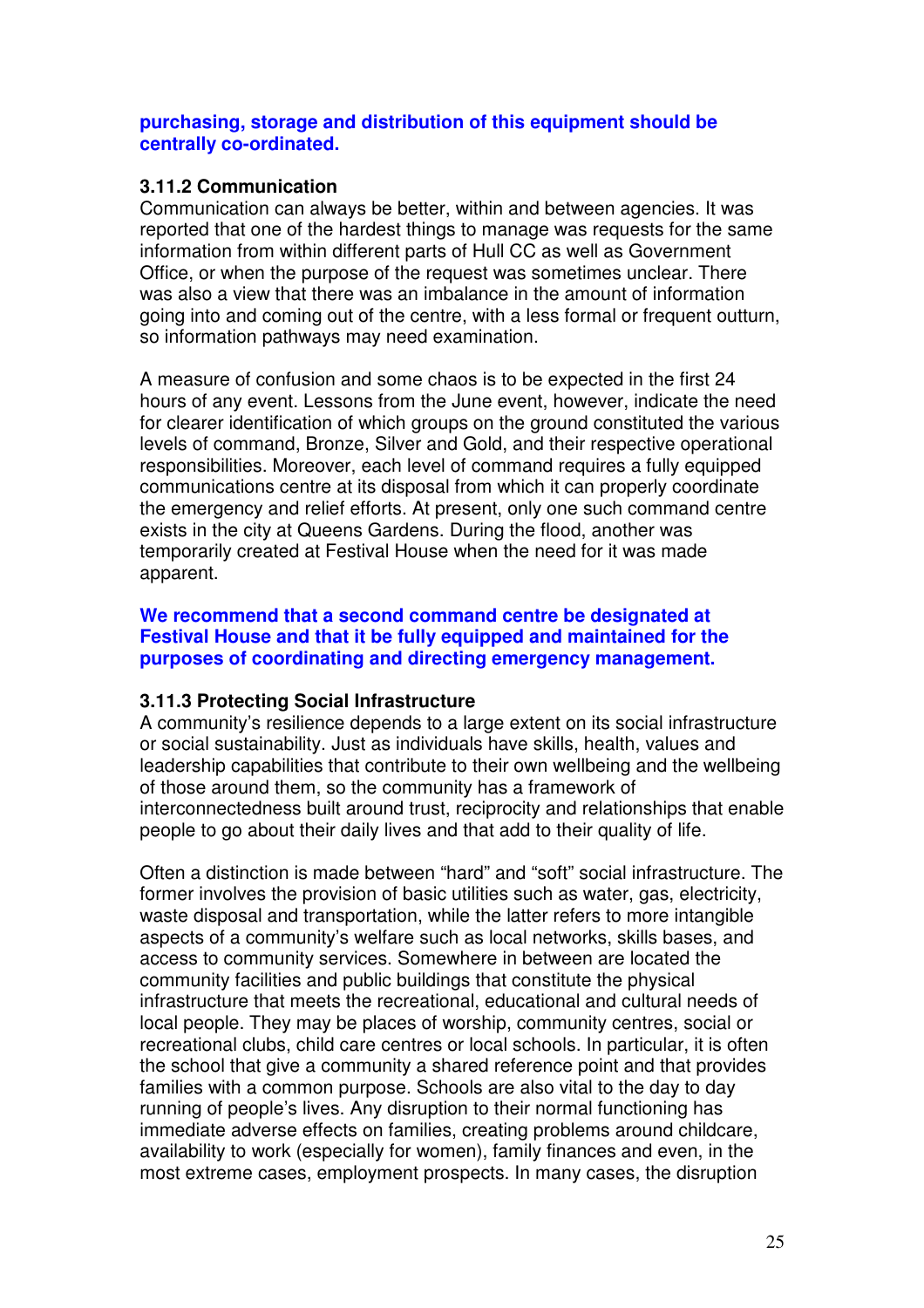caused by the suspension of normal schooling adversely affects more people's lives for much longer than the hazard itself.

### **Recommendation: Vital social infrastructure, such as schools, need to be retrofitted to make them flood-proof and new school buildings should be located with a view to protecting them from future inundations.**

### **3.11.4 Living with Floods**

For cities like Hull, it is no longer simply a question of taking further measures of flood prevention. It is also now a matter of learning to live with the possibility of more frequent inundations, of adaptation to flooding.

**We suggest that more consideration should be given to adaptive strategies of living with the threat of flooding. This ranges from changes to infrastructure (e.g. through sustainable urban drainage systems and multi-purposes green areas designed to temporarily retain surplus water) and at the household level (through designing or retrofitting houses to better withstand periodic inundation).** 

Communities and individuals within them will differ widely in their capacity to act and opportunities for self help may be very limited depending on their circumstances. Hull's residents need to be able to develop contingency plans for their households. Communities need to understand the general probability of flooding and the cost effectiveness of possible flood resistance and resilience measures available to them.

**Our first report recommended an awareness raising campaign, and this needs to include:** 

- **A general understanding of factors that determine the probability and consequences of flooding**
- **Flood probability estimates at individual property level**
- **A flood resistance and resilience "toolkit" that enables households to identify measures appropriate to their circumstances.**
- **Where it is inevitably necessary to prioritise resources, an understanding of how and why those decisions are reached needs to be in the public domain**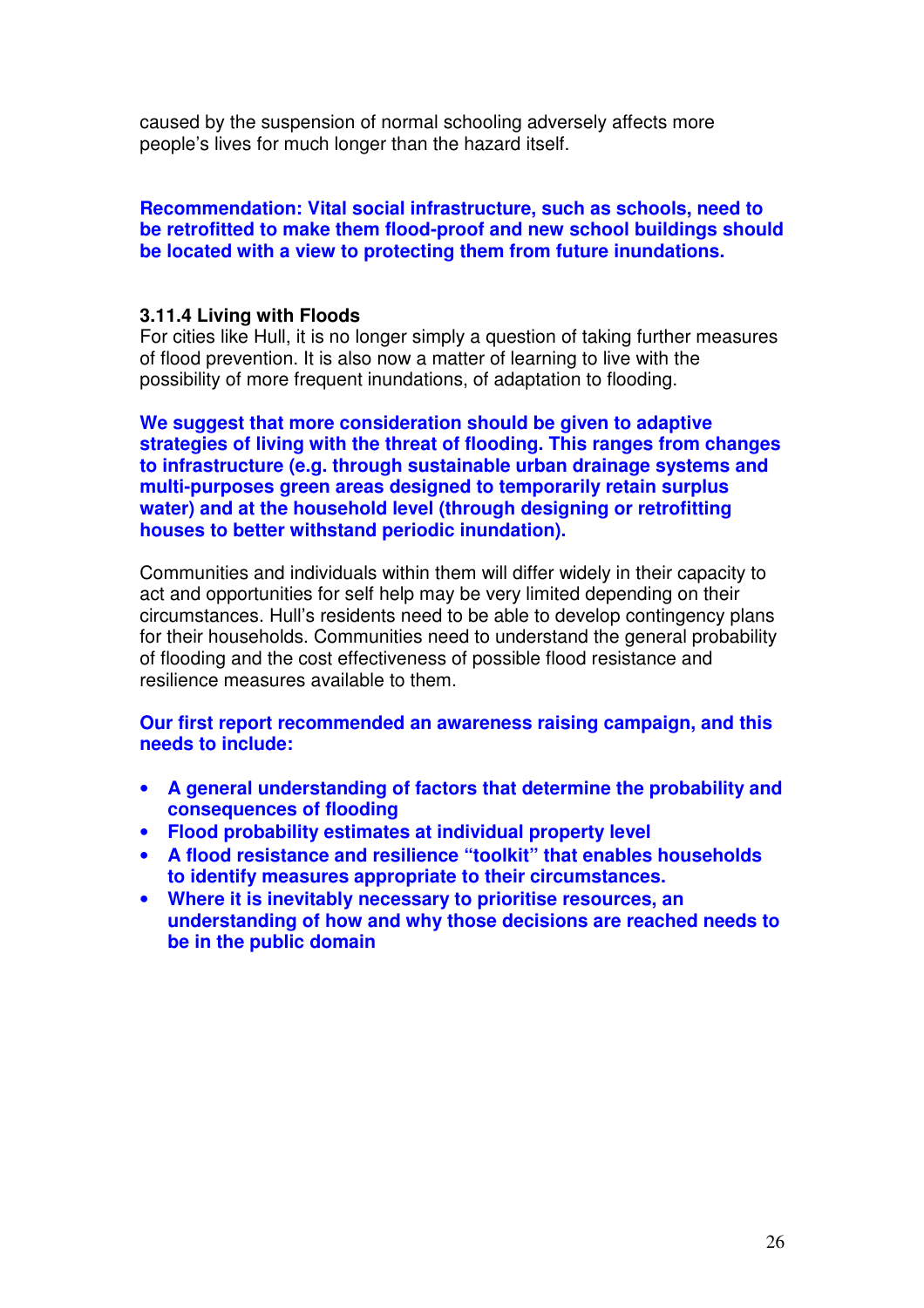# **4. The Insurance Industry**

# **4.1 Introduction**

The reaction of the insurance industry to the floods in Hull is an issue of great importance to Hull's residents. Key concerns voiced to the IRB by members of the public included; Will premiums rise? Will we still be able to get insurance cover? What controls the cost of insurance and how are premiums calculated? To address these issues, we first of all approached individual insurance companies for confirmation of their experiences as well as channelling our enquiries through the Association of British Insurers (ABI).

A meeting with IRB and Insurance Industry representatives was held on 23<sup>rd</sup> October 2007 to discuss key questions presented by the IRB. We also wish to thank the Hull Daily Mail and its correspondents for providing its coverage of the situation in relation to the experience of its readership with insurance companies and loss adjusters.

### **4.2 Statement of Principles on the Provision of Flood Insurance**

Much of the insurance industries response to dealing with flood risk is associated with the 'Statement of Principles'. Compared to most developed economies the UK is unusual, as the government does not underwrite damage from natural disasters such as floods. Instead, the government and the insurance industry have an agreement known as the 'Statement of Principles on the Provision of Flood Risk Insurance' (hereby referred to as the Statement of Principles). In summary, in this agreement insurance companies will agree to provide insurance against flooding in flood risk areas, as long as the government maintains a commitment to update flood defences in those areas.

In detail, the Statement of Principles states:

- 1. Flood insurance for existing domestic properties and small businesses should be available in a competitive market.
- 2. Insurance will be provided to the majority of the 2.2m properties in flood risk areas, provided they are protected from river floods to a minimum standard of 1 in 75 years. Highly populated coastal areas should be protected to a higher standard. Hull is protected to a 1 in 100 year event for river flooding and 1 in 200 for coastal flooding with existing and planned defences.
- 3. Insurance will be provided in areas where protection levels are less than 1 in 75 years provided there are plans for increased flood protection to come into operation within 5 years.
- 4. In areas where there is a significantly greater risk than 1 in 75 years insurers will consider risk on a case by case basis.
- 5. The provision of insurance in flood risk areas under the Statement of Principles is for renewals.
- 6. Insurance provided under the Statement of Principles can be transferred when the home is bought and sold.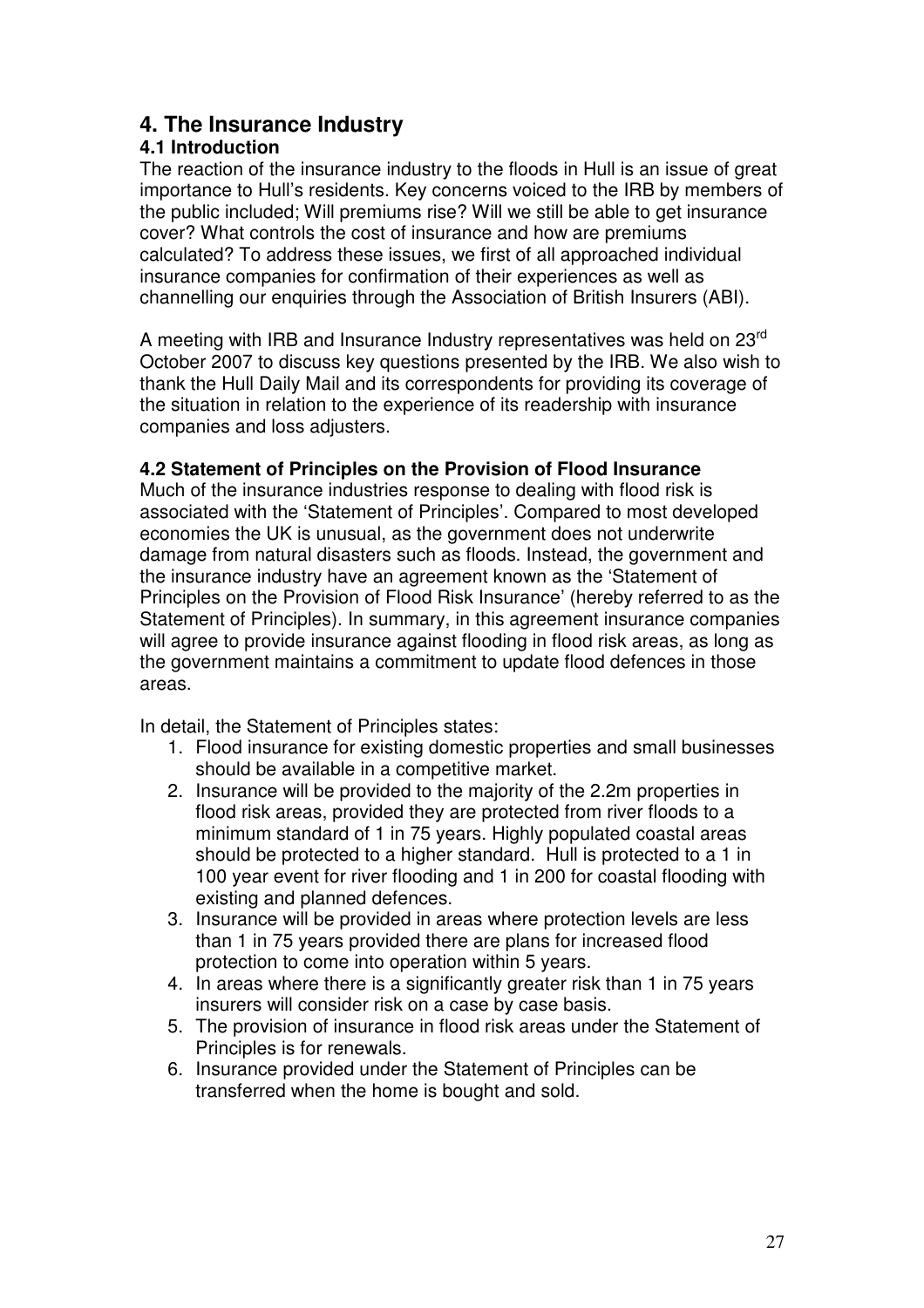Continued operation of the Statement will depend on Government progress on five key actions

1) Reducing the probability of flooding for a substantial number of properties.

- 2) At least maintaining investment in flood management each year.
- 3) Implementing reforms to the planning system to ensure new developments do not increase flood risk.
- 4) Communicating flood risk effectively.
- 5) Developing an integrated approach to urban drainage that alleviates the risks of sewer flooding and flash flooding.

We note that the 1 in 75 year level seems to refer to risks associated with flooding from rivers and coasts rather than rainfall events. The ABI were unsure as to how risks associated with levels of protection from urban drainage systems could be factored in.

### **4.3 Can you get flood insurance cover for properties in Hull?**

Hull exceeds the Insurance Industry standard by having a greater than 1 in 75 year protection against river and coastal flooding with existing and planned defences. The ABI informed us that renewal insurance should be available for householders and small businesses in the City. The ABI also informed us that insurers will look objectively at new policies and assess risk based on personal and property claims histories.

It is difficult to determine an overall position for the availability of flood insurance in Hull as each company deals with the risk in different ways. Whilst some companies may be refusing to cover flood insurance in Hull, the ABI were certain that this was not the case for all companies. They therefore suggested there was no real problem. The ABI also commented that some media stories suggesting it was difficult to get flood insurance in Hull were not concerned with renewal of existing quotes but for new policies.

As the insurance sector is a combination of multiple companies all trying to develop a competitive advantage it is very hard to determine an overall position. It does however appear that insurance cover is available to most residents of Hull but this may be at elevated costs, particularly if the existing administrator has administered a claim.

# **4.4 How are premiums (and risks) calculated?**

Insurance premiums are calculated on the risk of damage occurring. Unfortunately, there is no general model with insurers currently determining risk using individual models rather than a standard process. For example, insurers may use land topography mapping systems, EA flood risk maps, area, postcode or individual property records. To further complicate the calculation, different insurers also assess flood, fire and other risks with different weightings. However, very few companies look at properties on a road by road basis (or lower) as this raises the administrative cost in calculating premiums. Insurance is a competitive market and whilst some may decide against insuring in flood risk areas some may see this as a competitive opportunity and provide cover.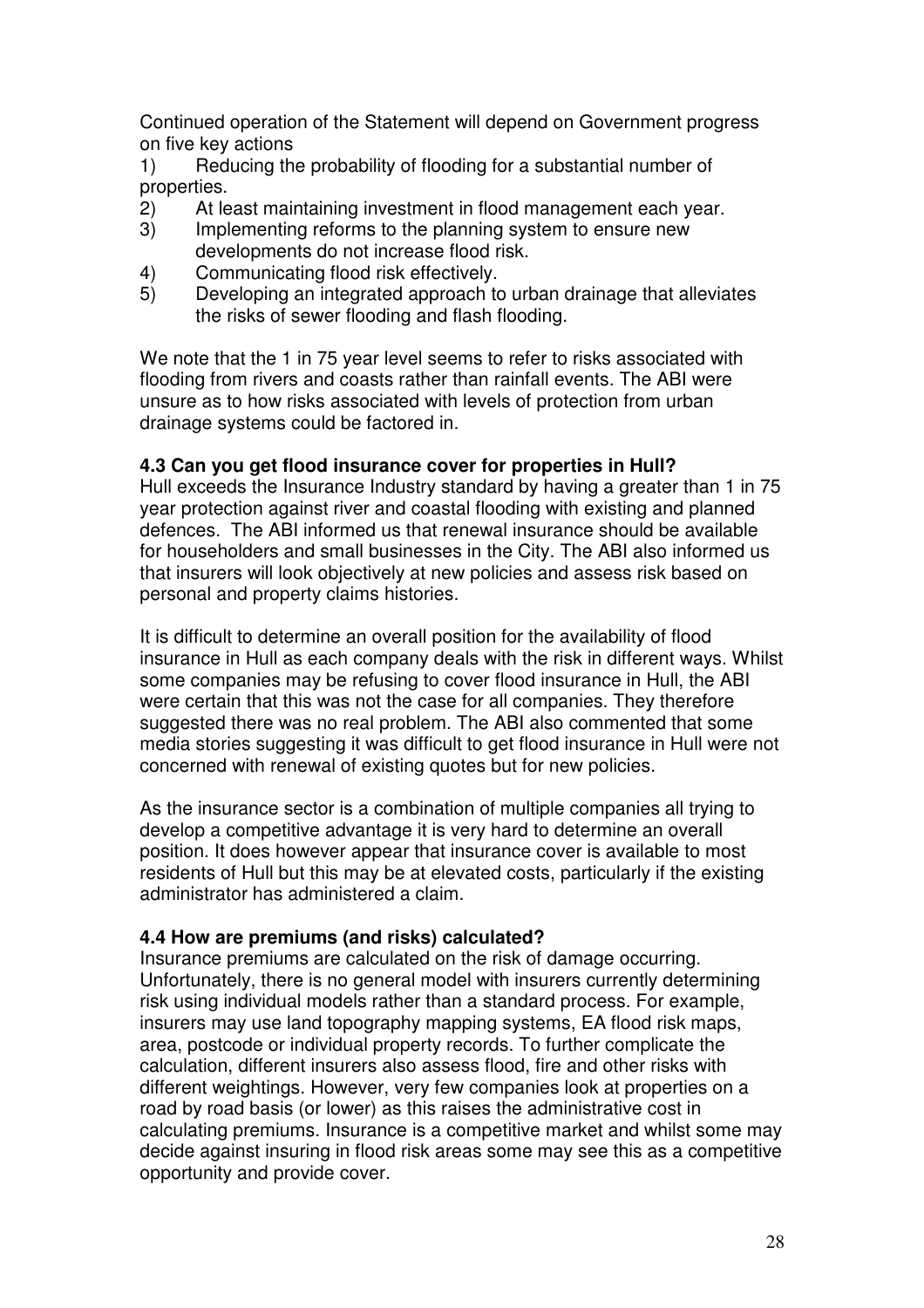The Insurance Industry does not appear to have considered the drainage capacity of the city as a risk factor although the recent events may be taken into account in assessing risk. Again the position is unclear, as some insurance companies may use this when calculating risk and others may not. However, the ABI refers to investment in urban drainage within the Statement of Principles. Provided any deficiencies in Hull's infrastructure are addressed urgently it is anticipated that the Insurance Industry's assessment of risk to Hull property should not be compromised.

Insurers also pool information regarding individual property records on a national database, containing records of claims associated with individual properties, the scale and source of the claim, together with the claimant. All insurers should provide information to this database, but surprisingly not all check it when providing cover.

### **4.5 Claims Administration**

Loss adjusters work on behalf of insurers in co-ordinating necessary works and ensuring the delivery of commitments made under insurance policies. Loss adjusters are generally rewarded on a negotiated remuneration based on a combination of standard fees and performance related payments. Larger insurance groups use in-house specialist loss adjusting staff on standard employment contracts.

### **4.6 Standard of Reinstatement**

The insurance representatives we met impressed upon the IRB that insurance companies are keen to restore homes to a high standard. They regard maintaining a high level of customer service as important in a competitive market. Some concern has been expressed that the public sector approach to works to properties may not be to the same standard, and may disguise problems that will become apparent in the medium term. We note that there is no industry standard, consistent approach to flood damage to property and we address this issue further in chapter 7.

We also asked the representatives of the insurance industry about the option of re-instating properties with flood resistant materials to increase the resilience of homes. They replied that the Insurance Industry is only responsible for reinstating properties to their former condition. Should flood resilience work to individual properties increase the costs of works, this cost would be the responsibility of the policy holder. The Insurance Industry does not require flood protection works as part of any reinstatement, even if such works would potentially reduce the costs associated with any future flood event. Insurance is a competitive market, and the insurance companies were worried that spending extra on using flood resistant materials would be to a competitors advantage if the homeowner moved insurance company following rebuilding. Therefore, the Insurance Industry sees the specification of works as an issue of primary responsibility for Building Regulations with individual choice thereafter. We discuss this further in Chapter 7.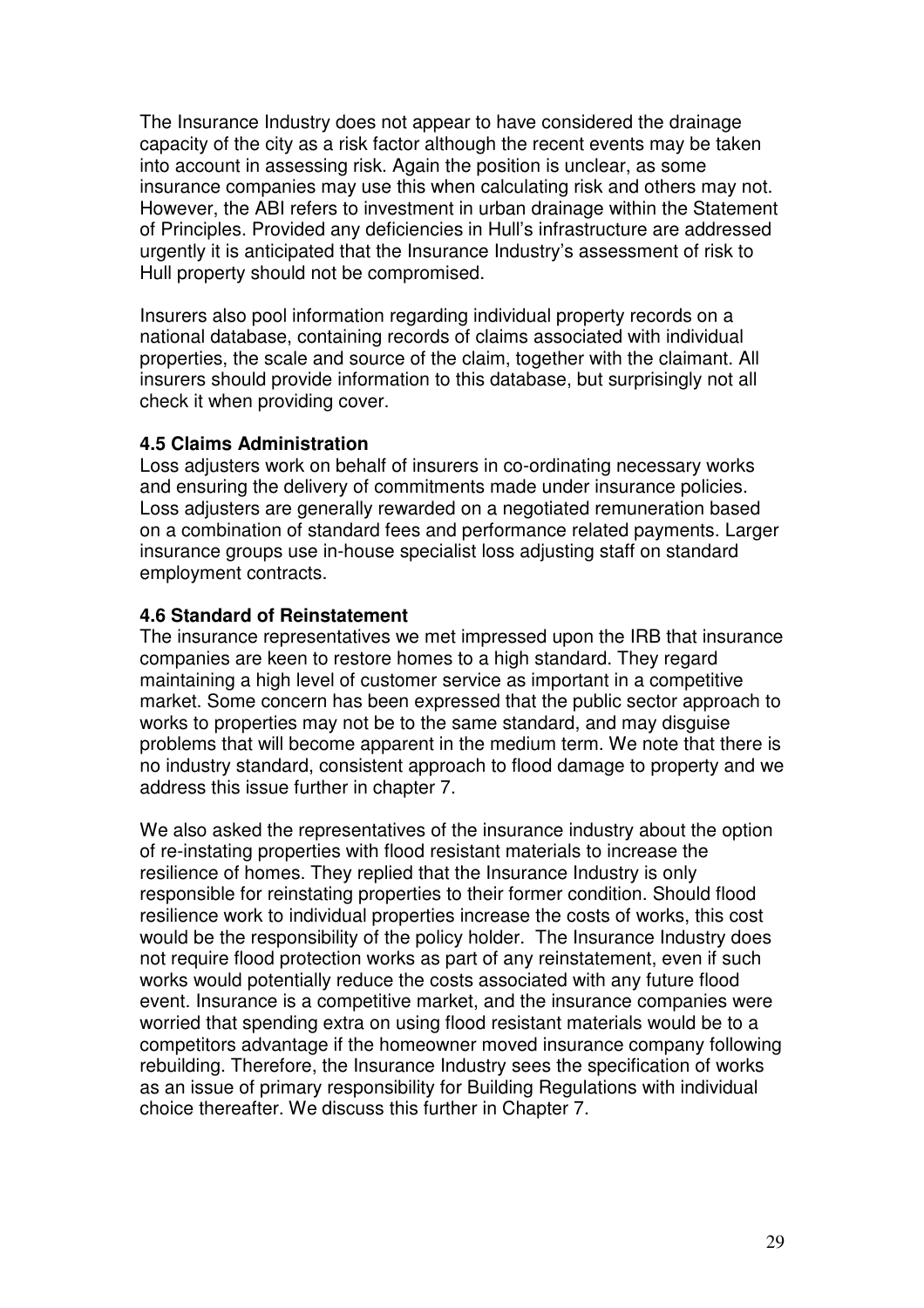# **4.7 Individual Home Flood Protection**

The IRB investigated whether the Insurance Industry would consider individual works into increasing property flood resilience or surveys showing individual houses were not at risk into account when considering insurance risk. The response from the insurance industry representatives was that individual property flood protection works are a secondary importance to main flood defence infrastructure works that would provide a risk environment within an area (e.g. the construction of new river flood defences).

# **4.8 Use of excess and capped cover methods to limit risk**

The ABI and insurance representatives stated that there is little prospect of the Insurance Industry using excess arrangements or limiting the cover associated with a flood event under a policy. This would create difficulties where individuals are under insured and could cause hardship should claims be higher than the capped amount. Insurance companies use voluntary or enforced excesses to reduce the risk of small claims being made by policy holders. In light of this we are surprised to see examples of renewal quotes including £3000 and higher excesses for flood claims.

# **4.9 Were the floods in Hull a flood or storm event?**

It has been considered whether this classification is important in relation to assessing the level of risk, premiums and the availability of insurance for households and businesses. Whilst insurers may accept that the June events were related to storm rather than river or coastal floods there is no consistent assessment of risk in this regard. Insurers will generally make an assessment on the level of risk looking retrospectively at a claims record of a location and the insured party. In this respect we are advised that the assessment of whether the event was primarily a storm or flood event is not significant to the Insurance Industry in its assessment of risk.

# **4.10 Responsibility for Flood Strategy**

The Insurance Industry is seeking to influence government investment in flood protection works through its Statement of Principles that encourages increasing government expenditure in flood protection. The insurance industry would like to see greater co-ordination between Agencies responsible for drainage. It does not see itself as having a role in a more co-ordinated approach. It assesses risk on the basis of the circumstances at any time and does not see itself in having a strategic responsibility.

### **4.11 Conclusion**

The UK Insurance Industry is unique in offering flood cover as a standard feature of household and most business policies.

It is a competitive market and individual companies will assess risk in different ways. The provision of insurance for Hull properties should continue under the ABI Statement of Principles and the Insurance providers work on the basis of assessing risk individually, relating to an industry database of claims histories relating to properties and individuals.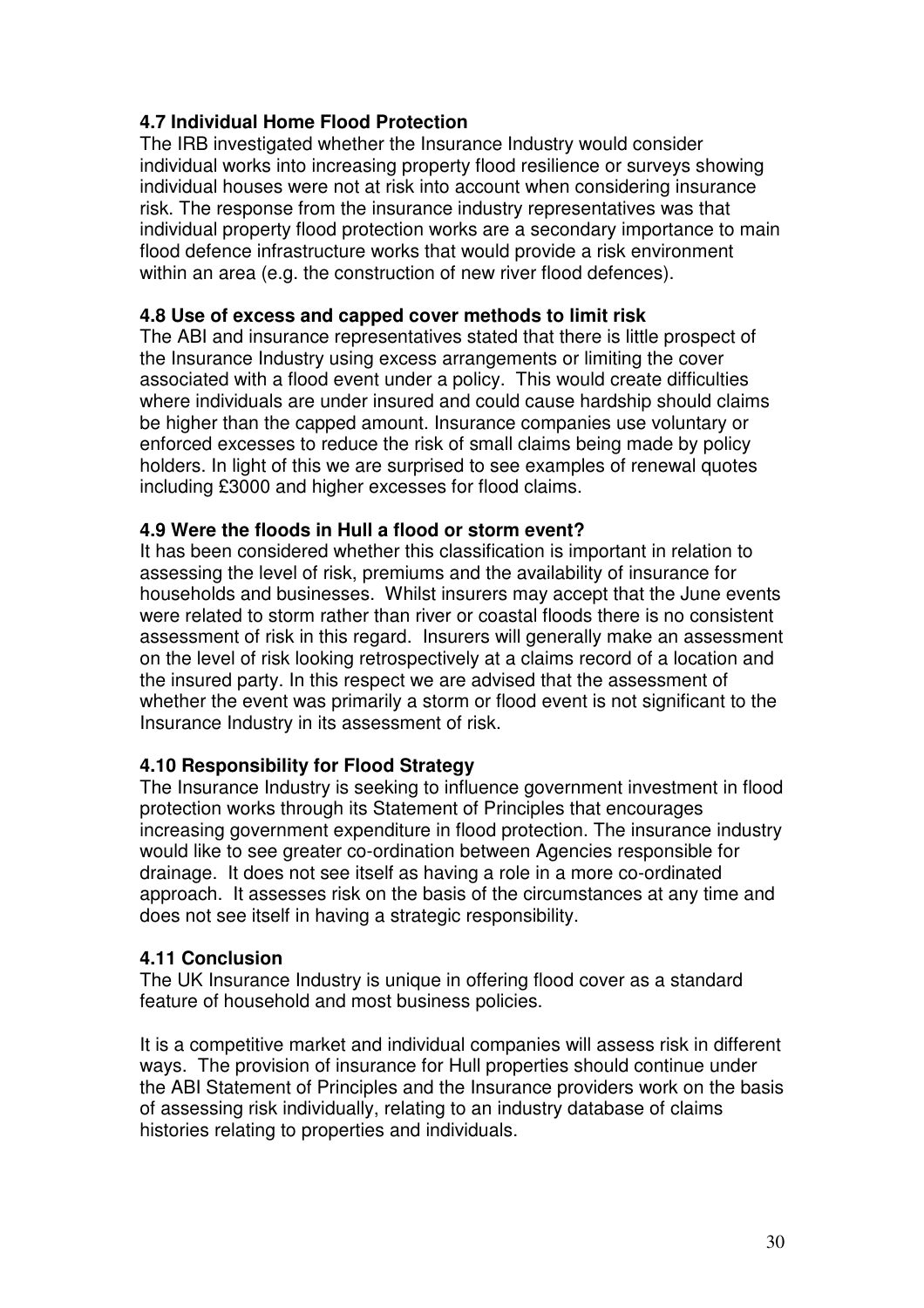The Insurance Industry takes a broad brush approach to assessing flood risk, suggesting that the reduction of risk through effective main infrastructure will have the greatest influence on the availability of insurance and costs relating thereto. Individual and local measures to alleviate risk appear to be of limited benefit other than in peripheral risk areas. This should not influence such investment as a result of the wider advantages of limiting flooding risk.

The ABI Statement of Principles clearly places the responsibility for flood protection at the door of Government. The protocol is reviewed by the Industry annually and the continuation of the policy is dependent on the performance of Government investment. We consider as unhelpful in a time of climate change any approach that lays the responsibility for flood protection solely at the door of Government as it may discourage local level and individual household measures designed to mitigate damages arising from such an event.

The provision and cost of insurance in Hull is determined entirely by economic forces and the insurance companies assessment of risk. Aside from the statement of principles (which is a voluntary agreement) there is no other form of regulation.

**We question whether in a time of increasing flood risk the statement of principles is a viable solution, and suggest the government looks into methods of underwriting flood risk as per other nations.** 

**We also recommend that insurance companies are urged to offer lower premiums to householders who fit flood resistant measures to their properties.** 

#### **Further information and references:**

.

All available from www.abi.org.uk and www.floodforum.org.uk Flooding – A Quick Guide to the Claims Process, Adapting to our Changing Climate; a Manifesto for Business, Government and the Public dated June 2007 Repairing your Home or Business after Flood – How to Limit Damage and Disruption in the Future, ABI Statement of Principles on the Provision of Flood Insurance, Insurance Cover for Flooding – Statement of Principles Core Script Insurance Cover for Flooding – Risk Pricing ABI Briefing Note for the Coastal Towns Adjournment Debate, 7<sup>th</sup> June 2007.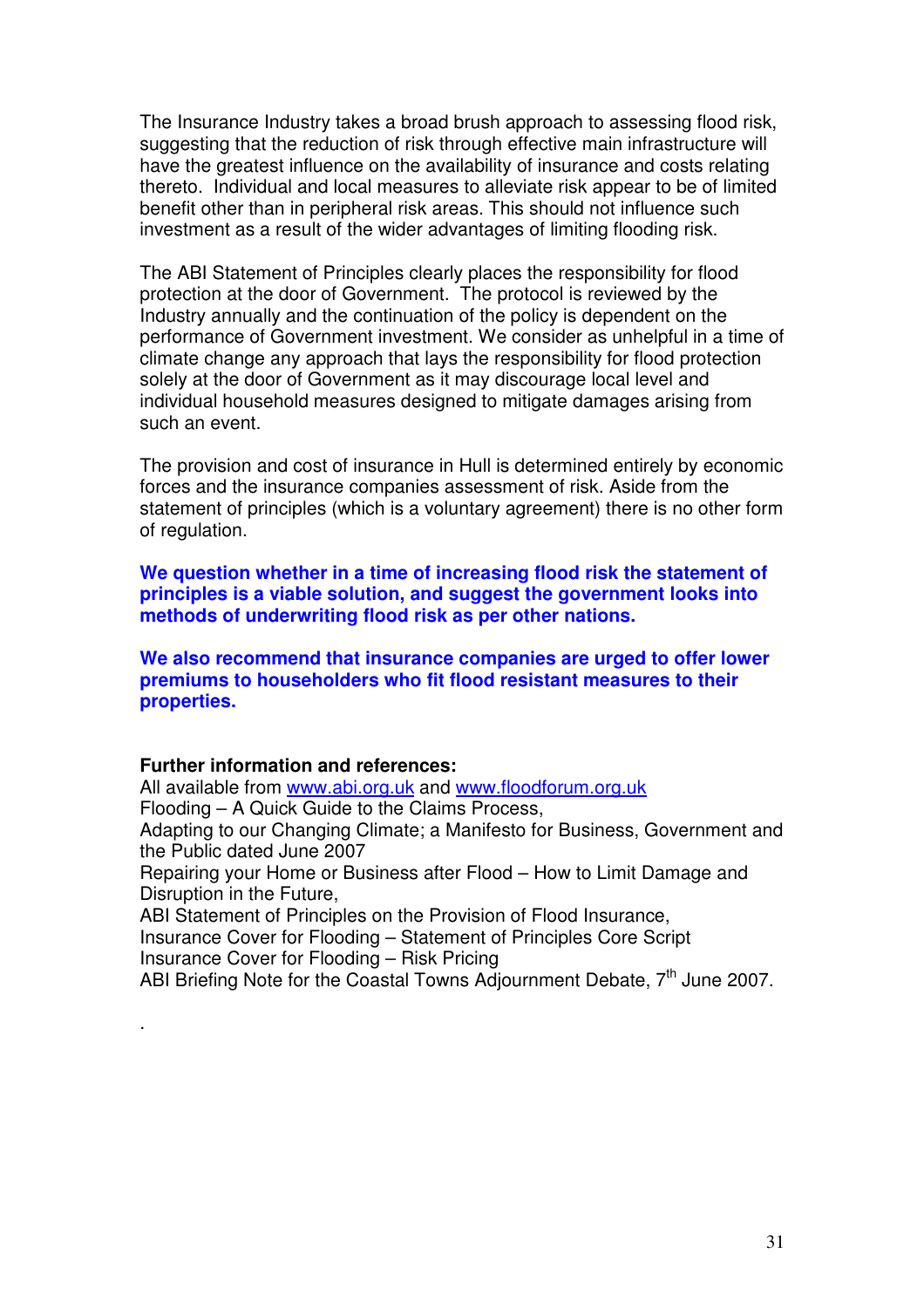# **5 Yorkshire Water and the drainage system of Hull**

# **5.1 Introduction**

Since the publication of the Interim report we have continued to investigate the drainage system of Hull. We have had extensive technical discussions with representatives of Yorkshire Water, and Yorkshire Water in turn commissioned their own report, by the consultants Ove Arup to examine some of the findings and recommendations from our interim report.

Using evidence from a series of reports commissioned by Yorkshire Water, we have noted that over a period of 11 years, a series of clear recommendations relating to the condition, design and operation of the drainage and pumping systems of Hull were made to Yorkshire Water. For some of these recommendations Yorkshire Water was unable to produce any records of, or confirm action taken, in respect of this advice. We believe that had these recommendations been implemented the impacts of the floods in June 2007 would not have been as severe.

The report will now illustrate this with examples from two areas, Bransholme and East and West Hull. Note: throughout this section we refer to pump and pipe capacities, these are measured in the volume of water that can travel through them in cubic metres per second  $(m^3s^1)$ .

# **5.2 Bransholme and Kingswood**

Bransholme and Kingswood is an area to the North East of Hull, where a major estate was constructed from 1967, housing over 35 000 people. Bransholme and Kingswood is separated from the rest of Hull's drainage system and relies upon the operation of a single pumping station for removing rain water. Bransholme differs from the rest of Hull as it has a separate surface water and foul water sewerage system. On the 25<sup>th</sup> June, the area of Bransholme and Kingswood was extensively flooded and the pumping station itself was inundated and failed on the night of the  $25<sup>th</sup>$  to  $26<sup>th</sup>$ . As a result the area remained flooded for significantly longer than most parts of Hull and was only cleared when temporary pumps were introduced in the days following. Extensive damage to over 1000 households was caused. The pumping station at Bransholme was constructed in 1963 by the then Hull Corporation. Records of the original design were not available. Sewer sizes and pump capacities were designed for a growing population and the planned expansion of the area into the region now known as Kingswood.

The station was fitted with one electric and three diesel pumps with a total capacity of 5.4  $m^3s^{-1}$  and in c.1990 an additional diesel pump was added to give a total *design* pumping capacity of 7.2 m<sup>3</sup>s<sup>-1</sup>. However, Yorkshire Water have informed us that due to the configuration of the outflow pipes from these pumps, the maximum that can be pumped in any configuration is 5.4  $m^3s^1$ .

# **5.2.1 1996**

In 1996, a report was commissioned by Yorkshire Water to consider the suitability of the station to accommodate the proposed Kingswood development to the north of Bransholme (Kingswood Development, 1996).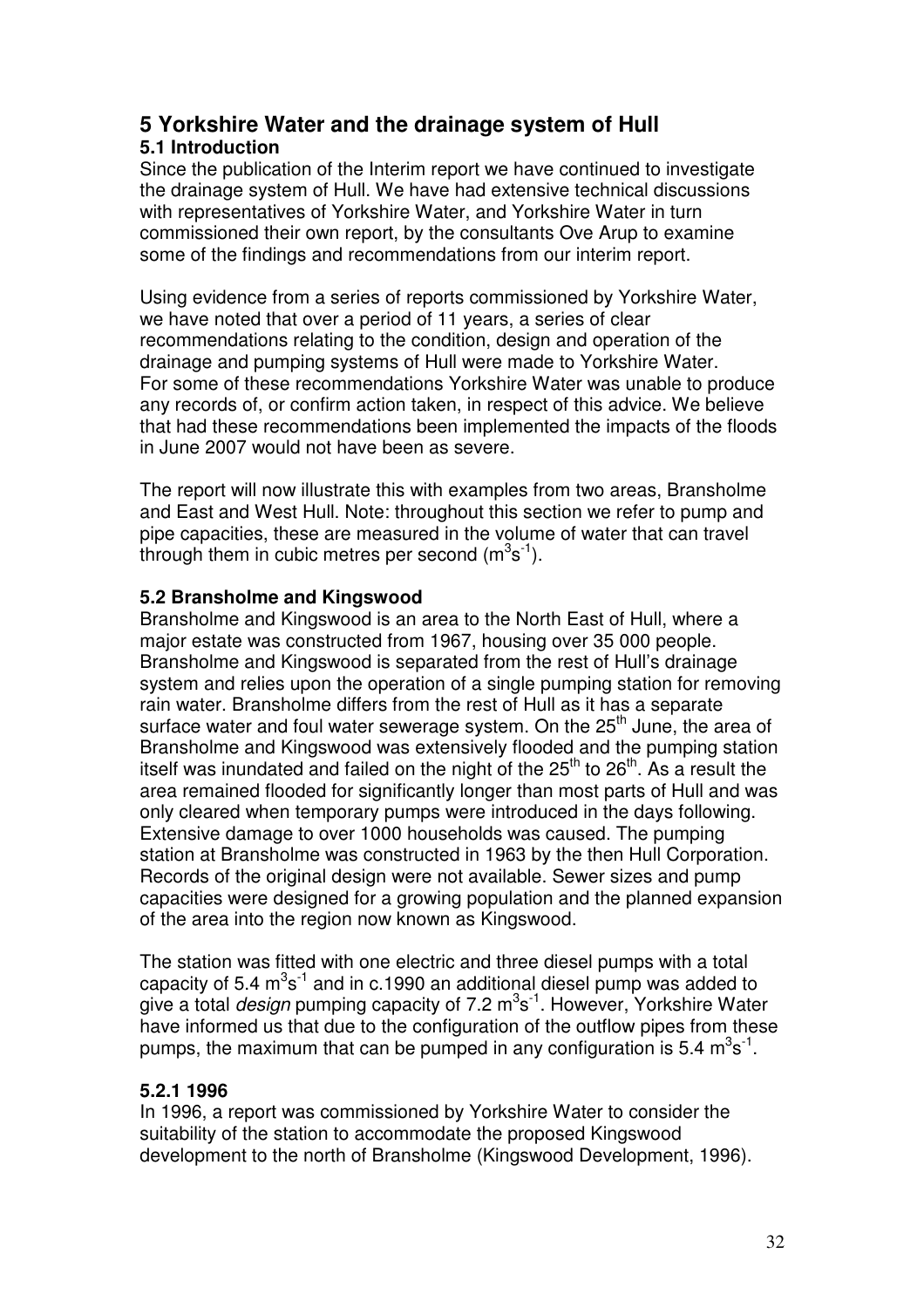This report used hydraulic software to model the capability of the system to cope with rainfall events.

Two scenarios of housing and retail/industrial development were considered. Version 1 included the areas of committed development to the east of Engine drain but only to the extent of building work at March 1996. Version 2 contained all of the area committed to development East of Engine Drain as well as the Kingswood Development to the West. From the report it is not apparent how much of Kingswood phase 1 and 2 development this version includes.

For the first scenario, model results noted that the system showed no flooding with a 1 in 20 year storm event, and only a small volume of flooding with a 1 in 30 year storm event. For the second scenario (with Kingswood) there was considerable flooding with a 1 in 30 year event, with much of the flooding predicted to occur in the proposed Kingswood development.

Importantly, this modelling work was based on the assumption that the pumping capacity at Bransholme was 7.2  $\text{m}^3\text{s}^{-1}$ , and as detailed above we have subsequently found out this was not the case. The 1996 report notes that "the work in this study assumes a discharge capacity of 7.2  $m^3$ s<sup>-1</sup>, if this value is not achieved in pump tests some of the conclusions in this report will have to be revisited".

It is highly likely therefore that levels of protection for Bransholme were significantly below the 1 in 30 year level in 1996.

The study then continued to recommend that a thorough review be undertaken into the condition of the existing Bransholme S.W. Pumping Station to determine:

- The actual discharge capacity of the pumping station
- The reliability of the existing plant
- The structural integrity of its superstructure

Yorkshire Water confirmed that they have been unable to locate records of the action taken and are unaware when the reduced pump capacity was first realised.

We note with concern that despite Yorkshire Water being informed of the issues of reliability and structural integrity of its pumping operation at Bransholme in 1996, that it was unable to produce or confirm the existence of any action in may have taken in response to the report.

The 1996 report also recommended the construction of a new pumping station adjacent and linked to the existing Bransholme pumping station to cope with the increased flows caused by the Kingswood development. This additional pumping station was to have a pumping capacity of 4  $m^3s^{-1}$ , subject to the full 7.2  $m^3 s^3$  being available within the existing station.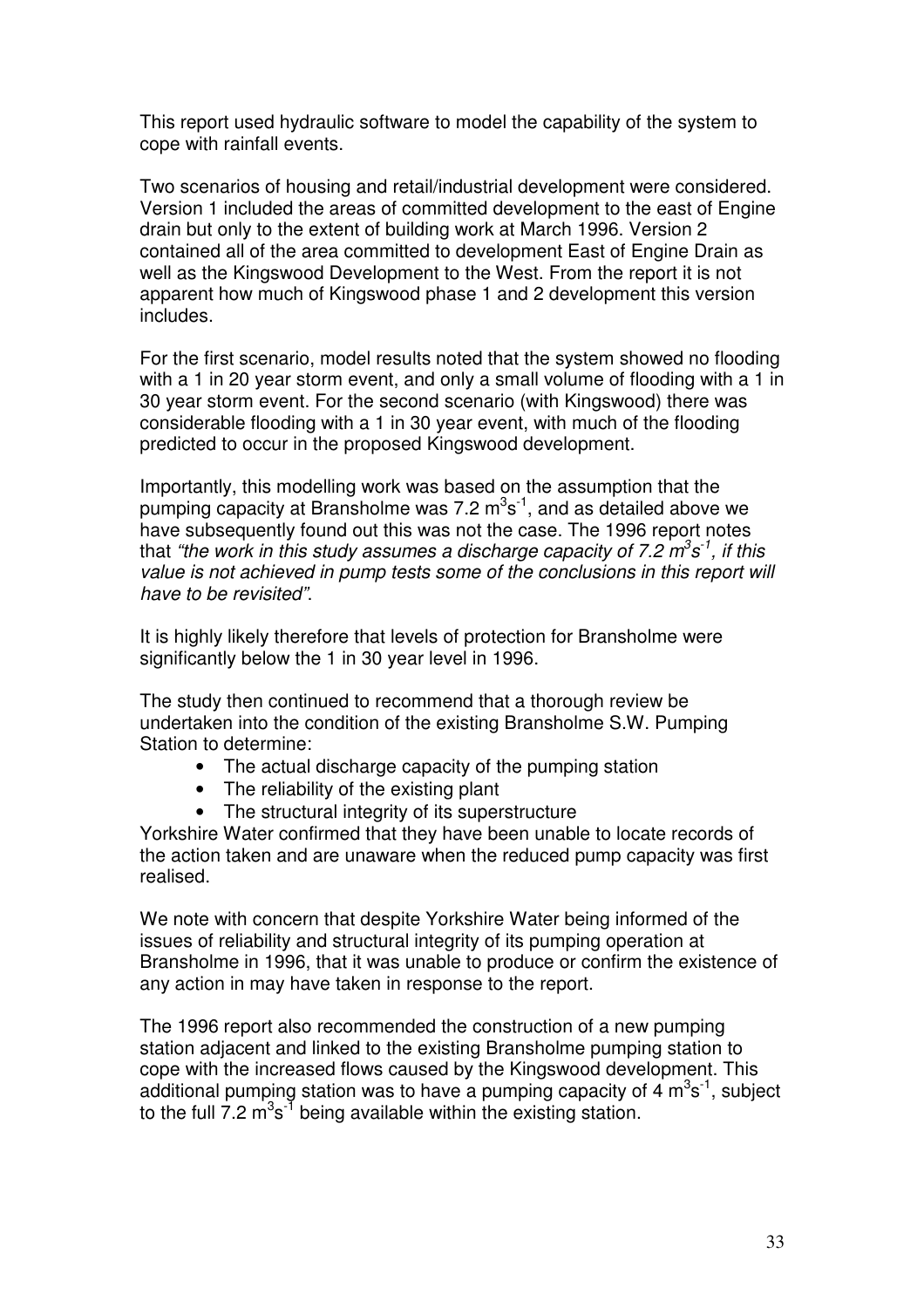# **5.2.2 September 2001**

In September 2001, Yorkshire Water commissioned Ove Arup and Partners to prepare a 'notional outline study' (review) to consider options for increased pumping and drainage due to the Kingswood development. This report noted that the existing electric and diesel pumps were all in poor condition and that 7.2  $\mathrm{m}^3\mathrm{s}^{\text{-}1}$  was the installed design capacity (which as previously stated is not the case). Furthermore, the report noted that there was flood risk due to the unreliable operation of the pumping station. The report considered business risk, and stated there was a "high risk of asset failure".

We again note with concern that Yorkshire Water us unable to produce or confirm the existence of any records of any action it may have undertaken in respect of this report.

# **5.2.3 October 2001**

A further report was commissioned to examine the cost implications of the September report, and considered the construction of a new pumping station to accommodate Kingswood or the upgrade of the existing facilities. This report rejected the construction of a new pumping station and on grounds of feasibility and cost recommended upgrading the existing pumping facilities.

The report makes reference to the addition of Kingswood phases 2 and 3, and states "Our study concludes that upgrading of the existing pumping station to provide reliable pump capacity (excluding any standby) of 9 m<sup>3</sup>s<sup>-1</sup> gives an acceptable design margin to ensure no surface flooding at the 30 year event as a consequence of surcharged sewers, although 10.8  $m^3s^{-1}$  is required to ensure that surcharge levels are not worsened in the existing system". The report re-iterates concerns about the reliability of the existing pumping station.

For the third time, we note with concern that Yorkshire Water is unable to produce or confirm the existence of any records of any action taken it many have undertaken in respect to this report. Furthermore, in this study the pumping capacity was still being over-estimated at 6.2  $\text{m}^3\text{s}^{-1}$ .

### **5.2.4 2007**

August 2007, the IRB published their interim report. In light of this, Yorkshire Water again commissioned Ove Arup to conduct a review and report on some of our observations. Their report was published in November 2007. Their findings and recommendations on Bransholme were:

The Bransholme surface water pumping station operated effectively on the  $15<sup>th</sup>$  June. During the second event on  $25<sup>th</sup>$  June it eventually failed when the main bearings became submerged. Yorkshire Water commented that this was the first time that this has occurred in the 50 years that the station has operated.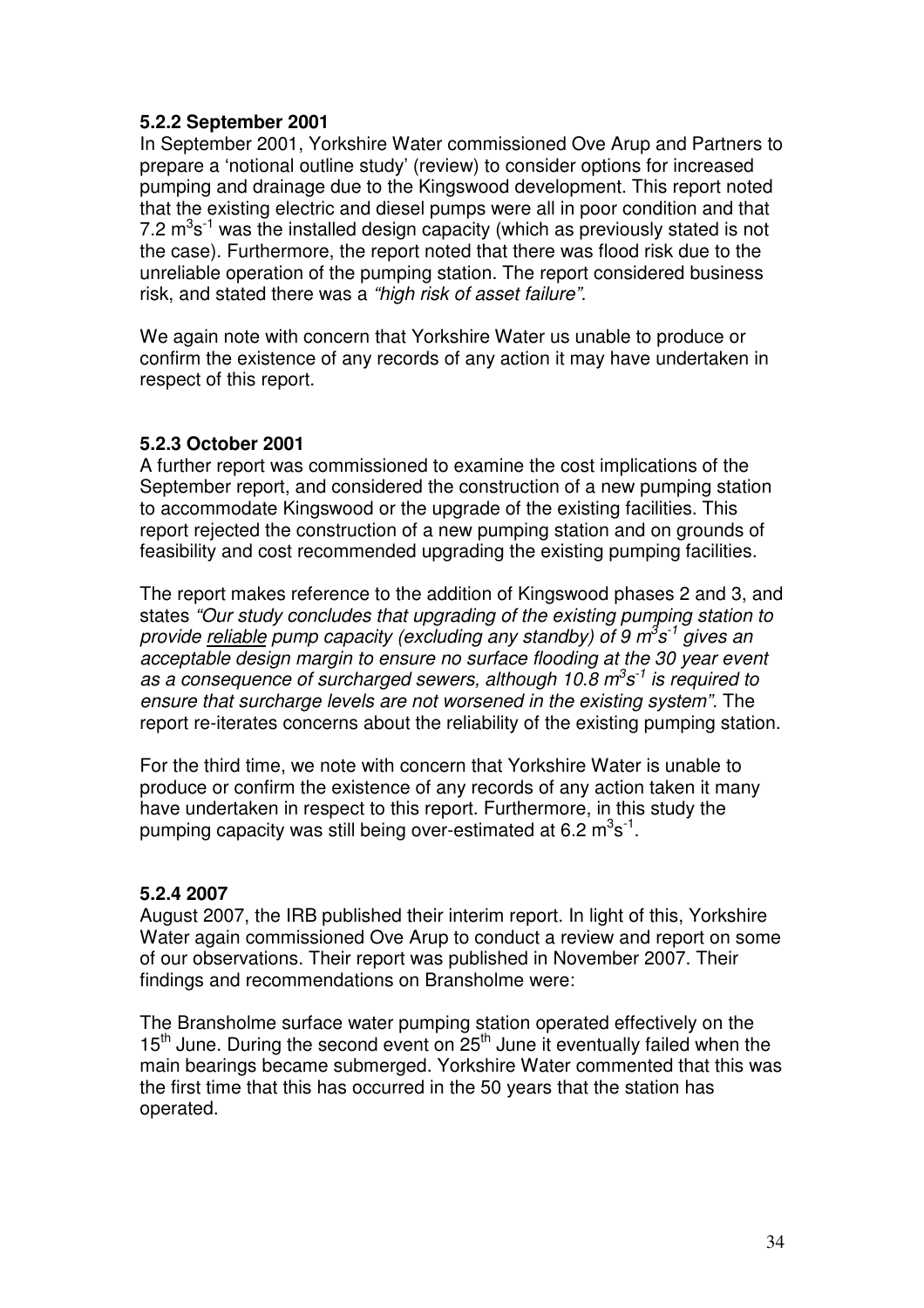Listed in the reports recommendation:-

- Work is required to complete an immediate repair of the pump thrust bearings at Bransholme Surface Water Pumping Station.
- Implement a scheme to provide more robust pumping facilities at Bransholme Surface Water Pumping Station which include allowances for the proposed development in the area

In response to a series of our questions, Yorkshire Water have clarified the present state of Bransholme pumping station (November 2007):

- Some temporary pumping will be left on site
- Work is being carried out to protect the thrust bearings to prevent water ingress
- Yorkshire Water are also looking at the cooling water system and starter batteries to ensure their robustness going forward
- Yorkshire Water will look at the station in the longer term with regards to pumping capacity
- In practise the actual/practical capacity was only 5.4  $\text{m}^3\text{s}^{-1}$  due to the configuration of the outlet pipes. Action is now being taken to correct any short fall.
- The station was manned throughout the incident

The IRB were refused permission to speak directly to staff or the station operator in attendance during the flooding event.

### **5.2.5 Summary and future issues for Bransholme and Kingswood**

Bransholme pumping station failed on the night of the 25<sup>th</sup> June 2007. From 1996, Yorkshire Water has been repeatedly warned about the reliability, poor condition and design issues at the Bransholme pumping station. We believe that had they acted upon these warnings, it is very likely that the flooding in 2007 would not have been so severe in Kingswood and Bransholme.

The actual/practical pumping capacity at Bransholme was 5.4  $m^3s^{-1}$ , a level much less than that recommended in the Ove Arup report of 2001 as being necessary to protect Bransholme and Kingswood from a 1 in 30 year event. Furthermore, it is likely that additional development since 1996 has placed increased load on the system, further decreasing its effectiveness.

Yorkshire Water were also warned to investigate what the true pumping capacity was in 1996, but appear not to have been aware of the actual capacity until 2007. As a consequence, the capability of the Bransholme pumping station may have been consistently over-estimated since 1996.

### **We recommend Yorkshire Water to rapidly upgrade Bransholme pumping station with reliable modern equipment and do not to rely upon temporary repairs presently being implemented.**

The future situation at Bransholme and Kingswood is complex, as the pumping station discharges into the River Hull. The River Hull is tidal, and there are concerns that during high flows and/or high tides discharging large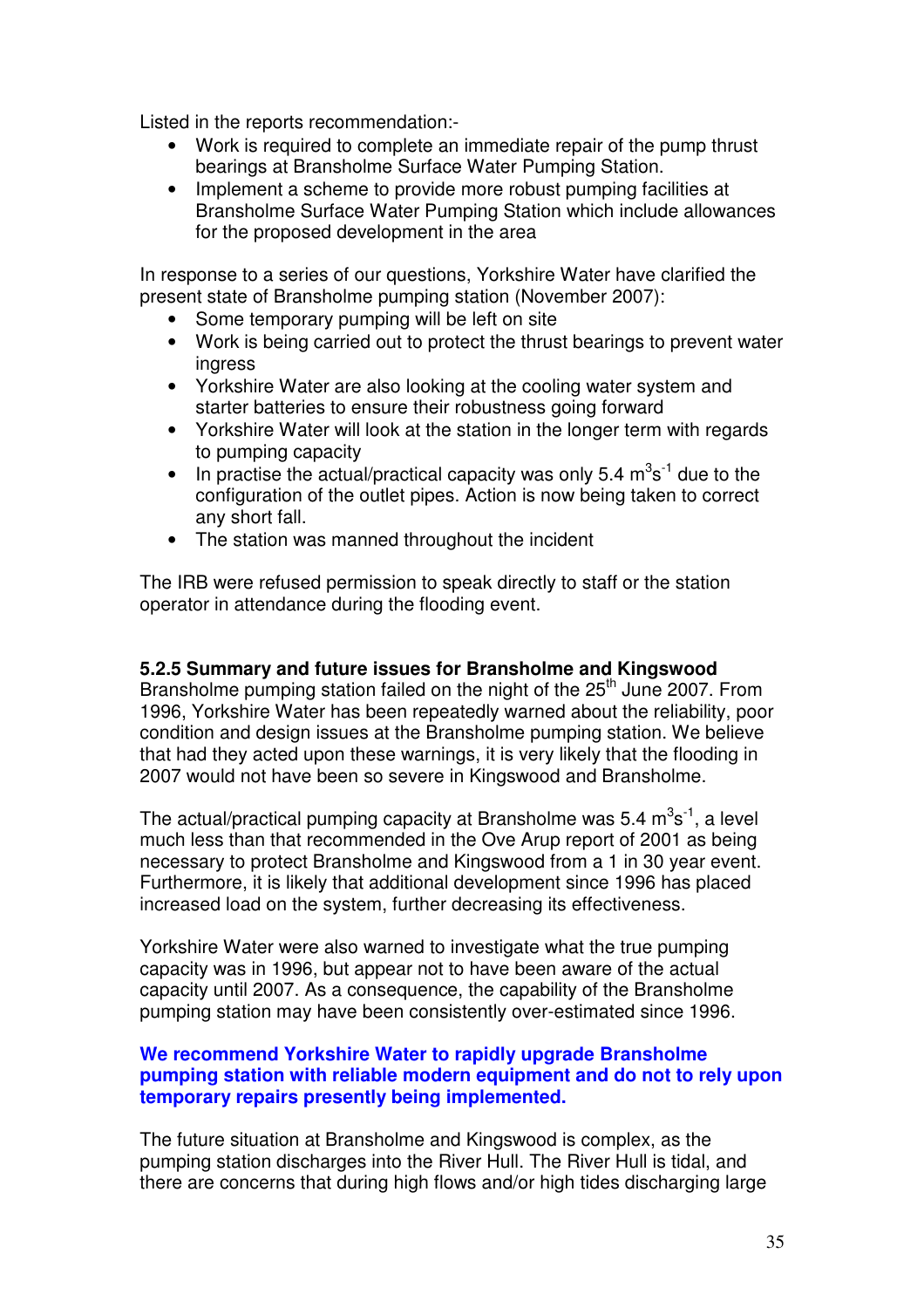volumes of water from Bransholme could cause the river Hull to flood. As a consequence, as part of the initial design of the pumping station a storage lagoon (akin to a small reservoir) was constructed next to the pumping station to act as a store to hold water when the river is high.

This lagoon has never been used for flood water storage. A consent agreement exists between Yorkshire Water and the EA, where Yorkshire Water can discharge into the River Hull not according to a set volume, but dependant upon the level of the river. Therefore any future arrangement or reworking of the drainage system at Bransholme and Kingswood requires Yorkshire Water, the EA and the Kingswood developers to work together. We understand that this is beginning to happen, with a joint modelling study underway.

We welcome this initiative and the recommendations of the Arup report. The protection of Kingswood and Bransholme from pluvial flooding is completely feasible and we hope for an expedient solution through this collaboration.

**We recommend that a collaborative approach is continued, but are disappointed that it has taken 11 years to transpire.** 

**We also recommend that extra pumping capacity be added to any future designs at the Bransholme pumping station to increase resilience.**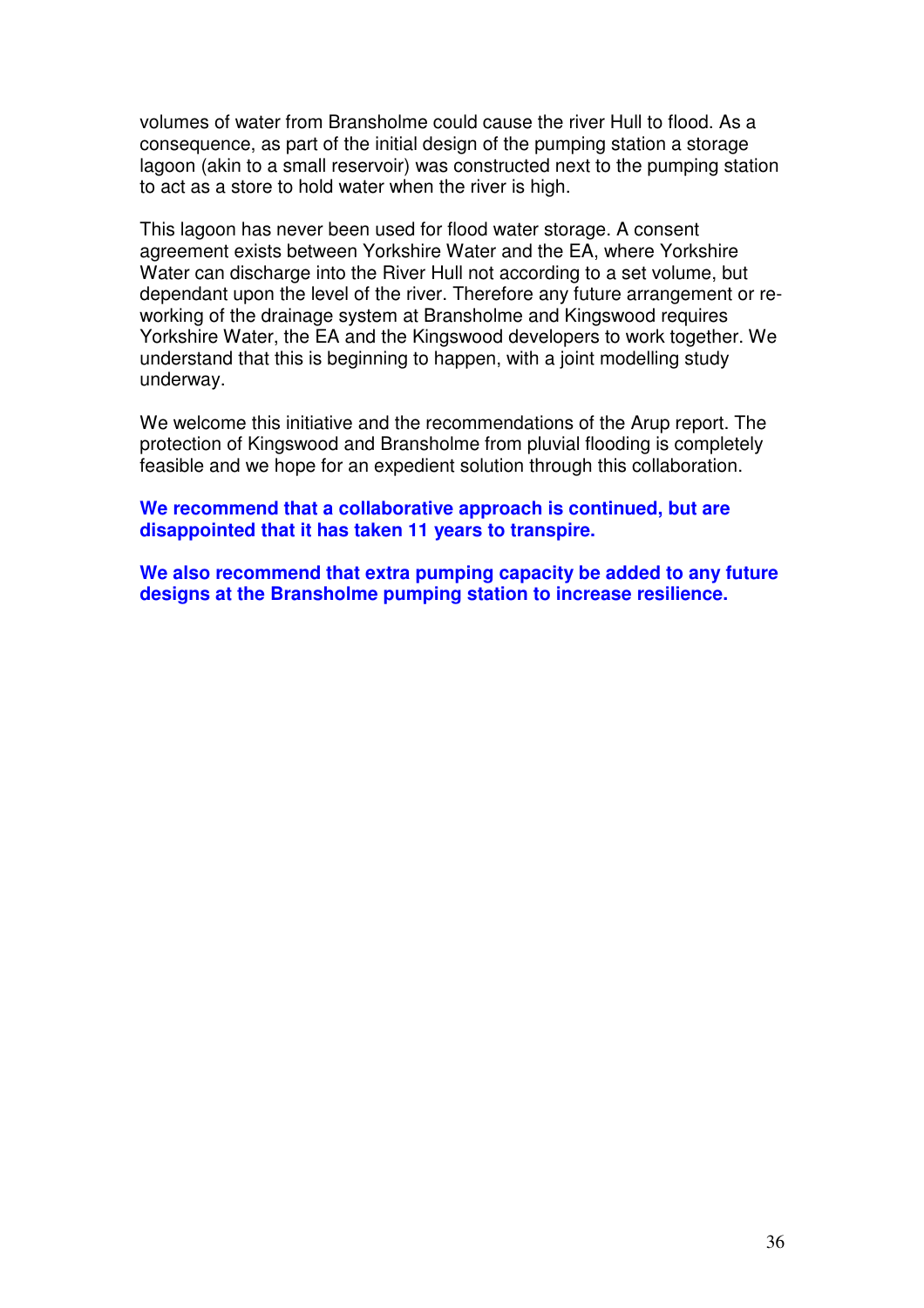# **5.3 East and West Hull**

# **5.3.1 Introduction**

In order to appreciate the design and operation of East and West Hull's drainage and sewerage system, it is necessary to look in considerable detail at the history, reports detailing its operation and the specific details of how it was operated during the 2007 floods.

Prior to 2001, Hull was drained by pumping stations at East and West Hull that discharged drainage water and sewage from the East and West sides directly into the Humber Estuary. In 1996, planning began upon a new system (called Humbercare) to treat sewage and drainage water from both East and West Hull at a new sewage treatment works at Saltend (East Hull). These plans involved the construction of a large (3.6m diameter 10.5 km long) transfer tunnel from West to East. Full details of the system prior to 2001 and of the Humbercare system can be found in the IRB's interim report.

# **5.3.2 1997**

Design documents and reports for the Humbercare system, from 1997, show that water flows in the drainage system of Hull were modelled using the HYDROWORKS model. A number of different schemes for the size of the proposed transfer tunnel and location and size of pumps for the proposed system were tried. A notable feature of the design was that the addition of the Humbercare transfer tunnel introduced more storage into Hull's drainage system. The Hydroworks model indicated that if pumps to a capacity of 22m  $\text{m}^3\text{s}^{-1}$  were constructed at the new treatment works at Saltend, then when combined with this new storage, Hulls drainage system could withstand a 1 in 30 year storm event. This meant that the pumping stations at West Hull and East Hull could be de-commissioned (with the exception of the pumping station at East Hull being retained with partial capacity to pump the Holderness Drain).

# **5.3.3 2001**

The £200 million Humbercare scheme was commissioned in 2001 to industrial and international acclaim winning the CMMA (Construction management Association of America Award) International Project of the year.

# **5.3.4 2001 to 2004**

There are several incidents reported of sewers being unusually full despite relatively low rainfall levels. There were also reports of local flooding in areas which had not experienced flooding pre Humbercare. This was evidenced by a significant increase in the number of properties and roads included in the DG5 register. The DG5 is a register of properties at risk from flooding from sewage (see section 6.3 for a full explanation).

# **5.3.5 October 2004**

In response to the increased incidents of flooding in West Hull, Yorkshire Water commissioned a study by the consultants MWH. This used a newer more sophisticated numerical modelling package with additional features, called INFOWORKS, to simulate the effect of different size storms on Hull's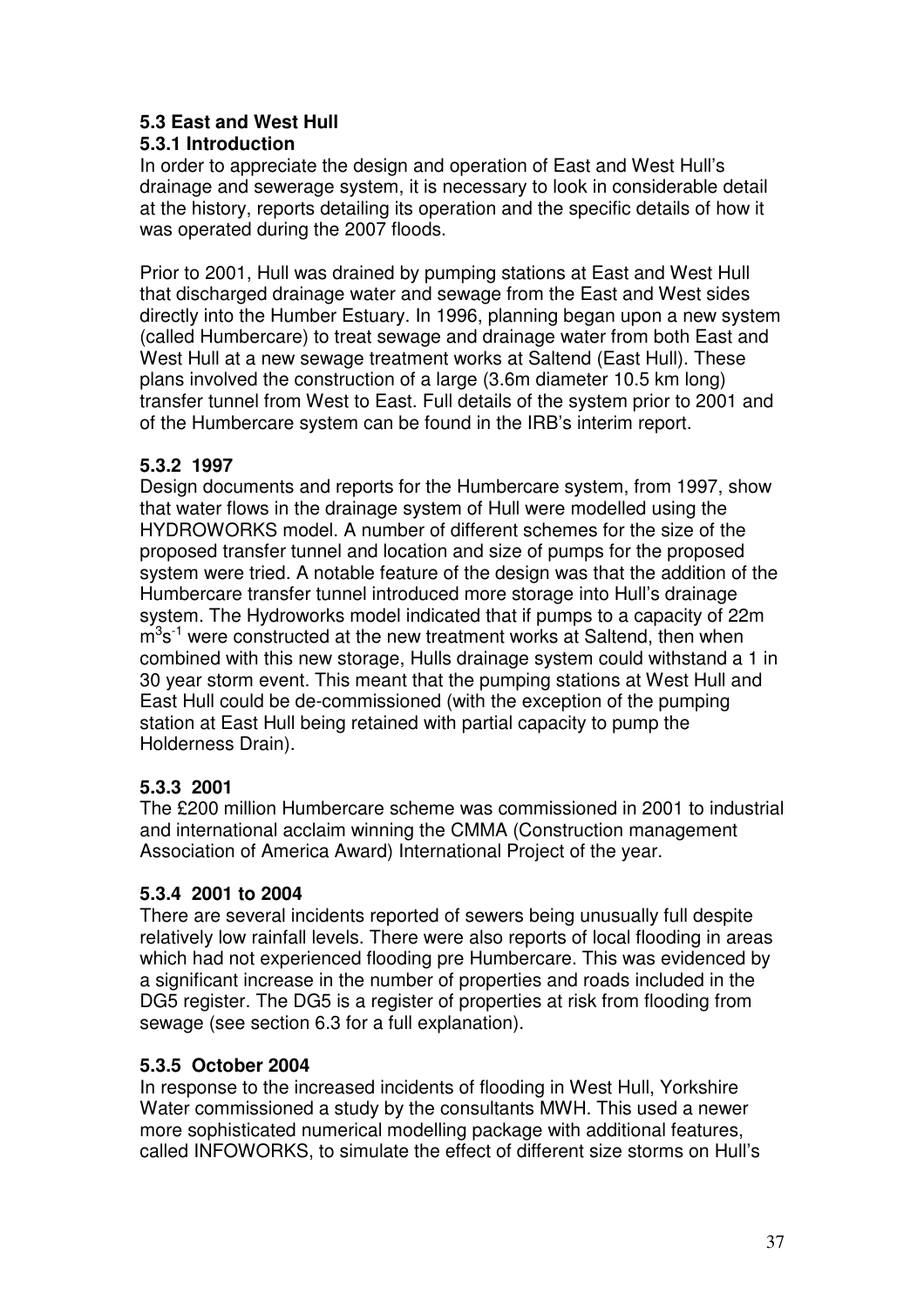drainage system. Their report submitted to Yorkshire Water in October 2004 revealed some serious issues with the existing Humbercare design.

The MWH 2004 report indicated that the Humbercare system was not correctly designed to accommodate some 1 in 30 year storm events stating "The Hull catchment is now subjected to the risk of area flooding at rainfall events well below the original design criteria". The modelling results from the INFOWORKS package showed that for some simulations the existing Humbercare design underestimated the volume of water from a 1 in 30 year storm by 100% and the size of the peak flow by 10%. Put alternatively, the design of the Humbercare system could only accommodate half the volume of water generated by some of the 1 in 30 year storm events simulated. This effectively reduced the Humbercare systems designed capacity from a 1 in 30 year event to a 1 in 1 or 1in 2 year level. This is a significant reduction in the level of protection.

The report continues to outline 9 options, with costs, for rectifying the flooding problems in Hull. These included re-building the pumping stations in West Hull with new pumps to a capacity of 20  $m^3s^{-1}$ , providing protection for 1 in 10 year events at a cost of c £6.5 million. Rebuilding the pumping station at West Hull with a capacity of 30  $m^3s^1$  providing protection from a 1 in 30 year event at a cost of c.£7.5 million. Other options included the construction of an additional storage tunnel parallel to the original Humbercare tunnel at a cost of c.£200 million.

In addition it noted that the actual pumping capacity at Saltend was closer to 15-18  $\text{m}^3\text{s}^{-1}$  than the quoted 22  $\text{m}^3\text{s}^{-1}$  due to restrictions in the screening arrangements in place to remove solids. The report specifically makes reference to the pumps only operating at 80% of capacity in reality, and that the modelling study assumes that all pumps will be readily available and that they will operate at 100% capacity.

The report also notes that there is "no provision (or very limited/dangerous apparatus) is provided to the Hull sewerage system to pump flows from the West Hull catchment, in the event of tunnel failure". We note with concern that in 2004 there was no contingency for drainage or sewage in West Hull if the Humbercare transfer tunnel had failed.

### **5.3.6 Jan 2006**

In January 2006 Yorkshire Water received a report from Ove Arup which detailed a feasibility study into methods of creating a temporary and permanent way to bring the drainage and storm protection of East and West Hull back to the levels given by the pre Humbercare (2001) system.

We note that consistently through this 2006 report reference is made to restoring to pre Humbercare levels rather than protecting to a 1 in 30 year level.

Ove Arup subcontracted more numerical modelling work of the Hull catchment to MWH, who produced the 2004 report detailed above. This 2006 report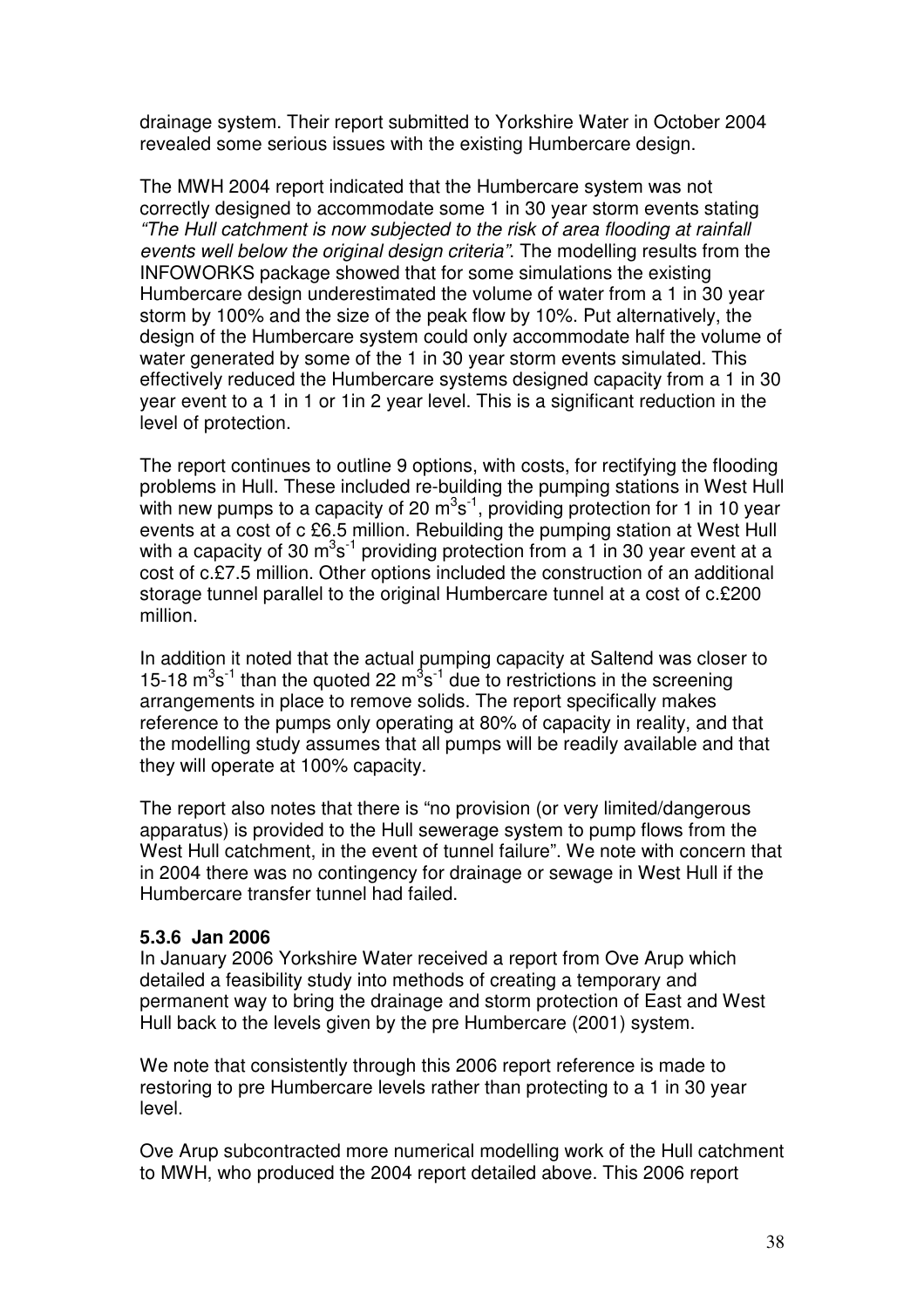carried out an even more detailed modelling study, including simulating a range of storm events that was partly based on actual rainfall data from the Hull area. This 2006 study also modelled the levels of protection afforded by the pre Humbercare system and these indicated that for 1 in 30 year events there was some flooding in West Hull (up to 100 000m<sup>3</sup>).

The report confirmed the findings of the 2004 report that the Humbercare system had reduced the effectiveness of Hulls drainage system.

### The report clearly states:

"YWS are not providing the required level of protection for area/property flooding to Hull" (Ove Arup, 2006 page 6)

### And continues:

"The adverse impact of PF940 (Humbercare) results in significant liability issues for YWS (Yorkshire Water). Should a flooding event occur and it is established that this was a result of PF940 then YWS would be uninsured and liable" (Ove Arup, 2006 page 7).

Whether or not this last statement refers to property in Hull or Yorkshire Water's infrastructure is not stated.

The report also carried out a detailed study as to the feasibility for various permanent solutions ranging from additional storage areas, to disconnecting the water courses and the rebuilding of East and West Hull pumping stations. Due to cost and construction issues, the permanent solution recommended was the reconstruction of West Hull and East Hull pumping stations with new combined sewage outflows. The construction of this is a major undertaking, requiring fresh planning consent and possibly land purchase. We note this is very similar to the main recommendations from the 2004 MWH report.

In the meantime a temporary solution was recommended to Yorkshire Water. This involved re-commissioning 5 of the old pumps at West Hull pumping station to a capacity of 20  $\text{m}^3\text{s}^{\text{-}1}$  and the re commissioning of all pumps at East Hull.

We note that for this modelling study it was assumed that the pumping capacity at Saltend treatment works was 22  $\text{m}^3\text{s}^{-1}$ . As shown by the 2004 MWH report the actual capacity was significantly lower than this (c.15-18  $\text{m}^3\text{s}$ )  $\left( \frac{1}{2} \right)$ .

There were also some very important considerations for when the pumps were operated at West Hull. The report states that it is important that the pumps at West Hull are switched on when flow levels in the West Hull sewers are low. If the sewers are allowed to fill (to become surcharged) because the pumps are not switched on soon enough, the study indicated that there could be flooding in West Hull.

In summary, to protect West Hull from significant flooding to a pre-Humbercare standard the sewers in West Hull must be kept empty for as long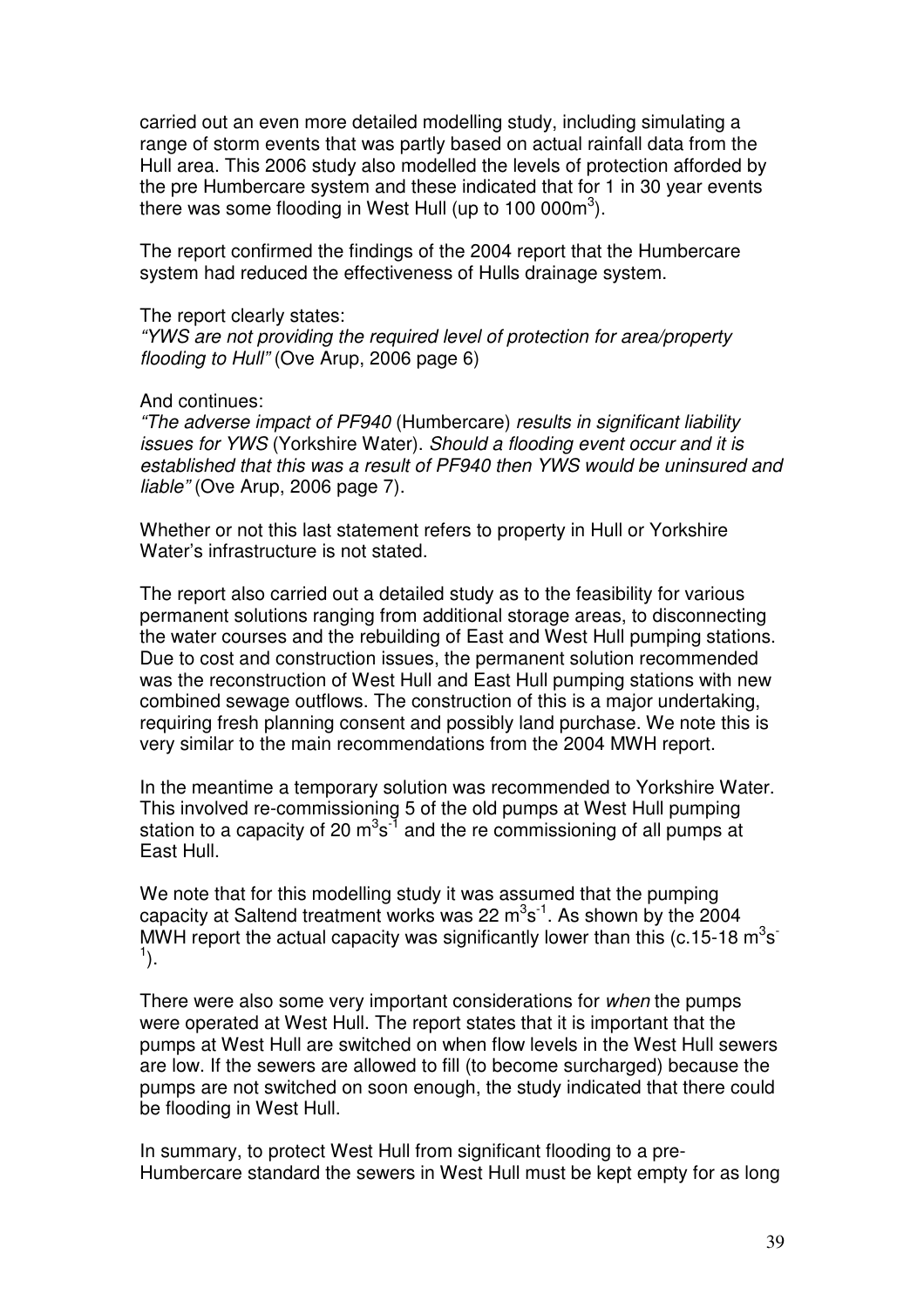as possible as the storage within the sewer network is important to reduce flooding. Specifically, the report states that the West Hull pumps should be switched on when sewer levels rise to -5m AOD, and switched off when levels fall to -6m AOD. The MWH 2006 report states clearly that simulations where the pumps were switched on at -3m AOD resulted in flooding in West Hull.

We note that none of these options include any contingency or back up capacity in the pumping system. It is assumed that all pumps operate to design capacity without any maintenance or downtime.

### **5.3.7 Jan 2007**

By 2007, Yorkshire Water had implemented these temporary measures by reinstating 5 pumps at West Hull, and lowering weirs at the inlet to the Humbercare transfer tunnel. They also developed a full set of emergency procedures for the operation of the system. It is important to understand the procedures for the operation of the pumping stations at East and West Hull during heavy rainfall conditions.

Firstly, the operator at Saltend Treatment works can monitor in realtime flow levels in the Humbercare transfer tunnel. When these begin to rise, especially when there is a risk of heavy rain, an engineer is dispatched to monitor (visually) flow levels in the sewers at key points. If levels are high then more personnel, and back up contractors in case of electrical difficulties, are sent to East and West Hull pumping stations. If levels continue to rise they are ordered to start manually the pumps at East and West Hull. At West Hull it can take 45 min to open the necessary pen-stocks and manually start the pumps. It is hard to determine how long this chain of events takes to operate, from initial warning to switching on the pumps, but we estimate that at best 1 hour and most likely between 1 and 2 hours (allowing time for personnel to wake and get to the site etc.).

The emergency procedures also make note of what levels the pumps should be switched on. For West Hull this is -3 to -1m AOD. The pumps at West and East Hull cannot be started automatically when a set level is reached.

Here we wish to note that the levels in Yorkshire Water's procedure for switching on the pumps at West Hull (-3m to -1m) are considerably higher than those recommended by the Ove Arup 2006 report (-5m). We would also like to note that during this procedure Yorkshire Water are required to gain emergency consent from the Environment Agency to discharge directly into the Humber.

# **5.3.8 June 25th 2007**

Hull receives an unusually high volume of rainfall (over 100mm in 24 hours). The return period is estimated at greater than 1 in 100 years. Early on Monday morning engineers were dispatched to check on sewer levels and also to West and East Hull pumping stations. By approximately 8am the pumps at West and East Hull are started. The levels of water in the sewers can be shown by the telemetry provided by Yorkshire Water (Figure 5.1). These show the water levels rapidly rising in the main mixing well that feeds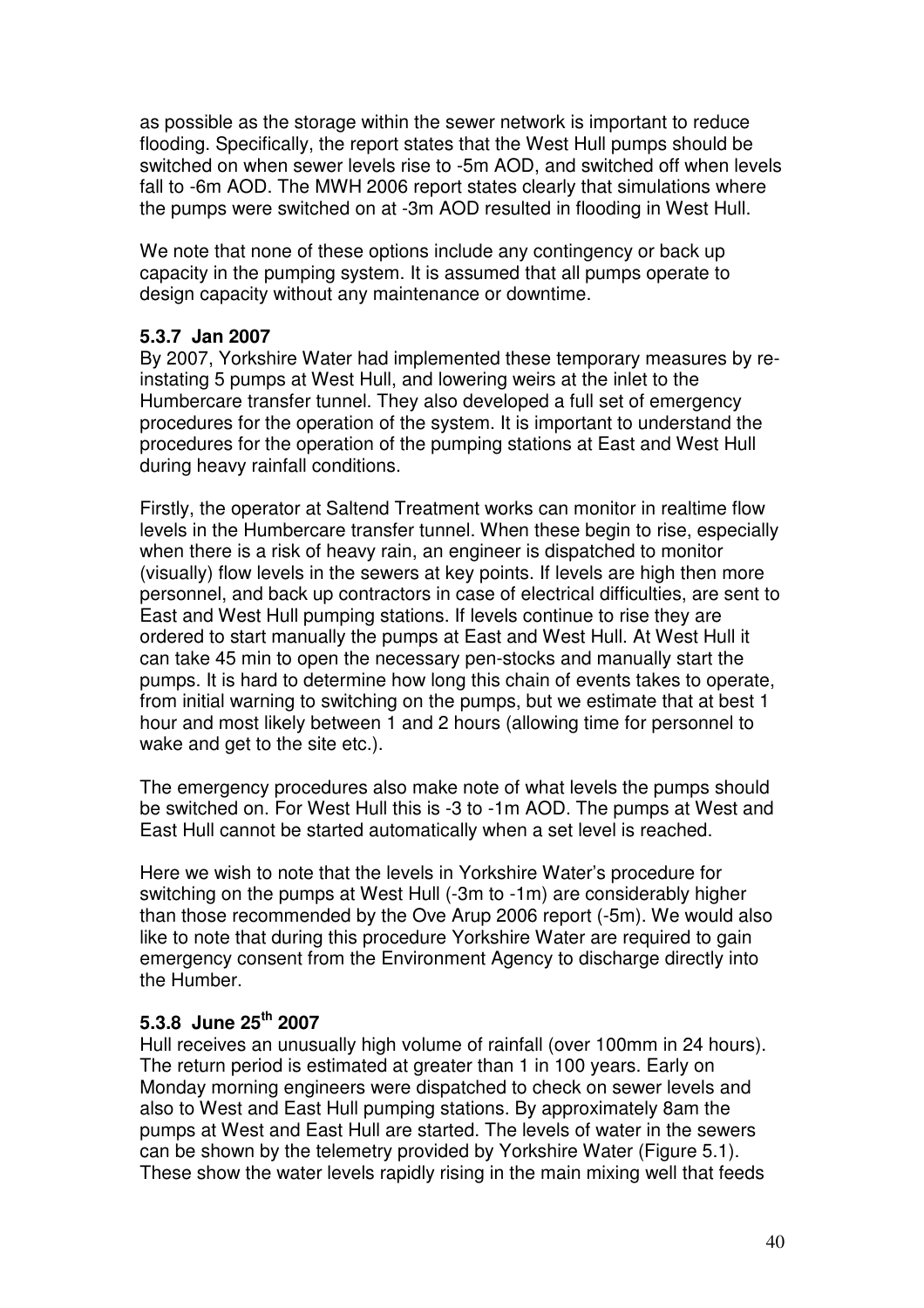the Humbercare transfer tunnel. Between 8 and 8.15 am, the levels in the sumps for West Hull pumping station rise by 6m, indicating when water was let into the pumping station and the pumps started. Yorkshire Water inform us that their estimates are that the pumps at West Hull were started when water levels were approximately -1m AOD. It is highly likely therefore, that the sewers in West Hull were fully surcharged when the pumps in West Hull were started.



Figure 5.1. Levels in transfer tunnel sump and West Hull pumping station sumps.

During Monday 25<sup>th</sup> one of the five pumps at West hull operated intermittently, in addition each of the other pumps needed to be stopped for 5-10 minutes every hour for maintenance. This would have reduced the actual pumping capacity at West Hull from a potential maximum of 20  $\mathrm{m}^3\mathrm{s}^{\text{-}1}$  to an average of c.15 m $^3$ s $^1$ . The pumps at East Hull operated continuously from 8am at 8 m $^3$ s $^1$ <sup>1</sup>. At Saltend treatment works Yorkshire Water estimate that the actual pumping capacity was c.19  $m^3s^{-1}$ . Fortunately, the tides were moderate on the 25<sup>th</sup>, as during high tides, the outflows of West Hull and East Hull pumping stations are restricted.

In addition, on the  $25<sup>th</sup>$ . Ove Arup noted that there were problems with oscillations developing in the Humbercare transfer tunnel. The tunnel is designed to transfer a large volume of water in only one direction (towards Saltend). Ove Arup advised us that during the peak of the floods, Yorkshire Water had to turn off pumps at West Hull because the flows into the tunnel (at West Hull) had significantly reduced, which in turn had caused an oscillation in the transfer tunnel. The reduction in pressure at the head of the tunnel led to oscillation back and forwards within the tunnel. Increases and decreases in pressure associated with this oscillation would place great stress upon the tunnel structure and could lead to structural damage. To stop this phenomenon it was necessary to intermittently reduce pumping at West Hull and use penstocks to control the flows into the pumping station.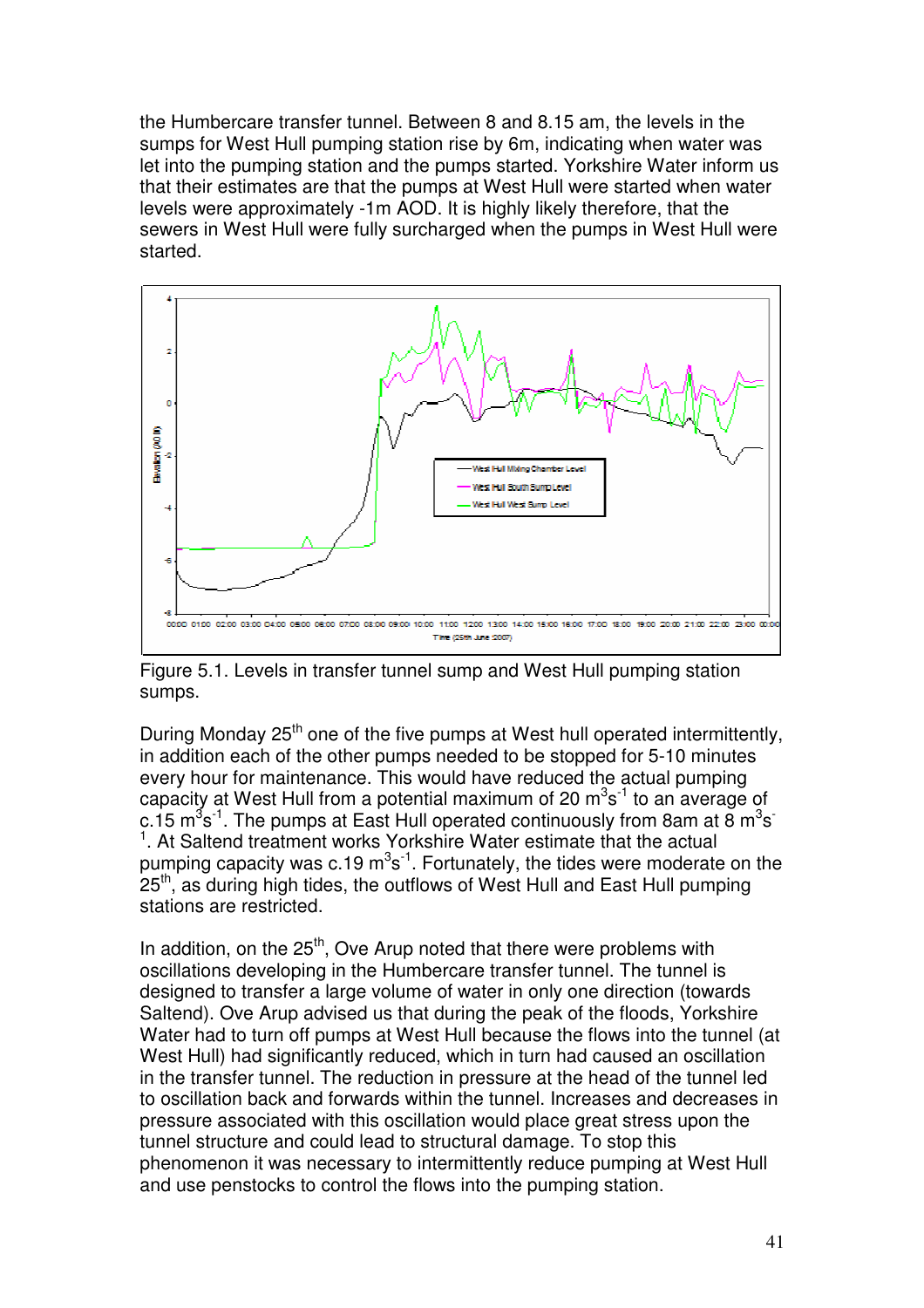We note these oscillations were unexpected and had not previously been seen in the Humbercare system. We suggest that these may be the result of a temporary solution being imposed upon a system not designed for this purpose.

# **5.3.9 November 2007**

In late September 2007, Yorkshire Water commissioned Ove Arup for their own independent review into the findings of the IRB's interim report and on the pumping stations serving Hull. Ove Arup swiftly reported by November 2007. Many of their findings concurred with recommendations we made in our interim report (August 2007). Their key findings were that:

- A multi agency approach was required to contribute to flood defence in Hull, and that due to Hulls location, proposals should be investigated to improve levels of flood protection in Hull above that of most UK cities.
- Flow monitoring should be improved across the sewer network and in contributory streams and watercourses. This would provide early warning and help with the management of the pumping infrastructure during storm events.
- Work is needed to improve the robustness and reliability of East and West Hull pumping stations, and consideration should be given to upgrading them with new combined sewer overflows
- Work is also needed to improve the resilience of power supplies to Saltend and East Hull pumping stations.

We feel that these are positive recommendations and we largely agree with them. As previously stated many of them fall within some of our wider concerns mentioned in the interim report.

### **5.3.10 Summary and future issues for East and West Hull**

In our previous report we were concerned that there was an urgent need to undertake a thorough modelling study of the Hull system. Since then, on the basis of reports that Yorkshire Water subsequently gave us (MWH 2004, Ove Arup 2006), we feel that there is a good background of contemporary modelling information on the system.

However, what concerns us greatly is that advice and recommendations for long term solutions have not been expediently followed up. We appreciate that the recommendations to re-build existing pumping infrastructure and construction of new combined sewage outflows generate considerable planning and consent issues. However, Yorkshire Water were first alerted to the need for new/revised pumping facilities at East and West Hull in October 2004.

On the 17/11/2007, one week before the publication of this report, Yorkshire Water forwarded to us a remit (dated 18/10/2007) for contractors and consultants to develop an increased pumping capacity at East and West Hull. We understand this instruction may be in line with recommendations for a permanent pumping solution from the 2006 report. We wholeheartedly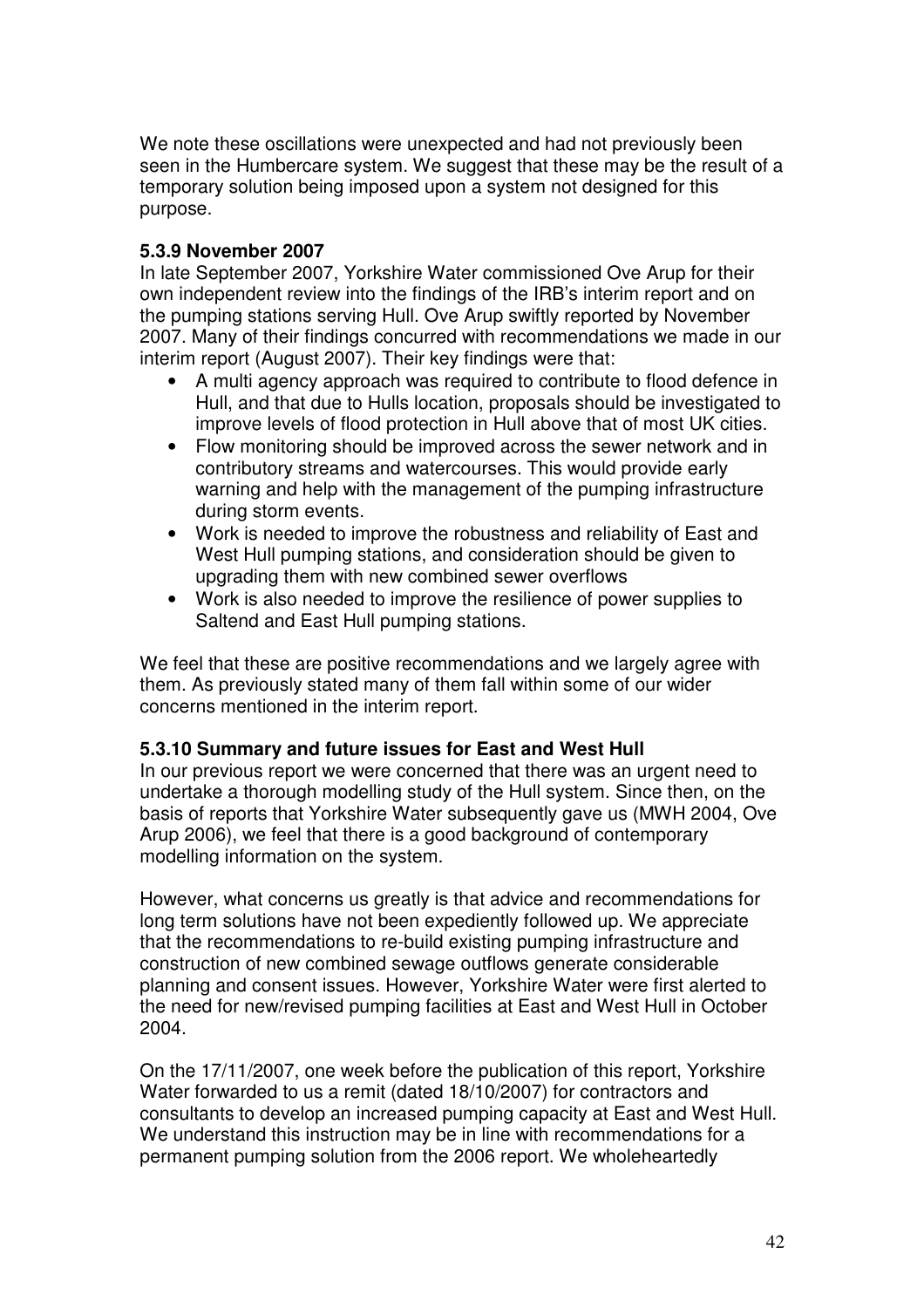welcome this step. However, it has taken Yorkshire Water three years in which to act.

We question whether this lack of action is based on bad management, commercial reasons or for genuine logistical difficulties. From the range of options presented in the 2004 and 2006 reports, it would appear that Yorkshire Water have consistently taken the cheapest path available to them at the time.

Furthermore, we feel it is deeply regrettable that it has taken the events of  $25<sup>th</sup>$ June 2007 for the deficiencies in East and West Hulls drainage system to become public knowledge. Had one of the permanent solutions recommended in 2004 and 2006 been implemented we believe the impacts of the June 2007 floods would have been less severe.

Until a permanent solution is built, Hull is served by an under capacity, sub standard modern system helped out by two 40 year old pumping stations.

### **5.4 Design Parameters and legislation**

When reviewing the drainage and pumping system in Hull, we have found a number of important technical and design issues. Firstly, the actual pumping capacity is consistently under-estimated. Pumps may be able to pump clean water to their specification, but when pumping sewage these rates decrease due to the different viscosity and solids. Furthermore, the pumps, notably the older ones may need regular maintenance and cleaning during pumping operations, again reducing the 'effective' pumping capacity. For example, on the 25<sup>th</sup> June, the total 'potential' capacity was 50 m<sup>3</sup>s<sup>-1</sup> (22 m<sup>3</sup>s<sup>-1</sup> at Saltend, 20  $\mathrm{m}^{3}\mathrm{s}^{-1}$  at West Hull and 8  $\mathrm{m}^{3}\mathrm{s}^{-1}$  at East Hull), whereas the 'effective' or actual capacity can be estimated at 41  $\text{m}^3\text{s}^{\text{-}1}$  (19  $\text{m}^3\text{s}^{\text{-}1}$  at Saltend, c.15  $\text{m}^3\text{s}^{\text{-}1}$ at West Hull, and c.7  $\text{m}^3\text{s}^{-1}$  at East Hull). What concerns us greatly is that this does not appear to be accounted for in the modelling studies used to simulate Hull's drainage. We feel it is vital that the correct figures are used.

Furthermore, none of the designs we have seen are over capacity. There is no safety factor or contingency added to the designs. When designing a bridge or building, the strength of materials required to support the structure is calculated and an extra percentage is added for safety. We are very concerned that this does not appear to be the case in these designs. They are all designed exactly to the limit of a 1 in 30 event.

### **We recommend that when designing urban drainage systems actual pumping capacities and extra contingency is factored into the designs.**

In our interim report, we noted our concerns that levels of protection from storm events for urban drainage systems were only 1 in 30. We confirm that these limits are not mandatory, they are 'industry standards'. In the document Sewers for Adoption (6th Edition) there is a section which states "no flooding should occur for a 1 in 30 year event".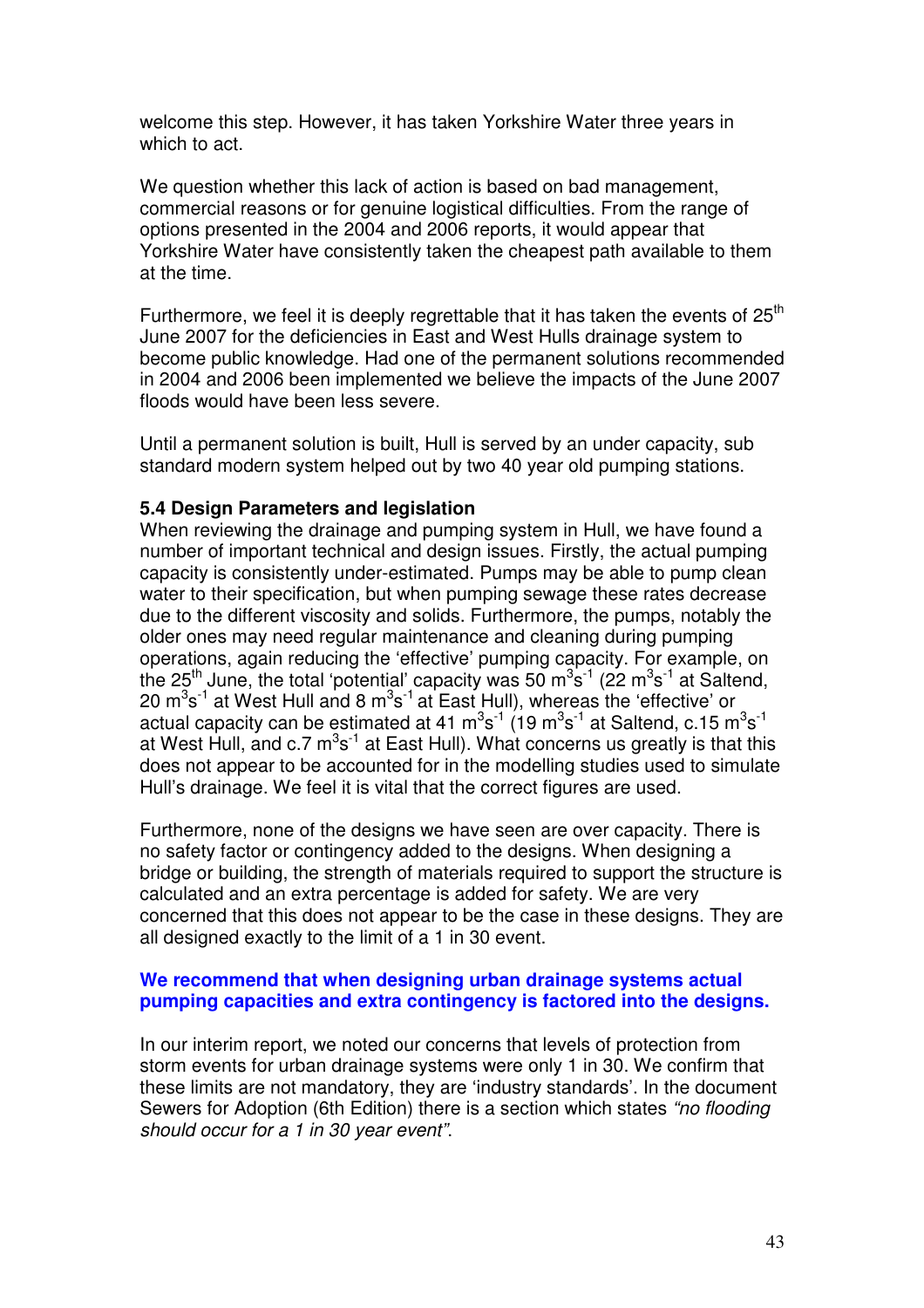We are surprised that nationally there are no mandatory limits for surface water or sewage drainage and that they are only to a 1 in 30 year level, especially when compared to 1 in 100 for rivers (as practiced by the Environment Agency). The water industry is regulated for water quality and provision of service, but appears to have no regulation concerning its performance on surface water drainage. We continue to explore this by examining the relationship between the water companies and the regulator Ofwat in Chapter 6.

### **5.5 Conclusion**

Many properties in Hull, Kingswood and Bransholme were flooded by only a few centimetres of water. One cm of water ingression can easily cause over £15 000 of damage to a property. Whilst it is almost certain that some flooding would have occurred in Hull on the 25<sup>th</sup> June 2007, we conclude that had prior warnings and advice been heeded from 1996 onwards, then some properties in Hull would not have been flooded.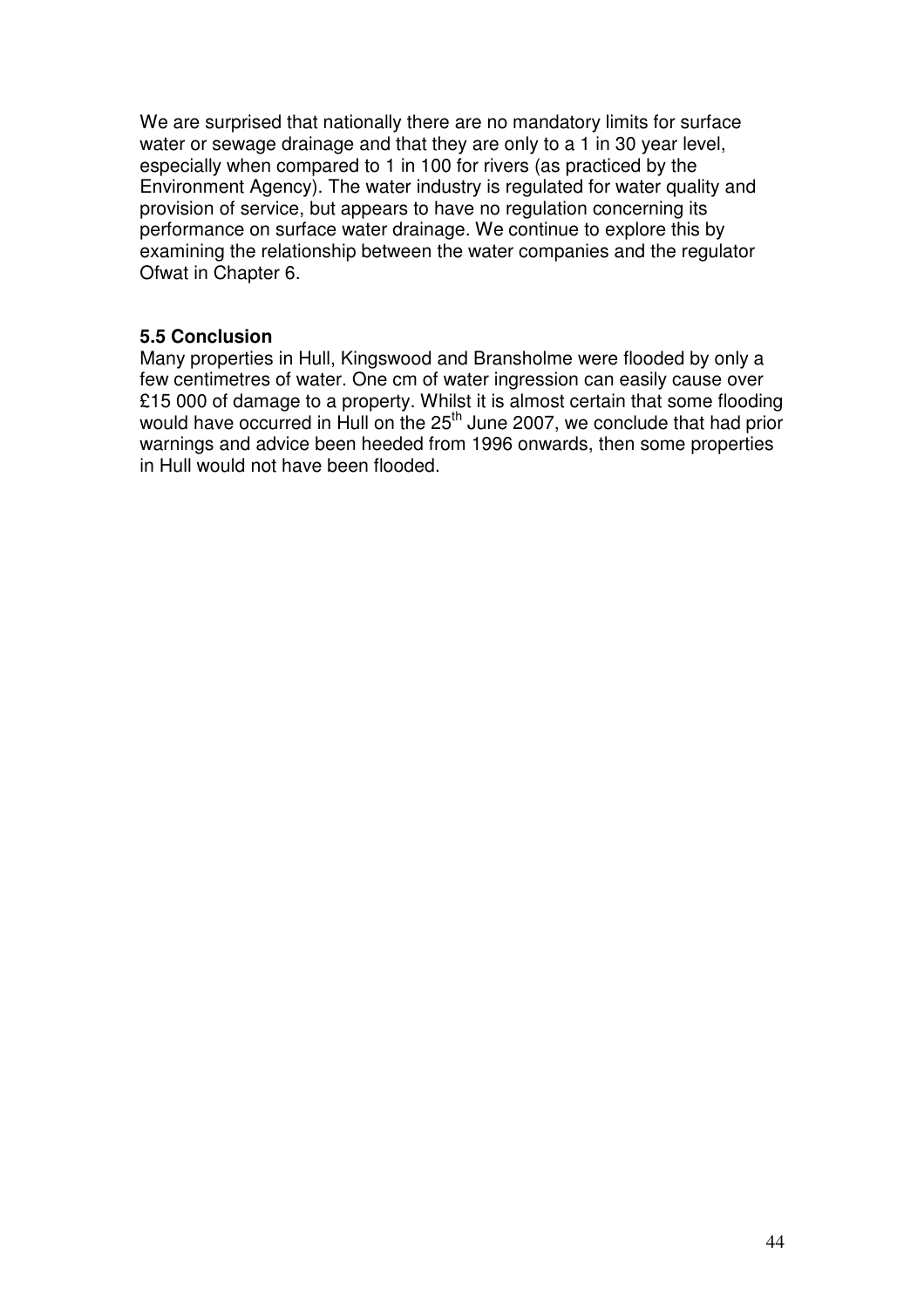### **5.6 References**

Kingswood Development, Hull, Sewer Requisition. Ouse Technical, Unit, Monkgate, York (June 1996)

Yorkshire Water Services Ltd, Kingswood Sewer, Requisition Pumping Station, Notional to Outline Study, (4 September 2001)

Yorkshire Water, Capital Solutions, Brown & Root in association with Scott Wilson, Kingswood Developments, Surface Water Sewer Requisition, Project Review, (October 2001)

Yorkshire Water Services Ltd, Hull UWWTD Capital Scheme PF 940,Reexamination of Flow Transfer Options, Water Services Board (20 March 1997)

Yorkshire Water Services, Meeting Report, Flooding in West Hull, (22 april 2004)

A4435-Hull West SPS – Executive Summary of the MWH Findings (2004)

Yorkshire Water Services, . West Hull SPS, Options Report,01,RT-NY-0796- 01, MWH (October 2004)

Yorkshire Water Services Limited, Hull Maintenance Scheme, Feasibility Study to Investigate Increased Flooding Risks, Issue 1, Ove Arup & Partners Ltd, (January 2006)

MWH, Hull Catchment Modelling, Report, 410/003860, OB, (January 2006)

Yorkshire Water Services Ltd, AMP4 Framework Consultant Brief for Professional services, Review of the Performance of Yorkshire Water Assets During the Flooding Events in Hull in June 2007,Scheme Reference B2073. (October 2007)

Yorkshire Water Services Ltd, Hull Pumping Stations, June 2007 Floods in Hull and Haltemprice, Ove Arup & Partners Ltd. (November 2007)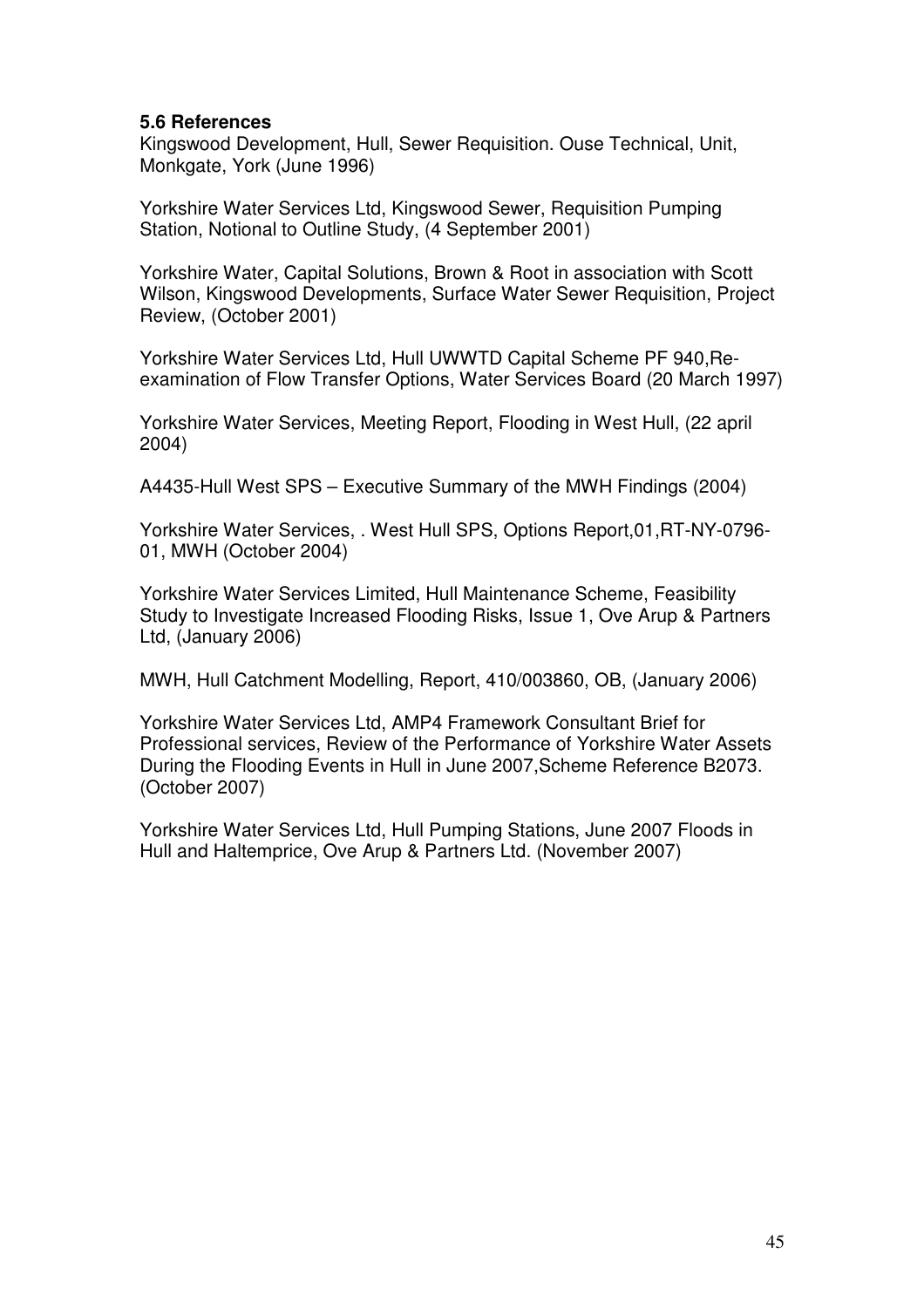# **6. The role of OFWAT in urban flooding**

# **6.1 Introduction**

During our review and with the publication of our interim report, it became apparent that in urbanised areas like Hull the local water company (here Yorkshire Water) was responsible for the bulk of drainage of water from rainfall and storm events. It was also apparent from our investigations that there are no mandatory or legal standards for storm water drainage for all water companies in the UK. As outlined in chapter 5 there is an 'industry standard' of 1 in 30 years for sewage drainage. Therefore the role of the water industry regulator Ofwat (Office of Water Services) is crucial in controlling the water industry, and thus to a degree urban drainage. Many times, our enquiries led us to examine the relationship between Ofwat and the water companies. The first section of this chapter outlines the history of Ofwat and some of the economic theory behind its operation. This is important to understand how regulators operate and some of the difficulties posed by the relationship between Ofwat and the water companies. The second section looks at the implications of this for the management of Hull's drainage system and by implication all urban drainage systems in the UK.

# **6.2 The water monopoly**

Since the 1980s Government in the UK and abroad have transferred many publicly-owned companies to the private sector (notable examples include British Telecom and British Gas). Privatisation also extended to water supply and sewerage services. The rationale behind privatization was to enhance the performance of money-losing publicly-owned utilities, however the characteristics of the water industry mean the strength of the regulatory framework adopted is the key factor in determining its efficiency.

The water supply and sewerage industry is a classic case of a natural monopoly, more so than gas or electricity. The term natural monopoly describes an industry where only one firm can survive in the long term, this is largely as a result of high fixed costs of entering the industry. In relation to its sale price, water is expensive to move around. The massive capital investment needed to provide the networks for supplying drinking water and for safe wastewater disposal means that it makes little economic sense for them to be duplicated (i.e. no competition within the market). Indeed, there is no 'national grid' for water supply or wastewater disposal. Given this, there is a need regulate the water industry as private ownership does not remove the natural monopoly and incentives to reduce costs, innovate, invest at the efficient level, and respond to consumer demands are not as strong as in competitive markets.

# **6.3 Regulation of the English Water Industry**

The water industry is regulated under the Water Act 1989, Water Services Act 1991 and the Water Act 2003. The Office of Water Services (Ofwat) was developed as part of the 1989 Act and its governance was enhanced in 2003 and it was renamed the Water Services Regulation Authority. Its primary duty is to make sure that the functions of water and sewerage undertakers are carried out properly under the terms of their licence, and, interestingly, "to secure that companies are able (in particular by securing reasonable returns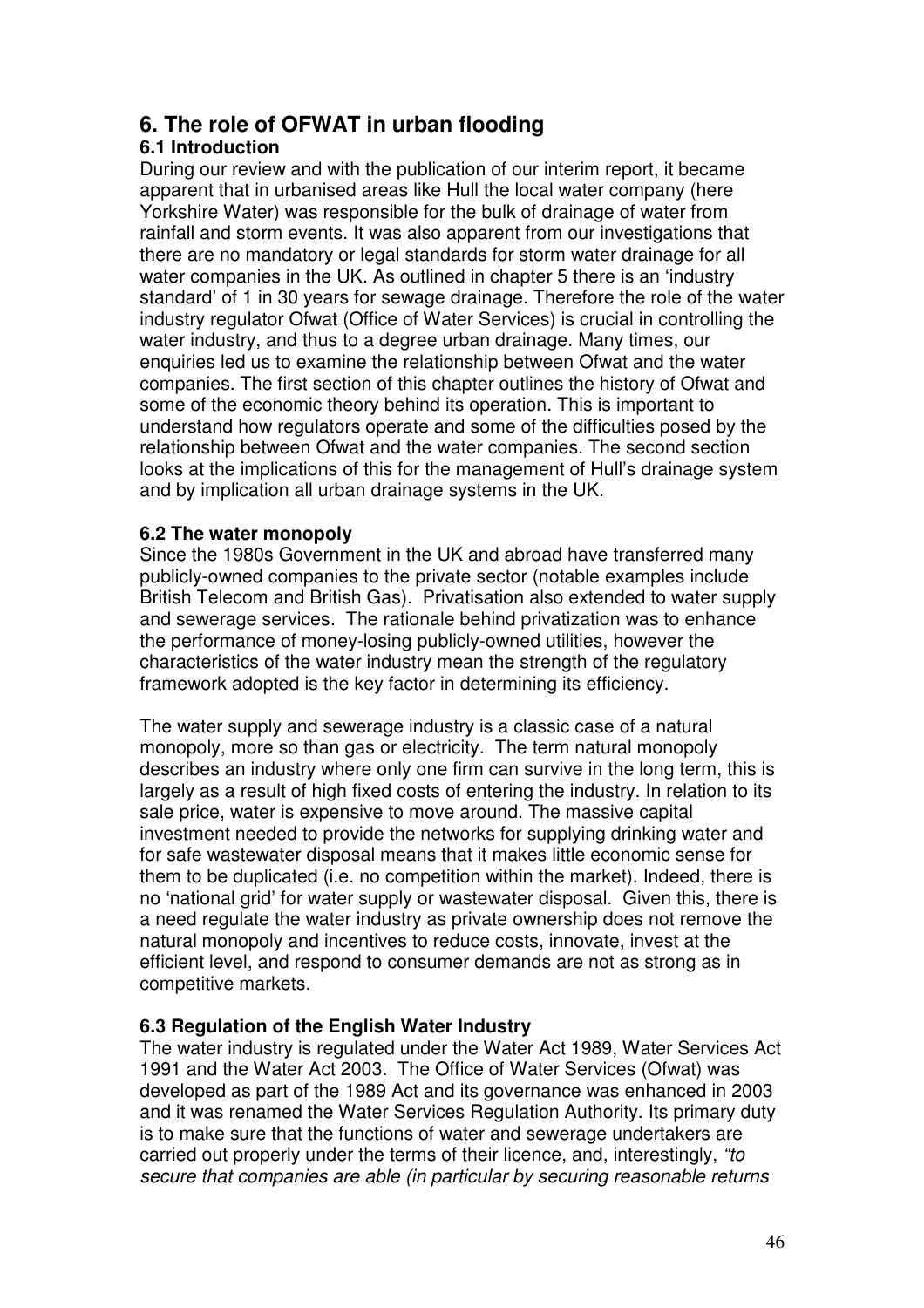on their capital) to finance the proper carrying out of their functions." This reference to reasonable returns on capital does not appear in the duties of any of the other utility regulators and reflects the importance of continuing investment in the infrastructure within the water industry.

However, the Act does not define either reasonable or capital, so wide discretion is left to the regulator to interpret these. This framework gives the regulator fairly wide discretionary power and the effectiveness of the regulatory mechanism depends on the quality of the regulator and their relationship with the water companies. Both the undertaker and the regulator have a right of appeal to the Competition Commission in the event of any dispute between them.

The primary mechanism available to the regulator is the price cap. Price increases are fixed to the increase in general prices measured by the Retail Price Index, plus a percentage determined by the regulator in the price review.The licences specify which services are included in the price cap. They provide for a regular review of the price cap, currently every five years, and they allow Ofwat to make an "interim determination" in between in the event of genuine external price increases which are beyond the control of the undertaker (known as a cost passthrough mechanism).

Within a European context, the European Commission has limited its involvement in the water industry to developing directives concerned with water and environmental quality and the broader regulation of water resource use rather than the narrower issue of water utility regulation.

External cost increases are a problem in any regulatory regime. What do you do if prices are fixed and there are genuine external cost increases? If these are not passed on to consumers there may be a genuine danger of the company going bankrupt. In industries like gas and electricity these are largely raw material costs which they are allowed to pass on to the consumer. In the water industry it is more complex. External cost increases are usually prompted by things like changes in regulations about drinking water quality or environmental regulations on sewage discharge. These require major capital investment which will be depreciated over a period long beyond the next price review. The approach adopted in practice by the regulator has been to calculate the present value of additional costs incurred by such investment up to the period of the next review and allow prices to increase so that the present value of the additional revenue exactly matches those costs. In other words, the whole cost of that investment is not loaded onto prices in that period but is spread out over future periods.

The limited powers of regulators, such as Ofwat's to set prices and provide a regulatory framework within which industry can succeed cannot force investment. One way to ensure higher profits in the short term is to cut back on investment and avoid the cost of capital that goes with it. This was a particular problem in the early days of the privatised gas industry. Consequently regulators, especially in the water industry, have monitored capital programmes and now agree investment plans as part of the five year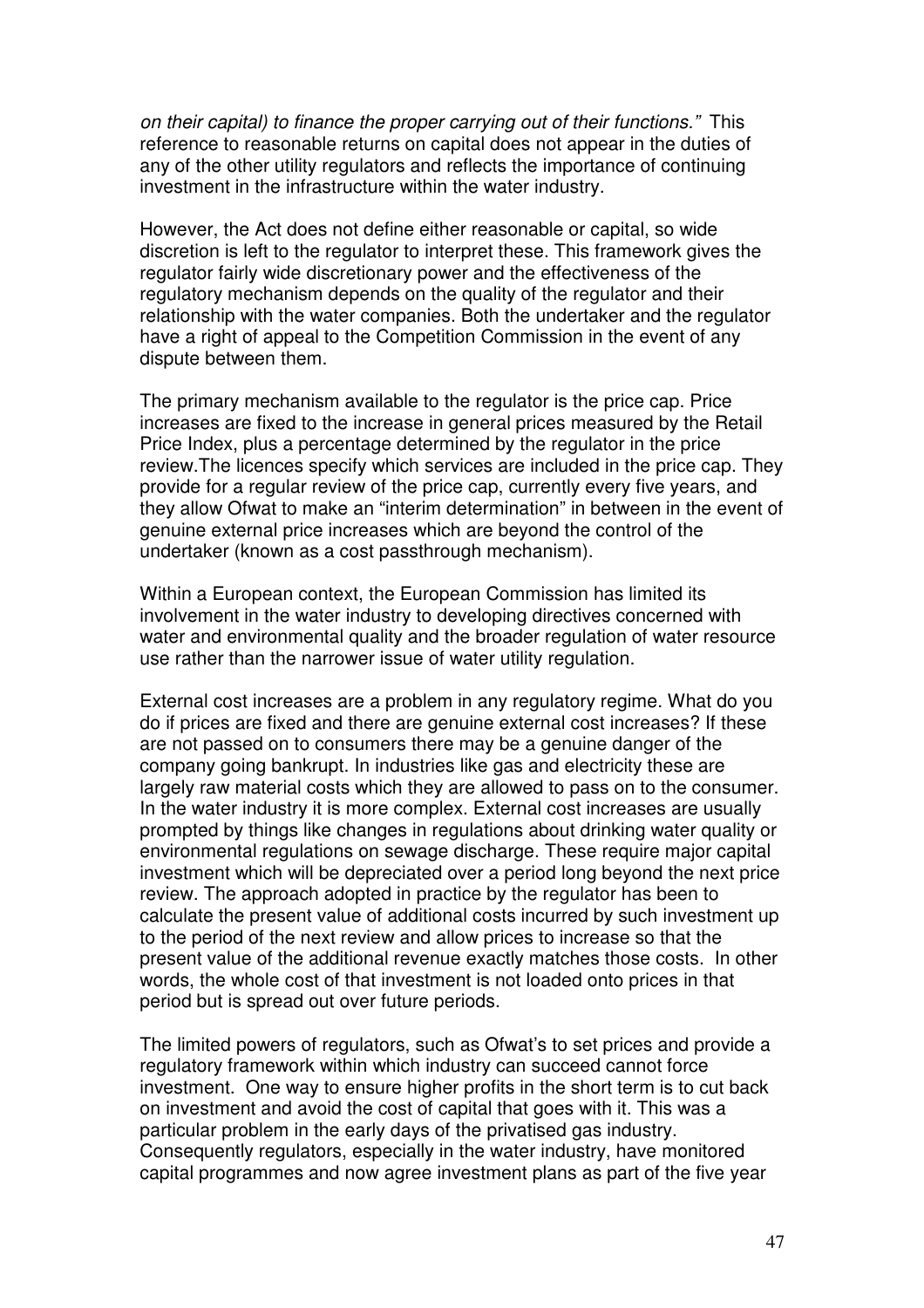price setting cycle and monitor their implementation each year. Whilst this goes beyond pure price regulation it has proved necessary in practice.

Another major problem with pure price regulation is that it is possible with fixed regulated prices to maximise profits by cutting back on costs with an adverse impact on quality. This problem has also been recognised by governments and certainly in the water industry steps have been taken to ensure quality of supply. There are regulations in place about drinking water quality and about environmental impact of things like sewage discharge. Unfortunately these are regulated by different bodies (drinking water quality by the Drinking Water Inspectorate and environmental quality by the EA). Ofwat is primarily the economic regulator, and there can be conflicts of interest between for instance the EA wanting to reduce pollution and Ofwat wanting to minimise price increases for consumers.

One of the key issues within the regulation of any monopoly industry is the fact that the industry itself will have more information than the regulator, some of which they may not disclose. This asymmetric balance has a particular impact when it comes to calculating a company's asset base and the cost of capital, both of which are essential elements in the setting of a regulated price.

In the absence of a market to assess the relative performance of different companies, this role falls to a regulator. There is a complete absence of market in the water industry since it is a series of regional monopolies. The regulator can, and does, regularly compare companies against each other in terms of cost, efficiency, quality and so on. In the cases where competition in the market is not feasible it is possible to harness some of the benefits of competition through 'Yardstick competition' – this is where the price that a firm can charge is dependent on performance of other firms as well as the company's own performance.

Whilst there is no legislation governing the quality of drainage and sewerage systems, this is a performance indicator which is regularly monitored by Ofwat. Level of Service Indicator DG5 measures the number of properties at risk of flooding due to overloaded sewers once in every ten years and twice or more in ten years. Companies are expected to reach a minimum standard of 25% below the industry average. If they fall below this regulatory action will be taken against them.

### **6.4 Yorkshire Water's response to Ofwat regarding the Hull floods**

Ofwat as regulator does not have any specified powers to demand reports on utilities' operations. However the terms of the operating licence appear to give the Regulator wide powers to demand reports into any issues which are of concern to them. In the case of the June floods in Yorkshire, Ofwat wrote on 10<sup>th</sup> September to Yorkshire Water requesting information on the following issues: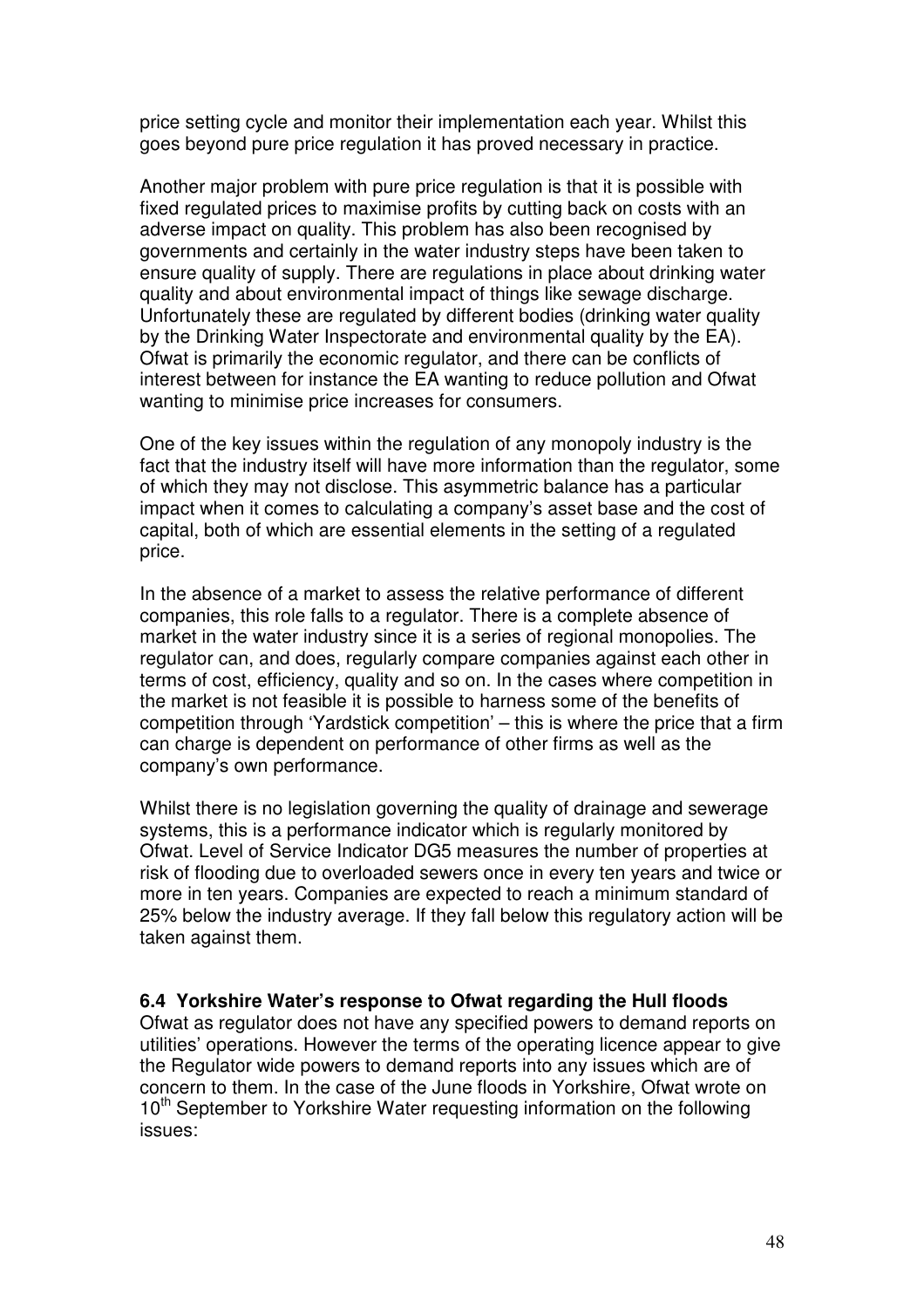- The actions and processes put in place for reviewing the experience and identifying issues or lessons
- The extent and severity of flooding within Yorkshire Water's area
- The performance of sewerage assets and in particular whether they performed to the expected levels and whether any design faults were revealed
- Yorkshire Water's operational response and whether more could have been done to limit the extent or impact of flooding
- Description and quantification of the impact of flooding on Yorkshire Water's service provision, both on water supply and sewerage
- Any environmental impacts resulting from this.

Yorkshire Water responded on 19<sup>th</sup> October with a report detailing their answers to the questions asked. Of particular interest are the following responses:

### Did sewerage assets perform to the levels expected for handling heavy rainfall..?

"Our sewerage and pumping infrastructure operated to their respective capacities. In the affected areas they were overwhelmed by the severity of the storms and the concentration of the rainfall. Our infrastructure performed as well as could be expected under the conditions. The rainfall generated run off and flows well in excess of current industry design standards. Generally assets performed as expected until totally inundated or submerged."

### Were design faults revealed to any significant degree?

"We are not aware of any specific or particular design faults or issues being immediately identified by the flooding events. However it is clear that some catchments are complex with respect to inundation and overland run-off etc. The on-going reviews may yet indicate where designs could be improved at specific sites, and the investigations into all flooding events…are still to be completed."

Ofwat can, and in this case did ask Yorkshire Water to appoint an independent reporter to challenge the company's findings. The reporter in this case was Strategic Management Consultants who reported on 15th October. The reporter did challenge Yorkshire Water on their process of internal reviews and suggested these should be more formalised with 'terms of reference' and report back to Board level. Other than that the reporter effectively agreed with Yorkshire Water's assessment of the situation.

Given the information revealed in the IRB's interim report and uncovered in the Yorkshire Water section of this report, we feel it is a grave cause for concern that this was not revealed by the independent reporter.

We have a number of concerns about Ofwat's reporting process. Firstly reporters are appointed and paid by the water company. So in this case Yorkshire Water appointed their own reporter. Our understanding is that they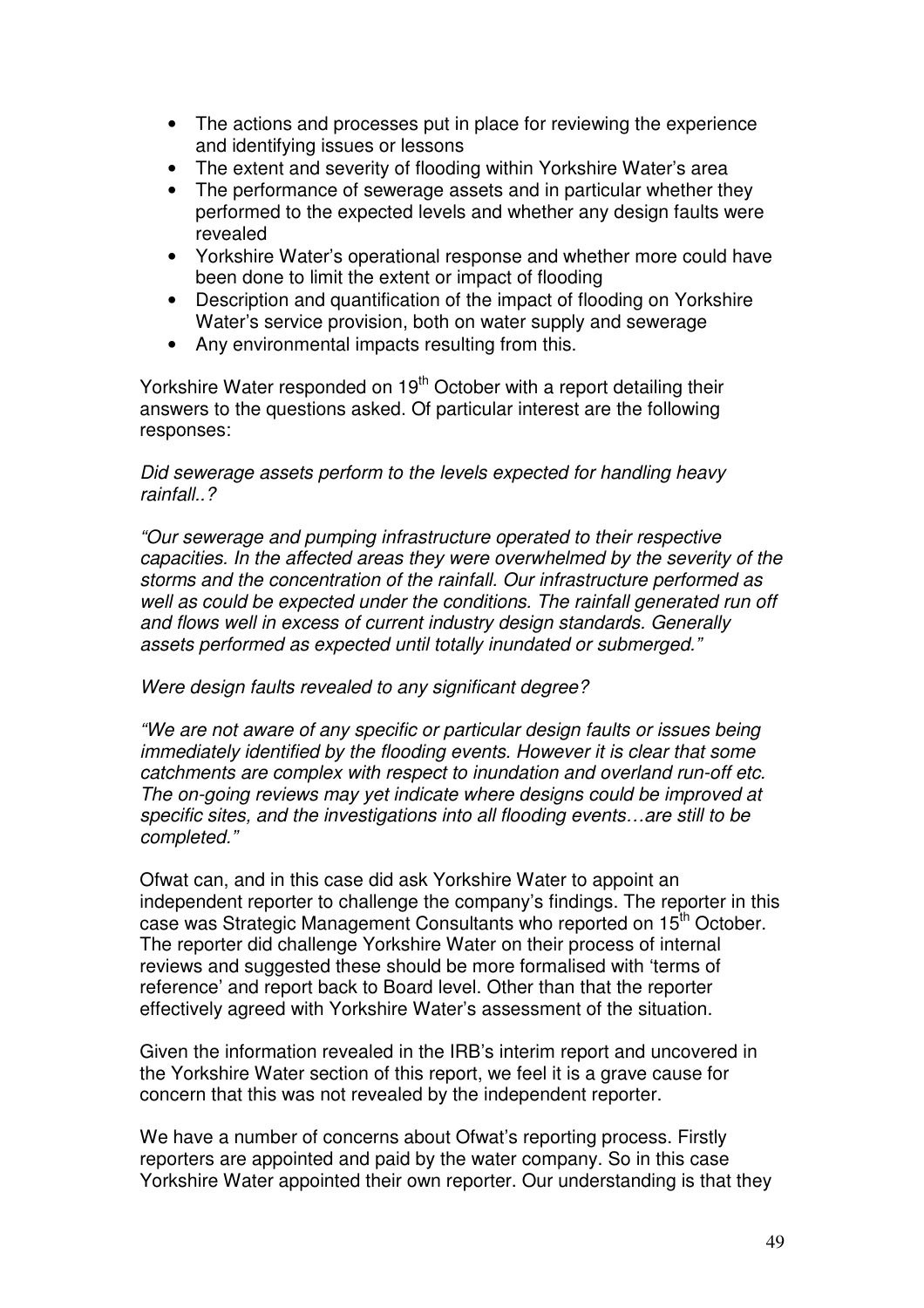are appointed from a panel approved by Ofwat, but nevertheless there is a conflict of interest here, with the potential for reporters wishing for repeat business from a water company therefore not wishing to be too critical of that company.

Secondly, although Ofwat state that reporters have a primary duty of care to Ofwat, our understanding is that they are mostly previous water industry employees who have formerly worked for water companies. We understand the need for reporters to have an in depth technical knowledge of the industry but this needs to be balanced with a degree of perceived and actual independence which should be irreproachable.

Thirdly Ofwat state in their Information Note about Reporters, Auditors and Valuers that they carried out an external review of the reporter process in 2004. This confirmed that "Ofwat could have confidence that the reporters' work had followed the draft business plan information requirements." Whilst this may be the case, we have a grave concern that in scrutinising Yorkshire Water's performance through the June 2007 floods the independent reporter failed to raise any of the issues which have been raised by this Independent Review Body or by the Ove Arup November 2007 report.

### **We therefore recommend that Ofwat review the independence and rigour of their reporting system. One alternative may be to second staff from other agencies (e.g. the Environment Agency) to report on these issues.**

A further issue for concern about the OFWAT/Utility/Reporter relationship is that of asymmetric information (as outlined in section 6.2). For the situation in Hull, this means that Yorkshire Water hold all the information about the performance and design of their drainage system, and the reporter can only base their report on information that Yorkshire Water provide. Therefore it may not be in Yorkshire Water's best interest to make all this information readily available.

**We recommend that information about the strategy, performance and operation of Water Utilities operations should be in the public domain. The Utilities are private companies with commercial interests, but they are also a regulated monopoly that has a responsibility to serve the public. It is vital that this role is transparent and transparently regulated.** 

### **6.5 Summary and implications for OFWAT and Yorkshire Water**

The water industry is subject to strict regulation of drinking water quality (by Drinking Water Inspectorate), to some extent of security of supply (by Ofwat) and of environmental quality (by Environment Agency). However there is no current regulation on the level of flood defence provided by drainage and sewerage systems. Numbers of properties at risk are measured as a Level of Service indicator by Ofwat, and reductions in these numbers appear as part of the assessment criteria for investment decisions in Companies' five year plans. But this is not backed up by any standards laid down in legislation or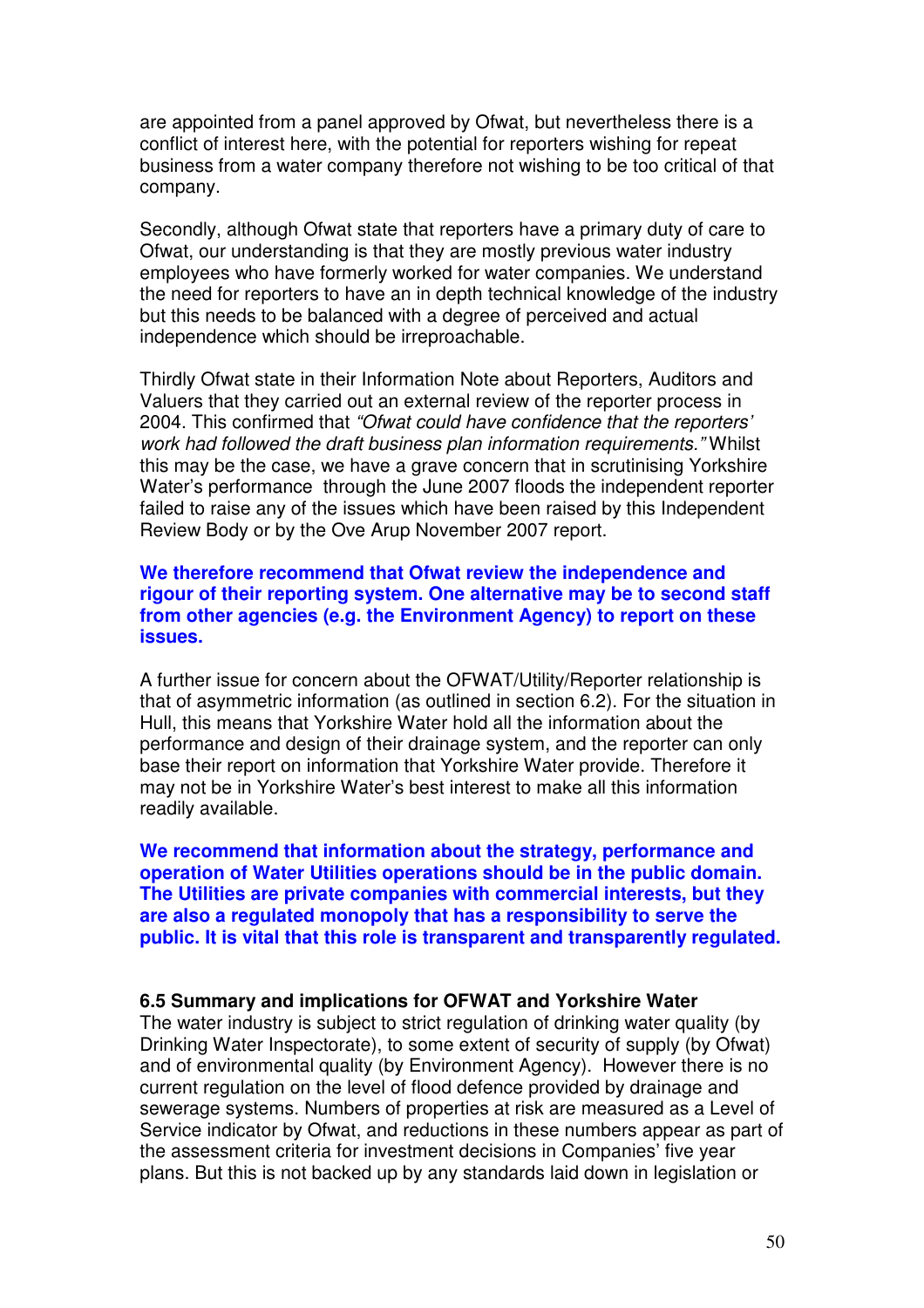government directives, as for instance is the EA's duty in terms of protection from coastal and river flooding.

In particular there is no regulation of protection against storms and flooding by sewerage systems. There is an "industry standard" of protection against a 1 in 30 year event for sewage systems. However, this appears to be rather vague and the regulatory team at Yorkshire Water specifically told us that "there is a lack of consistency in design standards around the country". These industry standards do not take into account climate change, as is the case within the Environment Agency's investment planning decisions.

This lack of regulation provides no compulsion for water companies to invest in sewerage systems (as opposed to drinking water quality and sewage treatment).

We believe there may be significant underinvestment in surface water drainage by the water industry, due to the limited powers of the regulators appointed by the government.

**Recommendation: There must be a mandatory standard for surface water drainage and sewage capacity which is regulated by Ofwat.** 

**These standards must account for possible risks associated with climate change.** 

**These standards must also be flexible, to account for local conditions and vulnerability.** 

### **It is important that this is policed by inspectors with unequivocal independence and that Ofwat is given the appropriate power to enforce.**

Investment decisions within the water industry are made using cost benefit analysis examining the costs, benefits and risks for only the company itself. These risk assessments do not account for the damage that may occur to houses, businesses and infrastructure let alone to residents.

**We recommend that Water utilities are forced to use a broader approach to investment analysis that accounts for the social costs and benefits of investment in sewerage infrastructure. Again this should be a responsibility of the regulator Ofwat.** 

**We recommend that the role of the regulator and its powers are reevaluated by the Government as a matter of urgency**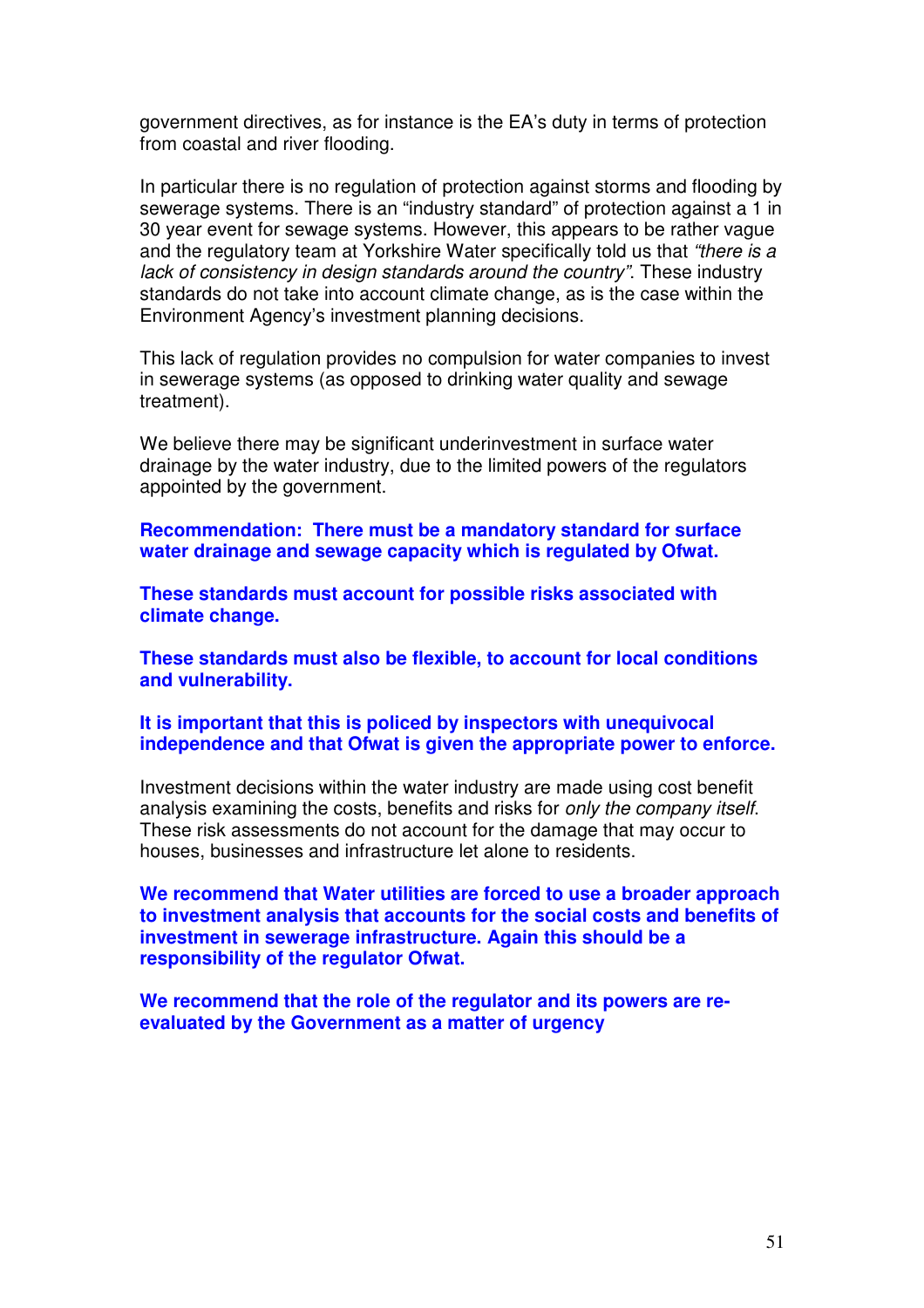# **7 Planning and Building in flood risk areas**

# **7.1 Introduction**

There are approximately 2.2 million properties located in flood risk areas, and there is increasing pressure to build on land within these areas. When building in flood risk areas, it is important to consider designing buildings to either resist flood waters or, where this is impractical, to mitigate the impacts of flooding and allow for a minimal recovery effort. It is also pragmatic to consider what can be done to improve the flood resilience of existing buildings.

This part of the report reviews existing planning rules and looks at how a combination of planning policy, building regulations, and education may be used to improve the flood resilience of properties.

# **7.2 Planning Policy**

New developments in areas at risk of flooding are now only permitted after careful consideration of all the relevant facts in accordance with the governments planning guidance on development and flood risk (Planning and Policy Guidance note 25: Development and Flood Risk: PPG25) and the subsequent Planning Policy Statement 25: Development and Flood Risk (PPS 25) plus the practice guide for PPS 25 (currently out for consultation).

These documents are based on a precautionary approach, so that risk is avoided where possible and managed elsewhere. In addition there are two other policy statements that impinge significantly on flooding and its impact on the environment. These are: Planning Policy Statement 1: Delivering Sustainable Development (PPS1) and Planning and Climate Change. These point to the importance of planning in delivering sustainable development and indicate that regional and local planning authorities must undertake Regional/Strategic Flood Risk Assessments to appraise risk.

This document requires that regional and local planning agencies produce a spatial plan reflecting the levels of risk across their areas of interest. The recommendation is that they develop a risk-based sequential test that is applied at all stages of the planning process.

The starting point for this is to identify 3 categories of 'flood zones' based on the Environment Agency flood maps. These reflect the probability of river and coastal flooding ignoring existing and planned flood defences. Zone 1 has the lowest probability of flooding and zone 3 the highest. This information is then refined taking into account other sources of flooding, regional factors and climate change/sea level rise to produce a Strategic Flood Risk Assessment. The overall aim is to steer new developments into the lowest risk zones wherever possible and to match flood vulnerability with both the intended use and building methods (see Table 7.1).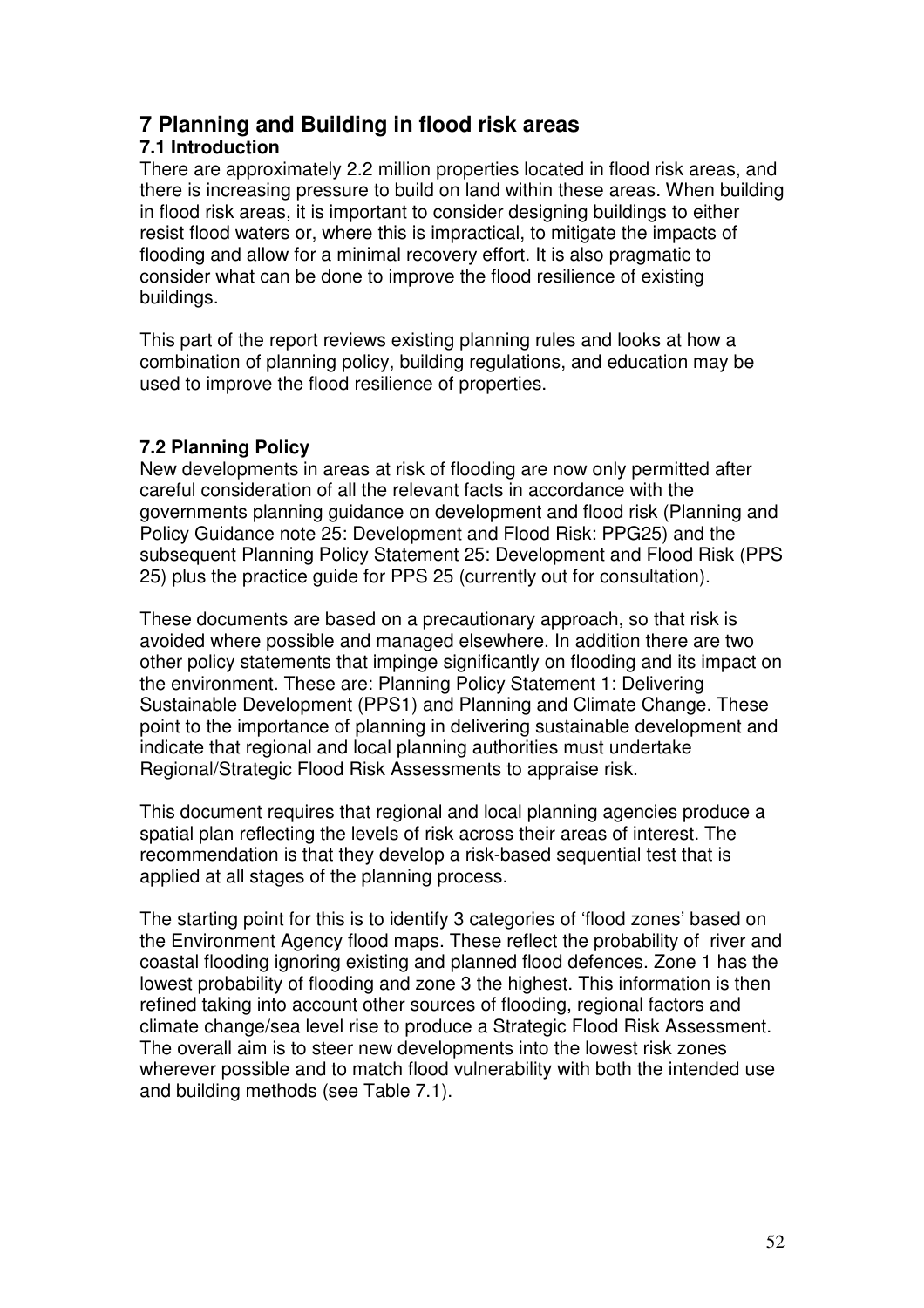| Table 7.1     |                                                   |                                                   |                                                             |                                                                             |                                                               |  |
|---------------|---------------------------------------------------|---------------------------------------------------|-------------------------------------------------------------|-----------------------------------------------------------------------------|---------------------------------------------------------------|--|
| Flood<br>Zone | Building of<br>essential<br><b>Infrastructure</b> | <b>Building</b><br>that is<br>water<br>compatible | HighlyVulnerable<br>Buildings (eg<br>Emergency<br>Services) | More<br>Vulnerable<br><b>Buildings</b><br>(eg<br>Hospitals,<br>Residential) | Less<br>Vulnerable<br>building (eg<br>shops,<br>agricultural) |  |
| Zone          | Yes                                               | Yes                                               | Yes                                                         | Yes                                                                         | Yes                                                           |  |
| Zone<br>2     | Yes                                               | Yes                                               | <b>Exception Test</b><br>Required                           | Yes                                                                         | Yes                                                           |  |
| Zone<br>3a    | Exception<br>Test<br>Required                     | Yes                                               | <b>No</b>                                                   | Exception<br>Test<br>Required                                               | Yes                                                           |  |
| Zone<br>За    | Exception<br>Test<br>Required                     | Yes                                               | <b>No</b>                                                   | <b>No</b>                                                                   | <b>No</b>                                                     |  |

Most of Hull is within a flood risk area due to its low lying topography. This presents problems as many areas designated as having the highest risk of flooding are central to urban regeneration in the city, and the existing process does not incorporate sufficient planning flexibility. It also makes no allowance for risk mitigation, for example by building with only car parking on the ground floor and living space above.

In areas where redevelopment is advantageous but current planning guidance does not permit it, the IRB suggest a detailed site specific investigation be carried out and a risk mitigation be developed prior to planning being considered. Currently for an exception to be allowed, it must be demonstrated that the wider benefits of the planned development outweigh the flood risk. In addition, the development must be made safe and not increase the flood risk overall and will normally be on previously developed land.

### **We recommend that PPS25 be reviewed to account for anomalies of regeneration, for example allowing a less vulnerable development to proceed through the sequential testing by demonstrating provision for flood mitigation.**

### **7.3 Existing building stock**

The Policy documents mentioned above apply to all new developments in flood risk areas, but are not applied in the same way to changes in existing buildings. This is of concern to the IRB, because we feel that measures are necessary to ensure that existing premises in flood risk areas are upgraded and owners encouraged to take proactive measures to reduce the risks associated with flooding.

We believe this could in part be achieved via the Planning and Building Regulations applicable to modifications, extensions and material changes in use. This may require amendments to the permitted development section of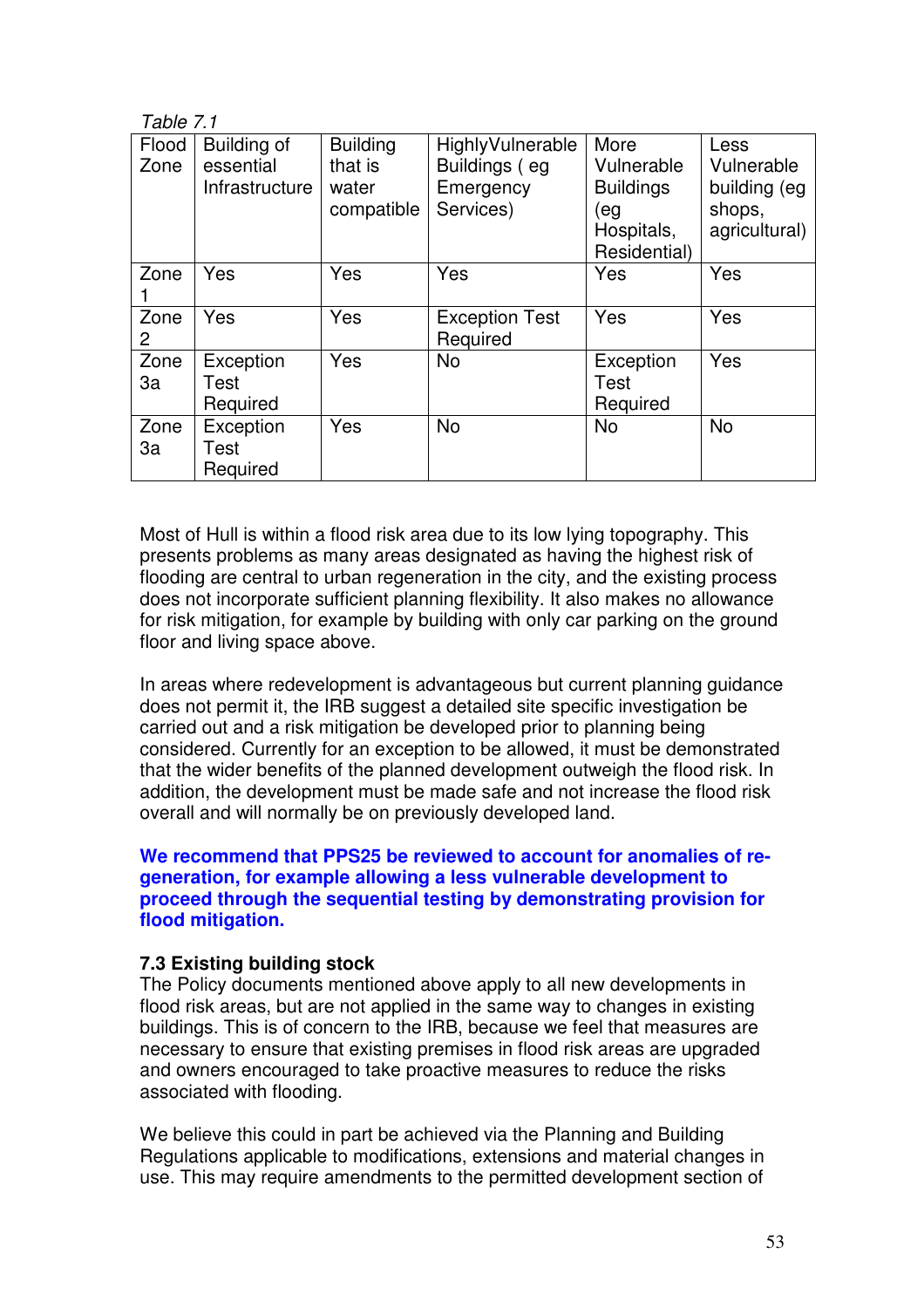the regulations. For example, currently if planning permission is sought for an extension to a house there is no requirement that it is constructed to withstand flooding, whatever the risk and however large the extension. This presents a problem as the size of the building under threat from flooding could be allowed to increase substantially with no additional protection.

### **The IRB therefore suggest that this approach be reviewed and that all extensions requiring planning permission in flood risk areas should be required to have the appropriate level of flood proofing.**

Other planning devices that might be used to improve the level of flood protection for existing housing stock could include, for example, an Article 4 direction prohibiting hard standing without Local Authority approval and that detailed risk assessments support all applications for alteration.

Another method for reducing flood risk is to employ Sustainable Urban Drainage (SUDS) methodologies. These include soakaways, oversized sewers, use of swales, wetlands, storage tanks and other forms of water attenuation. However, as Hull is situated on impermeable clay and is low lying, some SUDS methodologies are inapplicable and research into the benefits and longevity of SUDS solutions is imperative.

### **7.4 Strategic Flood Risk Assessment in Hull**

A Strategic Flood Risk Assessment (SFRA) is currently being developed in Hull and a consultation document will be issued later in 2007. The process being undertaken in Hull will also take the unprecedented step of incorporating the flood risk from pluvial (rainfall) flooding.

As there is little land within the City boundary that is outside the Environment Agencies zones 2 and 3, these areas are being subdivided into areas at lower risk, particularly for more vulnerable developments such as those for residential use (Figure 7.1). The detailed zoned plan being developed will inform all future planning decisions and should feed through into recommendations on building methods and the need to flood proof new buildings to a level appropriate for the flood risk at their locations.

# **7.5 Building Regulations**

As mentioned above, the SFRA process is applied only in the case of new developments. Even planning approvals for substantial changes to existing buildings do not specify any increase in flood protection of the property over and above that which already exists. This is not ideal as the planning permission structure, as currently applied, will only yield minor improvements in the flood-resilience of existing housing stock. An alternative more robust method for encouraging improvements in flood resilience is therefore required.

This could be offered through the use of Building Regulations and the need for approval for any material alterations to properties. Existing regulations require that such alterations are carried out to a standard outlined in the set of Approved Documents. In 2003 the building regulations were amended to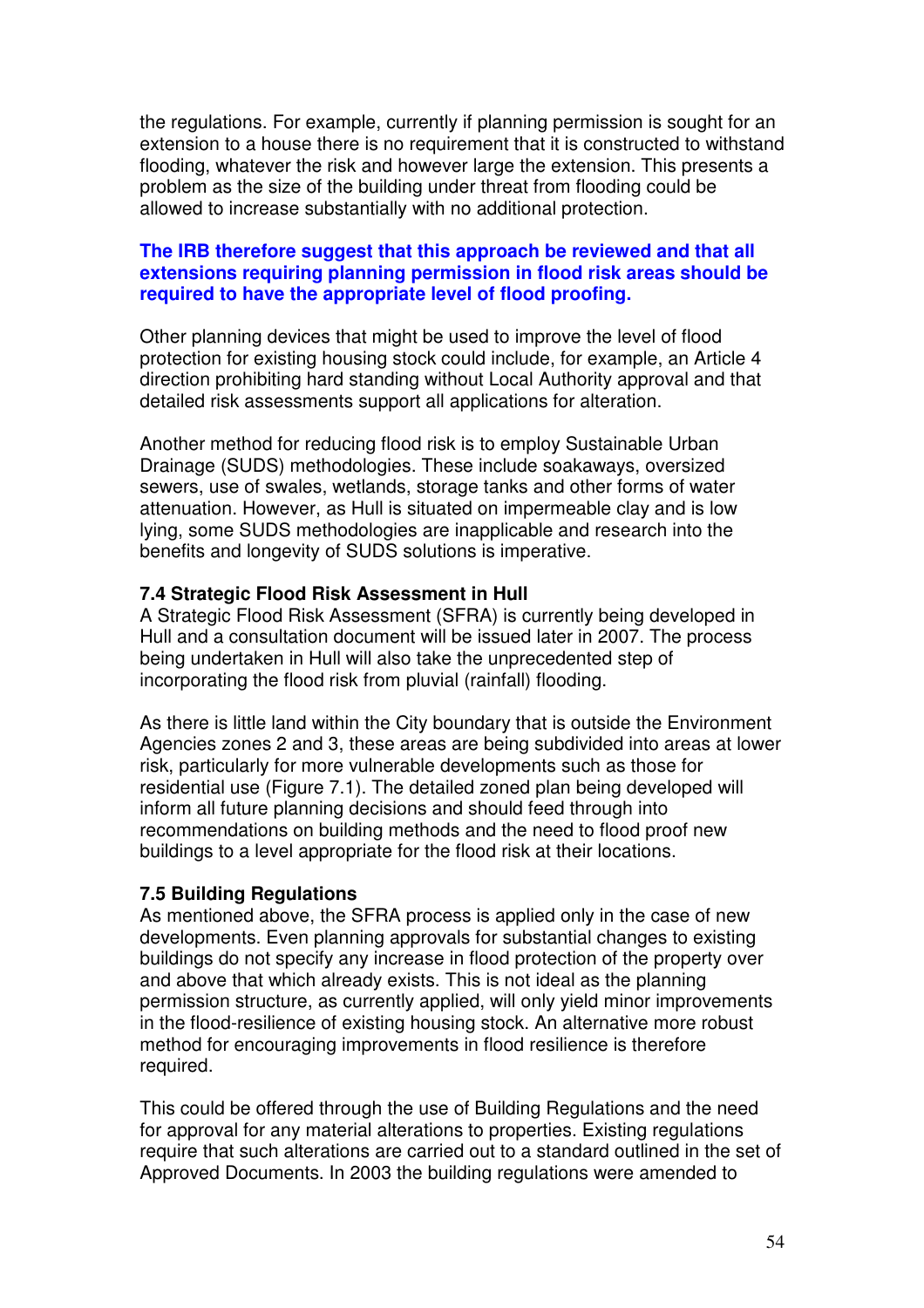Figure 7.1 Draft map of relative flood risk in planning zones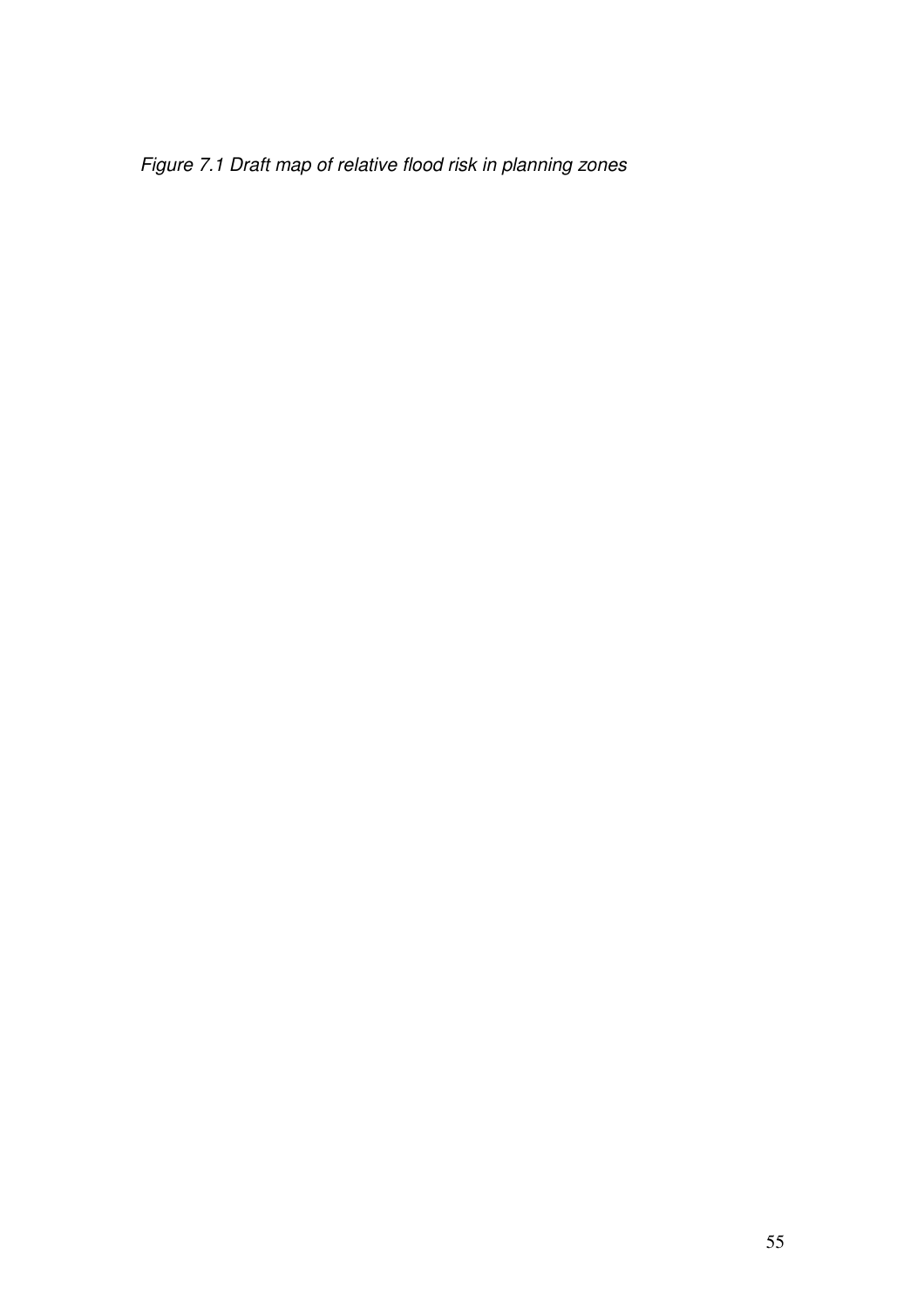regulate domestic electrical installations and improvements in thermal conductivity when replacing external doors and windows. Furthermore, when carrying out work there is an additional requirement to bring existing works up to standard when exceeding a fixed percentage of the house size.

### **A similar approach should be taken to flood risk and the IRB recommend that flood resilience be made mandatory as part of the building regulations in all high flood risk zones.**

There are a number of reviews and workshops currently identifying and reporting on measures which could reasonably be applied to new and existing houses. The IRB are very disappointed to report that despite an excellent opportunity, reinstatement works to flooded properties have to the best of our knowledge missed the chance of implementing flood resilience.

#### **7.6 Recovering from flood Damage**

We are aware of considerable differences in the repair schedules drawn up for properties with similar flood damage. We are led to believe that many homes may have experienced excessive and un-necessary disruption as a result of conflicting advice.

**We recommend that in order to ensure the health and safety of occupiers that insurance companies and Loss adjusters adopt a standard good repair guide using the BRE Good repair guide as a basis** 

**We also recommend that DEFRA consider including guidance within the Building Regulations and provide regulation for reconstruction following flooding.** 

#### **7.7 Informing and Influencing Businesses and Householders**

Damage to property is only a small element of the true 'Human Cost' of flooding. The stress associated with losing personal belongings, having to live in temporary accommodation while repairs are undertaken and the trauma of the clean-up and restoration can be considerable. While it is not possible to eliminate the risk of flooding all together, many steps can be taken to reduce the impact on properties thereby reducing costs of repair, the stress on the individuals involved and improving recovery times. Part of this process is to ensure firstly that property owners and developers are informed about how they can improve the flood resistance of their properties and secondly that they are encouraged to make the necessary investment. These two aspects of the problem are considered separately below.

### **7.8 Information and Education**

There are a large number of good documents describing how the flood resistance of existing properties can be improved, mostly available from the Environment Agency website (www.environment-agency.gov.uk). Most useful are 'Preparing for Floods' (ODPM document 2003) and 'Damage Limitation' which gives details of methods and materials that can be used for flood proofing. There are even documents that give advice on making the garden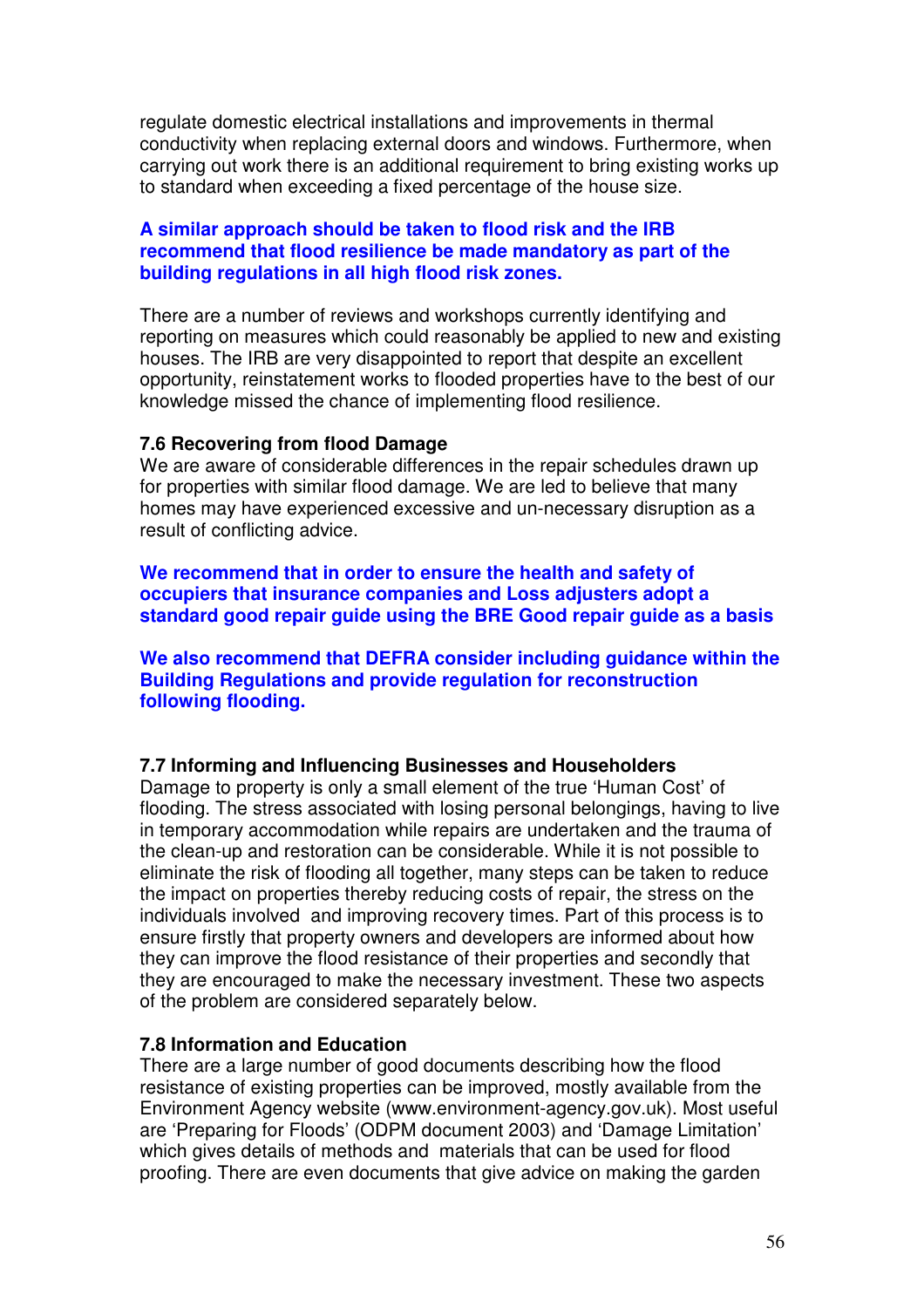more flood resistant and improving its recovery time (Flooding in Gardens:) In addition there are documents which issue post-flood advice (for example: EA document 'After a Flood'). However, most of these are only available over the internet and therefore inaccessible to most vulnerable people and many are large and unwieldy documents which would discourage all but the most literate and determined of readers.

**We recommend clear written advice and information, in leaflet form, that can inform residents on the risk and enable property owners to decide the most appropriate solution for their own situation. In addition there needs to be a well planned and executed campaign to inform and educate residents. This might also include a community training event, a schools campaign integrated into the science curriculum to inform children and a business awareness campaign** 

#### **7.9 Encouraging investment in flood proofing**

The cost of flood proofing an existing property is a significant deterrent for many households. We believe that it is important to introduce some financial inducements to encourage people to take individual action to protect themselves.

One way of achieving this is to offer grants towards the costs of flood proofing in high flood risk areas. This approach has been effective in encouraging home insulation to reduce carbon emissions and should be similarly effective for flooding. In addition the existence of grants towards flood proofing costs would help raise awareness of the risks.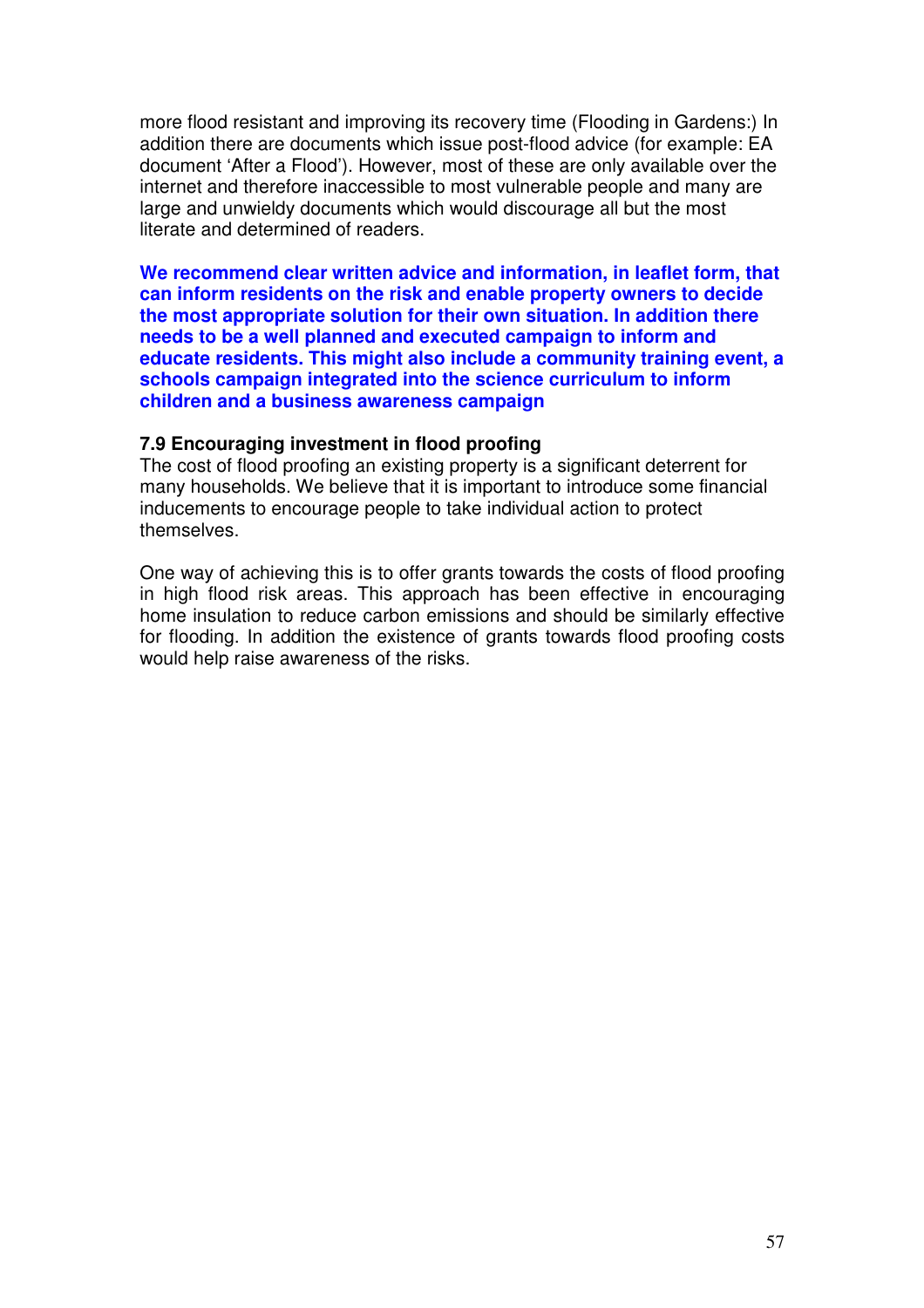# **8 Public emergency information and the role of the media 8.1 Introduction**

The IRB has been able to make preliminary enquiries into the role of the relevant authorities in providing information regarding emergency events and its dissemination through the media. The IRB has consulted with representatives of Humberside Police, Humberside Fire and Rescue Service, the BBC, the City Council and Mail News and Media.

It is clear that the decision making of a command structure in emergency situations can not be influenced by the immediate involvement of the media. Emergency situations can not be made with a background of concern over how difficult choices that may involve peoples' lives are made. The reporting of public information, particularly within a regular and well understood framework will support any emergency effort, improve safety and provide reassurance. The media effort should therefore be one step removed but immediately available for the command structure.

# **8.2 Background**

The Humber Local Resilience Forum's Communications Sub Group meets regularly and includes the four local authorities, emergency services, the Primary Care Trust and other responders. The meetings are also attended by the BBC. The Group is taking forward the requirement in the Civil Contingencies Act 2004 to raise awareness of the key risks and the mechanisms for warning and informing the public during a major incident.

A Protocol, 'Communicating with the Public', has been agreed under this responsibility. This Protocol (work on which is ongoing) is for all emergency situations, defined as 'an event or situation which threatens serious damage to human welfare in a place in the UK, the environment of a place in the UK, or war or terrorism which threatens serious damage to the security of the UK'.

Aims of the protocol are to:

- Ensure that the public are made aware of the risks, are warned and advised.
- Confirm how Agencies have prepared to deal with an emergency.
- Confirm lead responsibility for warning, informing and advising the public.

### **8.3 Awareness, Warning, Informing and advising the Public**

Local Authorities and Emergency Services are encouraged to raise public awareness through public involvement in determining policy. This includes vulnerable people and groups that are currently excluded from public policy.

Lead responders are identified to co-ordinate the media response to an emergency. In many situations it will be the police who will take an initial coordinating role in the early stages and initiate a media response. Under the published Protocol the severe weather section provides for the Environment Agency to be the lead organisation for a flooding incident. There is no highlighted lead organisation for storms, gales and other extreme weather incidents. Although the police service assumed the lead responder role during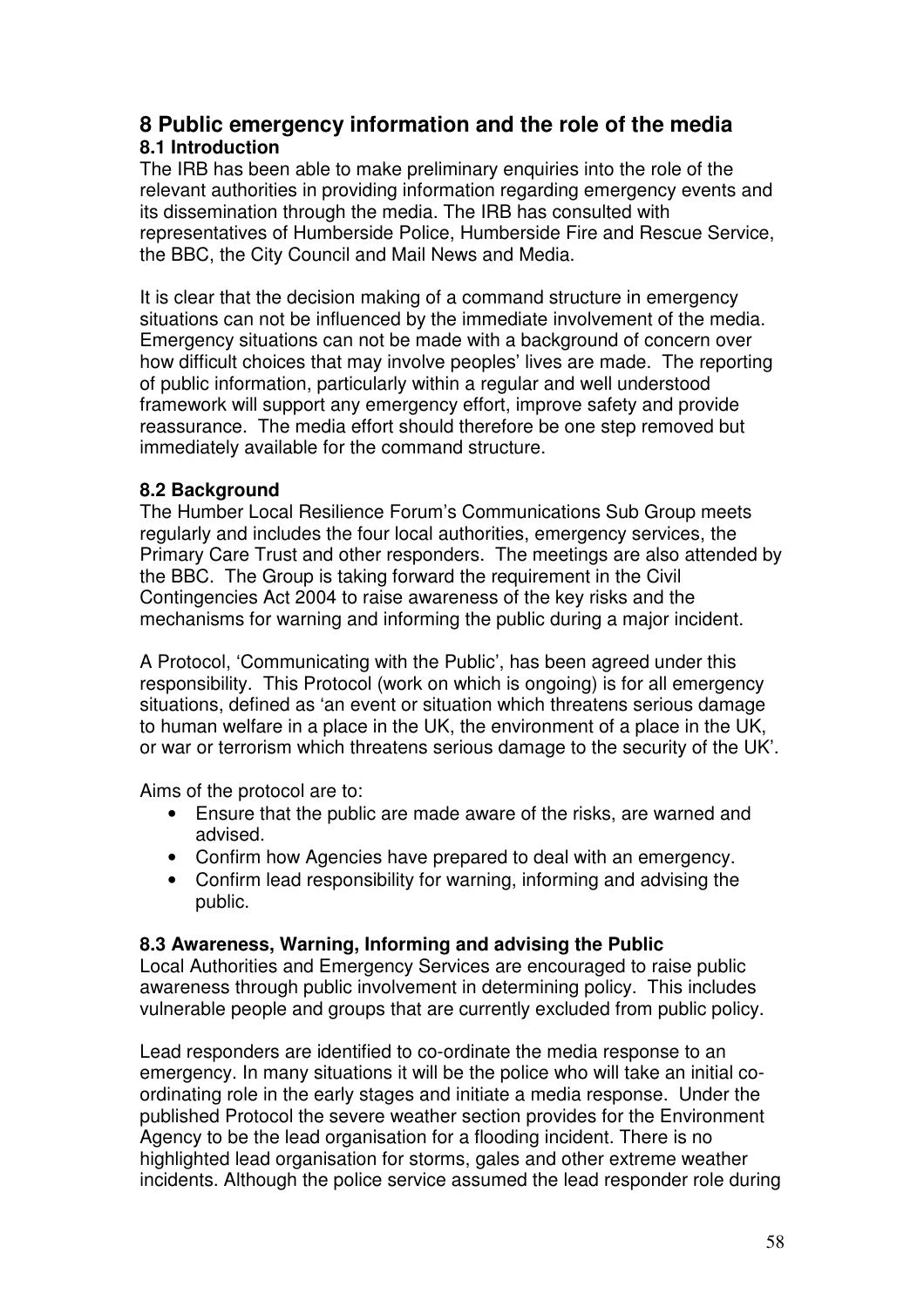the June incident the confirmation of responsibility is recommended to provide some clarity of roles.

Local radio is highlighted as a highly effective method of informing the public. The BBC is to confirm it's approach confirmed in a policy document 'Connect in a Crisis' annexed to the Protocol. This is referred to as "work in progress".

During emergency events, any contact can provide security to those in need. During the June events, information was passed by word of mouth, leafleting, use of the internet, telephone messages, radio and TV broadcasts. At each stage, one form of communication was most effective for individuals in different circumstances. Furthermore, the dissemination of information will fall into different categories of urgency, from immediate to general information and public service information.

### **We recommend reconsidering the important role of other radio and television stations as the media market becomes more saturated, together with the printed media in emergency periods**.

### **8.4 Media and the 25th June 2007**

Essential elements of the Protocol include liaison between responders, identifying potential sites for media centres, providing media training, suitable equipment, arrangements for mutual aid to be provided by neighbouring areas and for liaison with the Government news network.

Although some of these elements were clearly in place during the June event, access to the Priory Road Police Media Centre was not available through flooding and limited facilities were immediately available for Silver Command resulting in its relocation to Festival House following alternative space and equipment limitations.

Written and broadcast media have raised concerns regarding the standard and accuracy of information provided on 25<sup>th</sup> June. The Protocol recommends that an emergency media centre be considered in a prolonged incident with appropriate facilities from which a flow of credible information should be established with a media co-ordinating group. The media group works alongside the Silver Command.

On 25<sup>th</sup> June 2007, as the nature of the incident was different for the 4 local authorities, it was impractical for individual authorities to provide information through a single media centre. Humberside Fire and Rescue Service and the police provided press communications from 24<sup>th</sup> June. Initially information was available by recorded message on a dedicated number available to the media. This was regularly updated. The scale of the impact of the  $25<sup>th</sup>$  June 2007 storm event created an unprecedented amount of information for which clear communications were difficult to maintain. Individual reporting by agencies and the scale of the incident limited the co-ordination of the content and timing of information. The City Council moved into an organised "situation reporting system" with 24 hour rotas. The Council's press office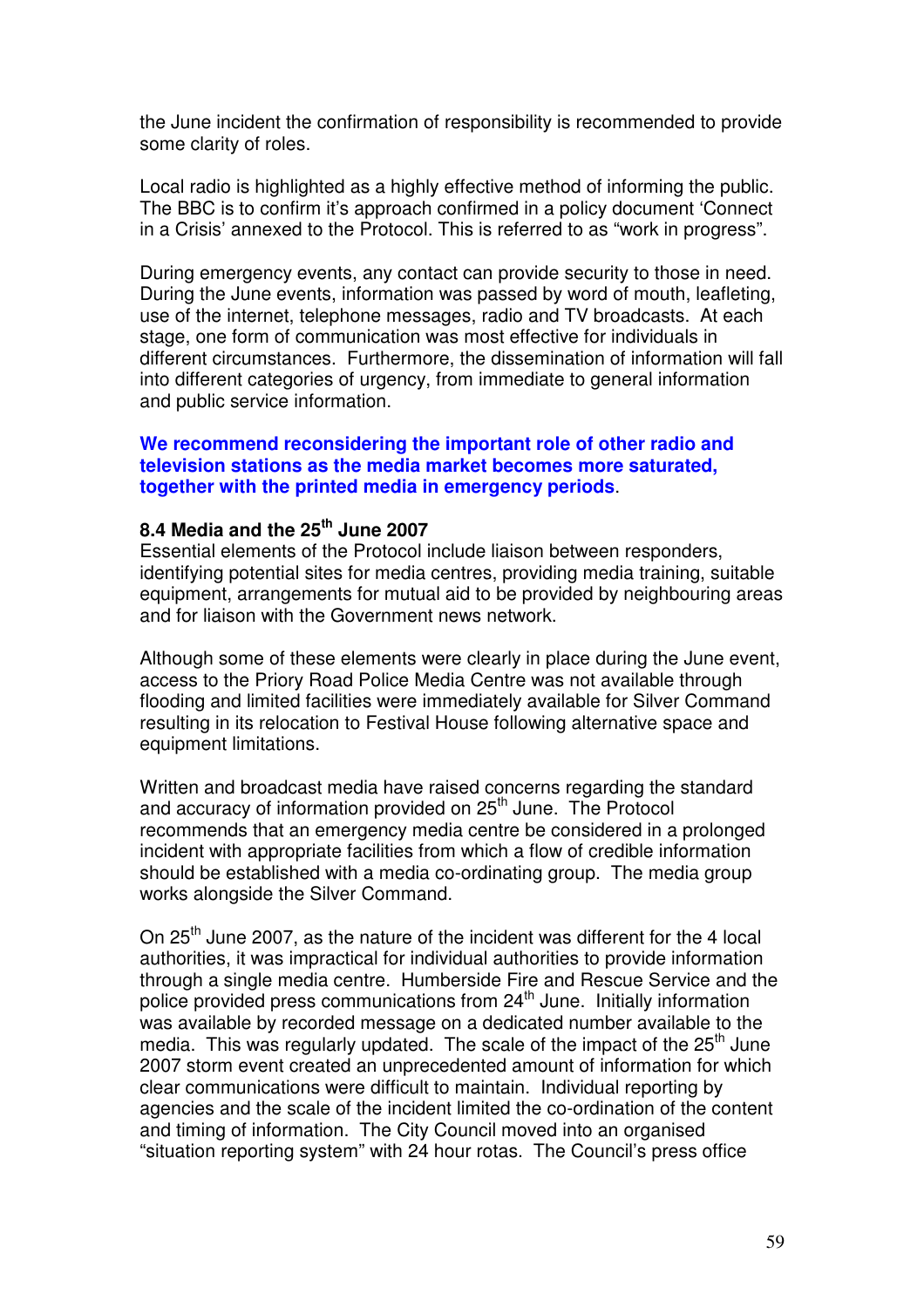returned to normal working practice once the incident room closed down on Monday, 1<sup>st</sup> July.

The Council recommends that the communications Protocol agreed by the partners needs to be reviewed in the light of recent experience and that key risks to the City and sub region need to be highlighted to improve preparedness and inform residents how they can protect and prepare themselves. Internally the Council should review its business continuity plan including communications staff being assigned a given role with training.

### **8.5 Conclusion**

The Protocol can benefit from the experience of the June events. The system operated to the best of the ability and resources of all parties involved during the June events. A revisit of the unfinished Protocol appears necessary and the 'work in progress' needs completing.

Priority appears to be for secure physical space to be immediately available that is appropriately resourced and accessible.

The responsibility for the lead role for storm and other events needs to be confirmed perhaps with a presumption for the Emergency Services to take initial responsibility due to their greater resources.

The important role of printed and web based information should be reconsidered within the Protocol.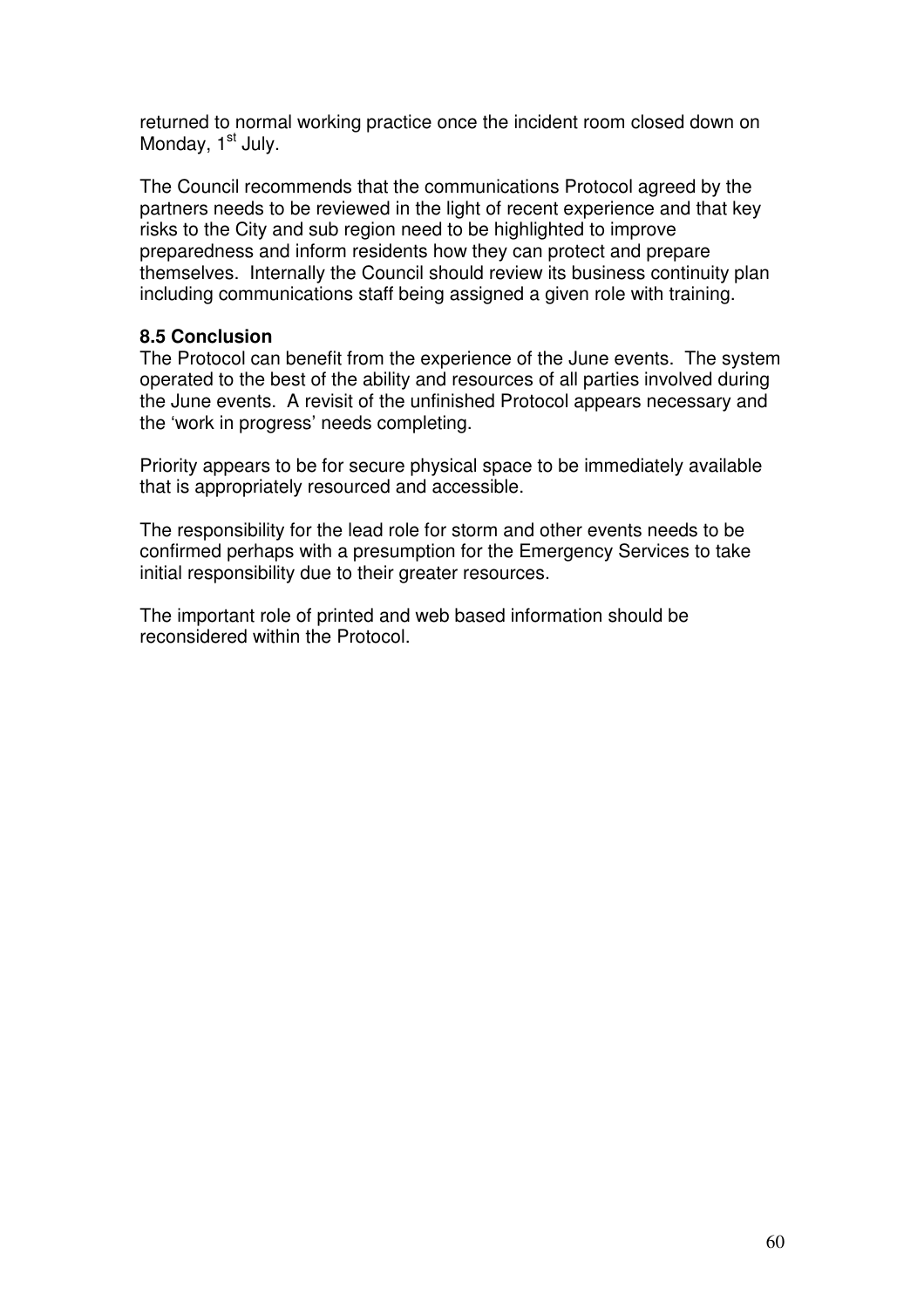# **9. Overall findings**

Hull has the largest number of households and people affected by the summer floods for any one area in the UK. Over 8600 households were damaged by the June floods, home to over 20 000 people. Of these, 6 300 were forced to live in alternative accommodation with over 1 400 people living in caravans. We are amazed by the incredible resilience and high levels of social capital shown by the residents of Hull. The good will, comradeship and willingness to help neighbours and strangers in times of need are extraordinary.

Schools were especially badly hit in Hull, with only 8 out of 99 schools unaffected by the flooding. In total over 114 000 pupil days were lost, though it was fortunate to be close enough to the end of term to prematurely close schools. The floods have shown the importance of schools as a social hub to the community, and how their closure can have a high social and economic cost. Parents were forced to take time off work, resulting in millions of pounds in lost earnings and this can have a greater impact on some groups, for example lone parents.

The Council's response to the floods was widespread, adopting a tenure blind approach treating all affected persons in the same way regardless of council/private home ownership. To maximise care for the vulnerable a graded response was adopted where households were classed as gold, silver and bronze and received different levels of care accordingly. There was also a significant input from the Council's 300 community wardens, both during and after the event, and the voluntary sector played a huge yet largely unseen role organising and helping many communities and groups. Hull received over £1million in charitable donations, over £300 000 from the hull flood fund and £700 000 from the British Red Cross.

Databases played a surprisingly important role. In the initial emergency they helped locate vulnerable people to be rescued or checked (e.g. the elderly and infirm) and in the recovery phase they helped in the allocation of relief funds and in maintaining contact with the vulnerable.

We continued our detailed review of Yorkshire Water's pumped drainage system in Hull and found a series of serious issues with its design. maintenance and operation. At Bransholme and Kingswood, where over 1000 homes flooded, the pumping station responsible for the areas drainage failed during the floods. Yorkshire Water reports in 1996 and 2001 raised concerns about the capacity, reliability and structural integrity of the Bransholme pumping station. Yorkshire Water was unable to confirm or produce any records of any action taken in light of these reports. We believe that had Yorkshire Water acted on some of these recommendations then the flooding in Bransholme and Kingswood would not have been so severe.

For West and East Hull, where there was extensive flooding in 2007, Yorkshire Water reports from 2004, 2006 and 2007 indicated that the new £200 million 'Humbercare' system had actually reduced the drainage and pumping capacity of Hull. Detailed Modelling in 2004 and 2006 showed that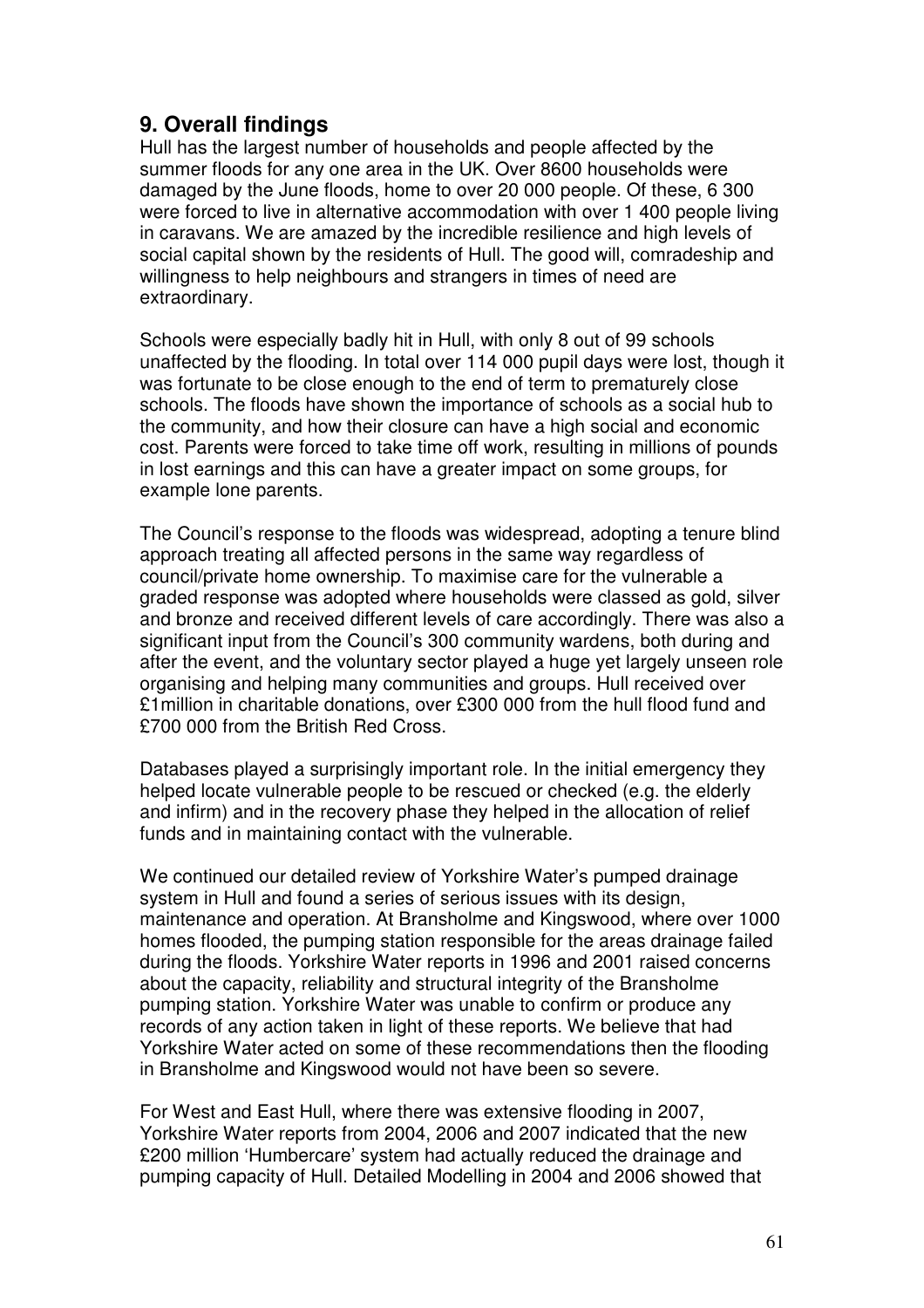the new Humbercare design had underestimated the volume of water from some storms by 100%. In 2004 the system was only providing protection from a 1 in 1 to 1 in 2 year flood event instead of protection from a 1 in 30 year event. Options for permanent solutions to this problem were presented to Yorkshire Water in 2004 and 2006.

In 2007, 2 ½ years after the initial report detailing these issues, Yorkshire Water implemented a temporary solution based on bolting on the decommissioned 40 year old pumping stations at West and East Hull. During the 2007 floods there were serious operational issues with this arrangement (notably the poor reliability of old pumps and oscillations developing in the main Humbercare transfer tunnel) and we have significant concerns as to whether the system performed correctly. We understand that plans for a permanent solution are now being pursued after the June floods. We feel that had the permanent solutions suggested in 2004 and 2006 been implemented by the time of the June 2007 floods, the impact of the floods would not have been as severe.

The floods in 2007 were severe, and some flooding was perhaps inevitable. However, as many properties in Hull were only flooded by a few centimetres of water (or less), we conclude that had the recommendations offered since 1996 been followed, some properties in Hull would not have been flooded.

Yorkshire Water and other water utilities are controlled by the regulator Ofwat. We noted many concerns with the lack of regulatory powers Ofwat has over urban drainage. Ofwat has powerful rules and penalties governing price, water quality and availability but very few for the design standard and flood defence capabilities of drainage systems. The only design regulation is a non mandatory 'industry standard' of 1 in 30 year protection.

Investment decisions are also regulated by Ofwat, but the only risks considered are to the infrastructure of the water utility itself, not the risk to the households and businesses that may be affected by flooding. Furthermore, the policing of water companies is by reporters appointed by the water utility themselves (from an approved pool) and we have serious concerns about the transparency and level of investigation they are able to undertake.

In the UK there is a pressure to build new houses, and often prime locations are located on floodplains or in flood risk areas. Most of Hull lies within a flood risk area which can make planning decisions difficult. Instead of a blanket ban on development within the city a Strategic Flood Risk Assessment subdivides the flood risk areas into those where there is less risk than in others. A sequential test is then applied to establish the suitability or otherwise.

We also note that this policy only applies to new buildings and developments. Extensions are not considered; however these can significantly increase the size of a property with no added consideration for the flood risk or contribution to the drainage flows. We note that within the Building Regulations there are no specific requirements to provide additional protection for properties within flood risk areas, nor is their any direct regulation on flood recovery. This has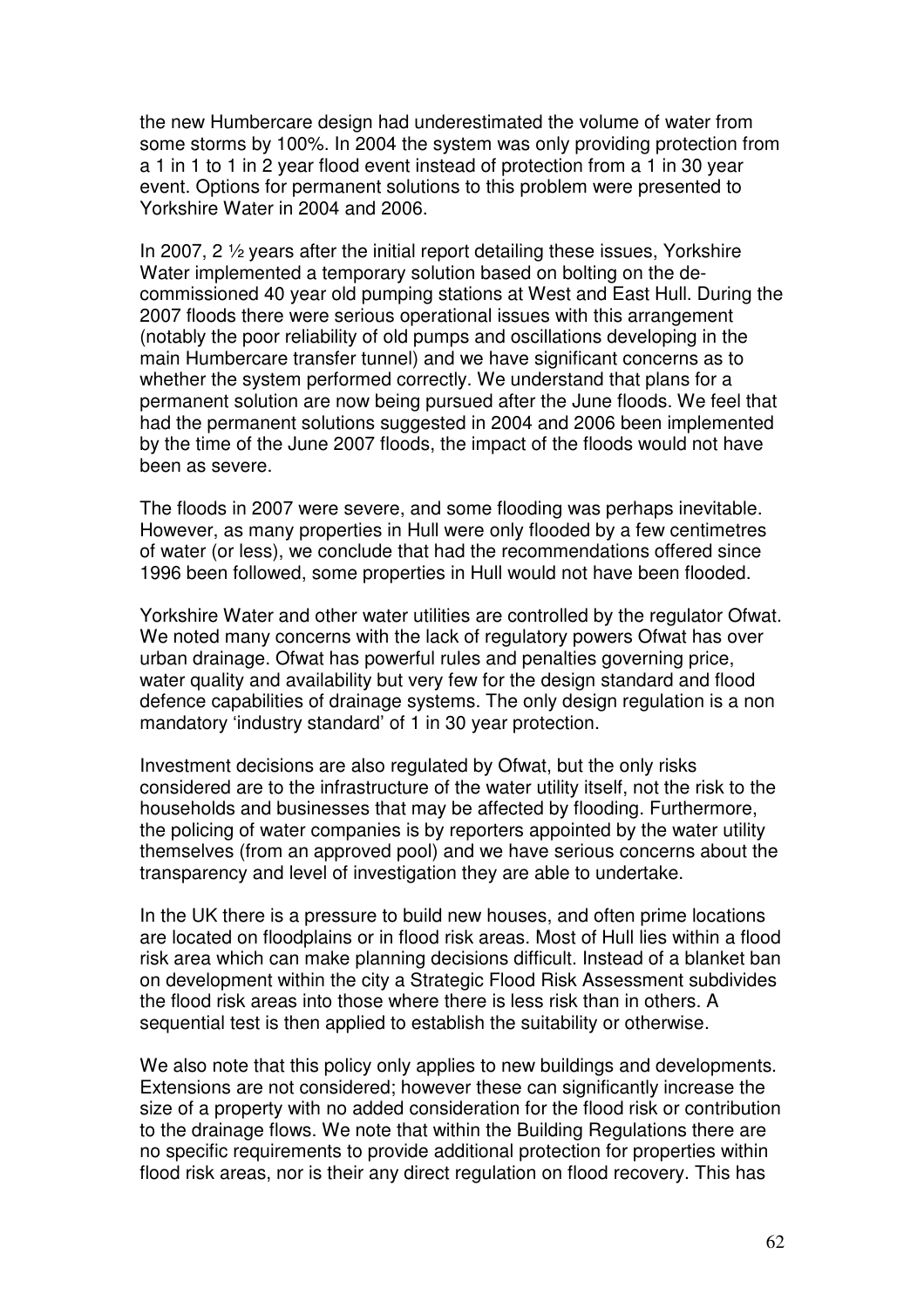resulted in lost opportunities to improve standards of resilience to existing affected stock.

The UK is very unusual as flood risk is the responsibility of private insurance. In most Western nations the government underwrites flood risk. In the UK there is a 'Statement of Principles' between the insurers and the government that ensures that people living in flood risk areas (that are defended) can renew their insurance as long as the government promises to defend these areas. Hull is protected so insurance should continue to be available, though it is likely to increase in cost.

There are over 40 different insurance companies, all with different rules and algorithms for calculating premiums, so it is hard to determine a general method for calculating risk. Some base it on distance from river, some on a postcode basis. Details of all claims are recorded on a central data base, but not all companies access this record. The IRB asked representatives of the insurance industry whether capped cover, significant excesses or modifications to flood proof houses would be appropriate methods to reduce the cost of premiums. This was met with a mixed response.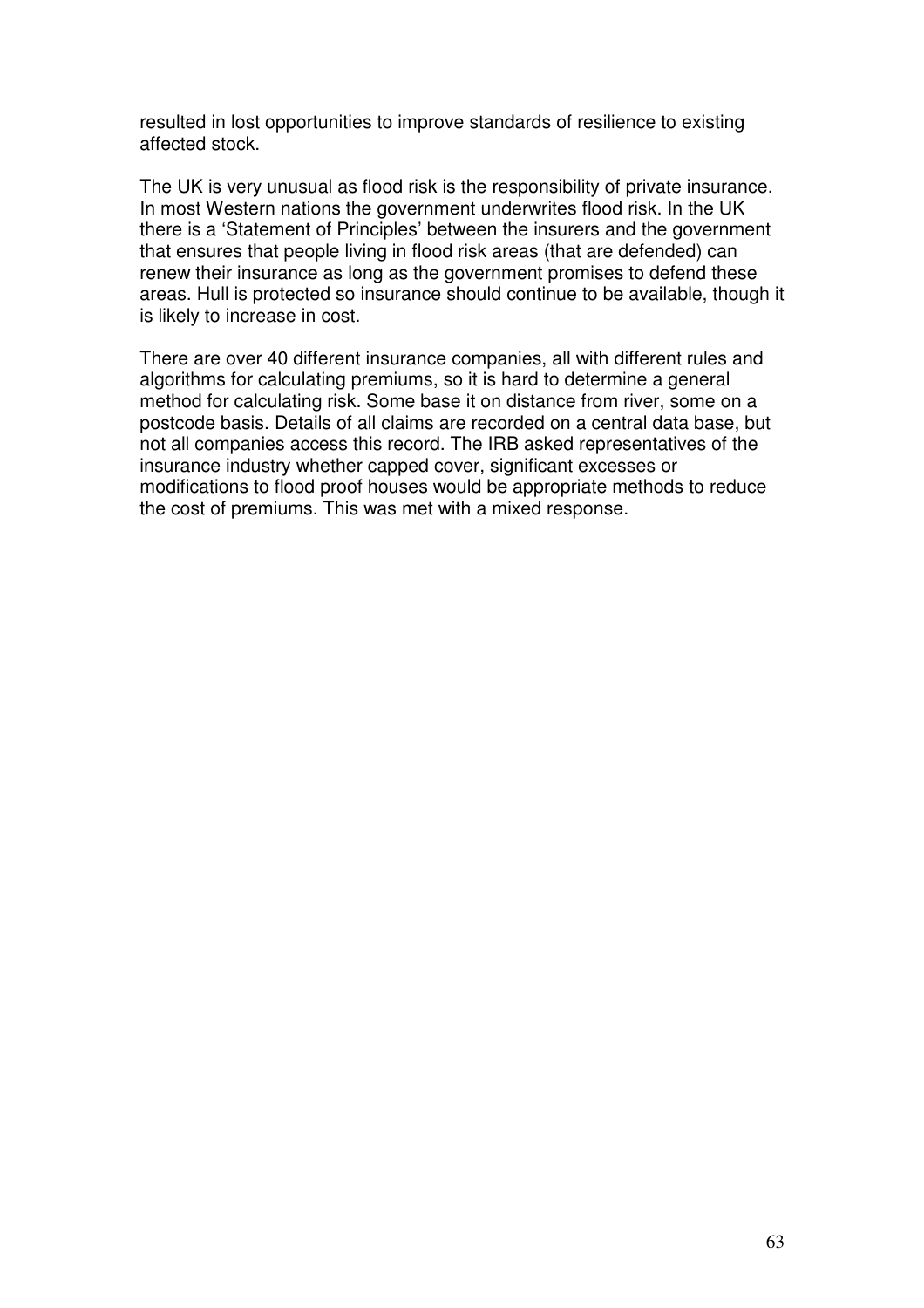# **10 Recommendations**

# **10.1 National Recommendations**

We were surprised by the lack of power the water regulator Ofwat has to control the design and performance of Water Utilities' drainage systems for flood conditions. We feel that **mandatory standards for flood protection in drainage systems must be set**. These must account for the possible impacts of climate change and be flexible enough to incorporate local vulnerabilities. **We also feel that a Government level re-evaluation of the regulatory powers of Ofwat is required in order to enforce drainage standards and ensure adequate flood protection**.

Integral to this is a more transparent, less industry based method of assessment of utility operation. **Importantly, detailed information on the performance and operation of Water Utilities' drainage systems should be in the public domain. The Utilities are private companies with commercial interests but they are also regulated monopolies that have a responsibility to serve the public and ensure adequate flood protection. It is vital that this role is transparent and transparently regulated.**

The UK has a unusual arrangement with the insurance industry and the Government should look at underwriting flood risk, or other alternatives as per other nations. Insurers should also consider offering discounts for home protection and other resilience measures

We also have recommendations regarding planning, that home extensions in flood risk areas should be required to have a level of flood proofing/flood resilience inbuilt. Furthermore, **building regulations could be changed to ensure that flood resilience measures (e.g. resistant materials, changes in wiring) are mandatory in flood risk areas**.

There is also a need to protect key parts of social infrastructure. **We recommend that extra protection and consideration be given to schools, which could be described as 'social power stations'**. Given the large number of working parents and lone parents, school closure has a massive impact on both the local economy and community. We need to ensure that schools - and their operation - are protected against floods or have added resilience.

As pluvial flooding is not identified as a separate risk under the new Civil Contingencies Act 2004, **we recommend that emergency planning for this eventuality should be undertaken a matter of urgency by all regional and local authorities.**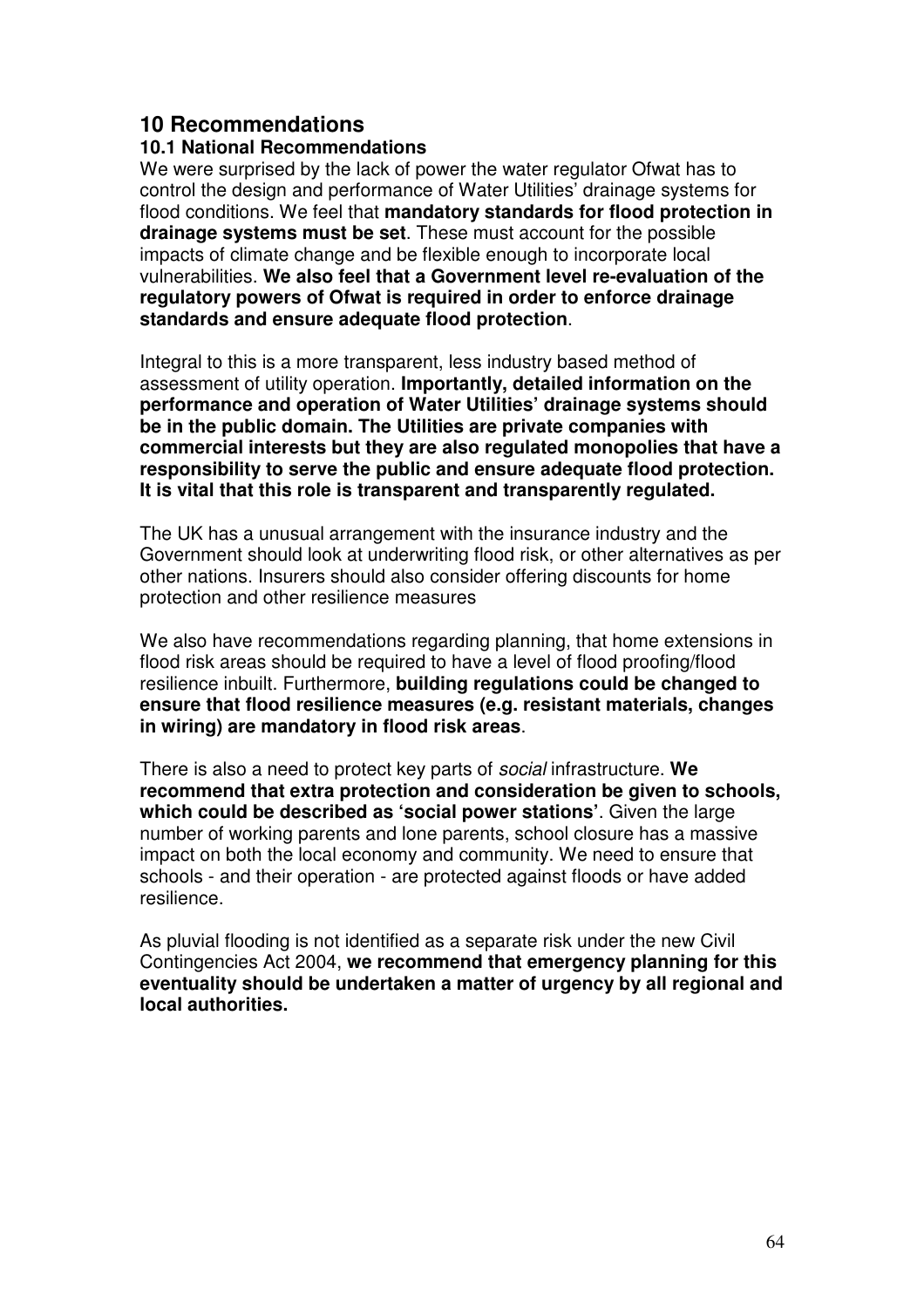### **10.2 Local Recommendations**

We have found significant issues with the pumping and drainage infrastructure in Hull and recommend that urgent action is taken to provide permanent solutions. This includes upgrading Bransholme pumping station with the addition of extra capacity for added resilience and the redevelopment of West and East Hull pumping stations. Proactive pumping in preparedness for high rainfall events may improve the effectiveness of the current system's capacity. We also hope that added capacity is incorporated to account for possible climate change and development, rather than developing to the minimum standard. We recommend that Yorkshire Water, Hull City Council and the Environment Agency continue to work together (as they have begun to).

For Hull City Council, there are clear recommendations to ensure better communications and the stockpiling of equipment (especially protective clothing) for future emergencies. There is the need for the designation of a second command centre that is fully equipped and maintained for the purposes of co-ordinating and directing emergency management. There is a need for new emergency plans to cope with the threat of pluvial flooding and regular training is essential to ensure that staff are aware of responsibilities. This is especially important in sections with high staff turnovers. In particular, the localisation of these plans is important and we recommend that each local area devises its own plan for flooding. It is also important to raise the awareness of flooding and how to deal with floods within the population of Hull. This could include the creation of leaflets of what to do in an emergency and how to protect your home and possessions. There should be a concerted effort to ensure communities have access to and understanding of information that equips them to deal with any future flood events.

Providing accurate information, both between agencies and to the public, increases the effectiveness of all emergency efforts. The Humber Local Resilience Protocol 'Communicating with the Public' should be completed, providing clarity of responsibility and widening participation with appropriate resources made available

We also recommend that a program of further research is undertaken to address some of the scientific and academic questions that have arisen from this review. These questions include research into the complex groundwater movements in East Yorkshire and Hull, the impacts of altering land drainage systems on rivers, watercourses and the habitats within them. Furthermore, there are substantial social issues that warrant research such as long term impacts of the flooding on people health, well being and prosperity.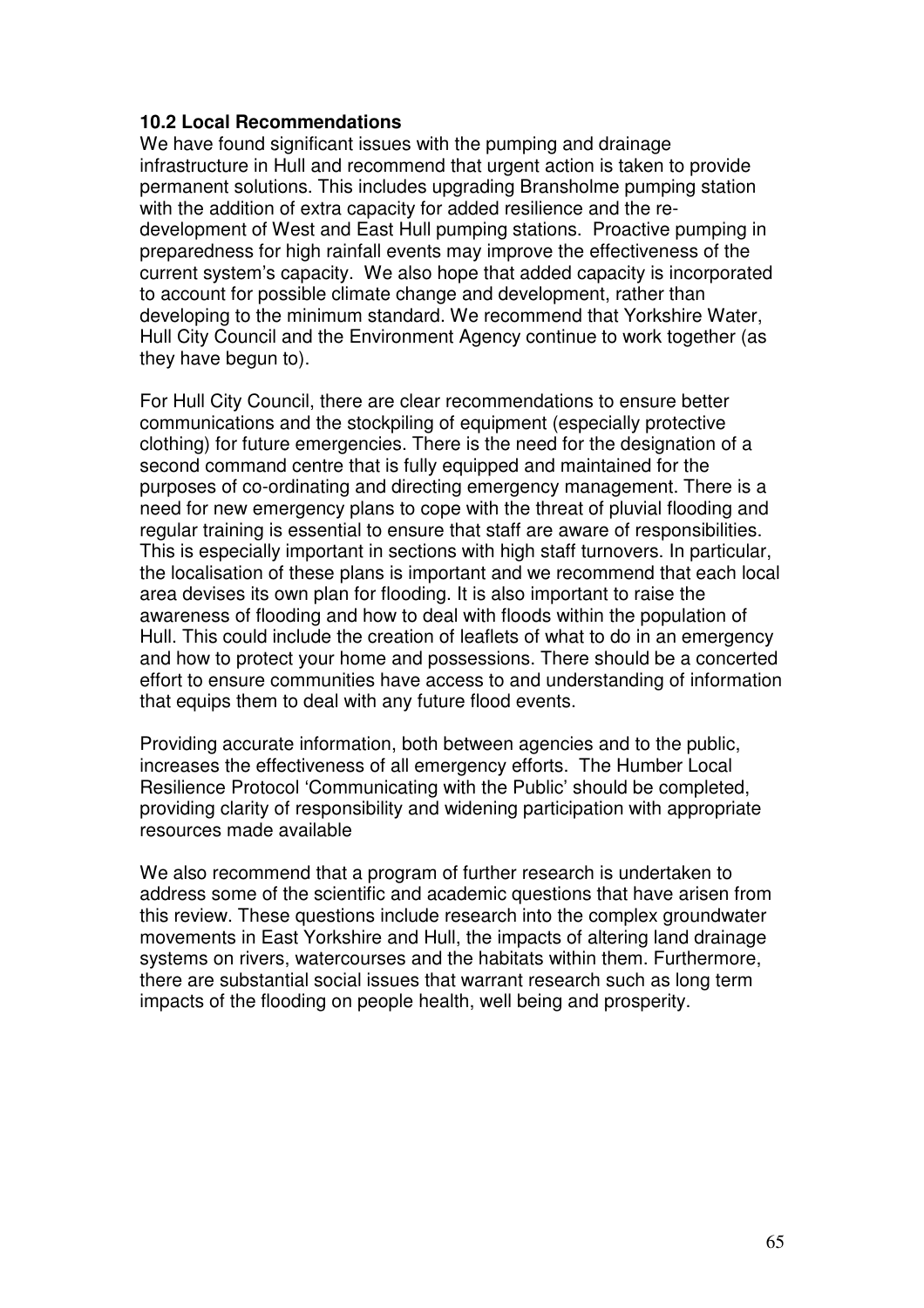# **11 Glossary**

- ABI Association of British Insurers
- AMP2 Design reference from Yorkshire Water for Humbercare system
- AOD Above Ordinance Datum
- Area One of Hull City Council's seven administrative Areas (Riverside, East, Park, Northern, North Carr, Wyke and West)
- Attenuation Storage and controlled release of water
- BRE Building Research Establishment
- BSF Building Schools for the Future
- CIRIA Construction Industry Research Information Association
- CMMA Construction Management Association of America
- Combined system of drainage Foul and surface water mixed in the same drainage pipes
- Community Federation Body whose primary role is grant making
- Connaught contracted by Hull City Council to improve council housing
- CRB Criminal Records Bureaux
- CSO Combined Sewer Outfall
- CYPS Children and Young Peoples' Services
- DCSF Department for Schools, Children and Families
- EA Environment Agency
- FLOSS Hull City Council database regarding flood victims
- Fluvial flooding term given to river based flooding
- GIS Geographic Information Systems
- GOYH Government Office Yorkshire and Humber
- HCC -Hull City Council
- HFRS Humberside Fire and Rescue Service
- Hull Catchment Area of land contributing water flow to the Hull sewerage systems
- Humbercare 2001 scheme by Yorkshire Water to treat sewerage in a combined system
- Hydroworks Early modelling software
- Infoworks Recent modelling software
- Inlet Station Saltend treatment works
- IRB Independent Review Body
- Kier contracted by Hull City Council to improve council housing
- Kingswood Development Development to the west and North of Engine Drain
- KWL Kingston Works Limited, contracted by Hull City Council to improve council housing
- $\bullet$  m<sup>3</sup>s<sup>-1</sup> metre cubed per second
- MWH Consultants commissioned by Yorkshire Water in 2004
- Ofwat Office of Water Regulation
- Outfall Outlet capacity into the river
- Penstocks Large vertical gate valves
- Pluvial flooding- Term used to describe flooding from rain water run off
- PPG25 Planning Policy Guidance regarding flood risk
- PPS Planning Policy Statement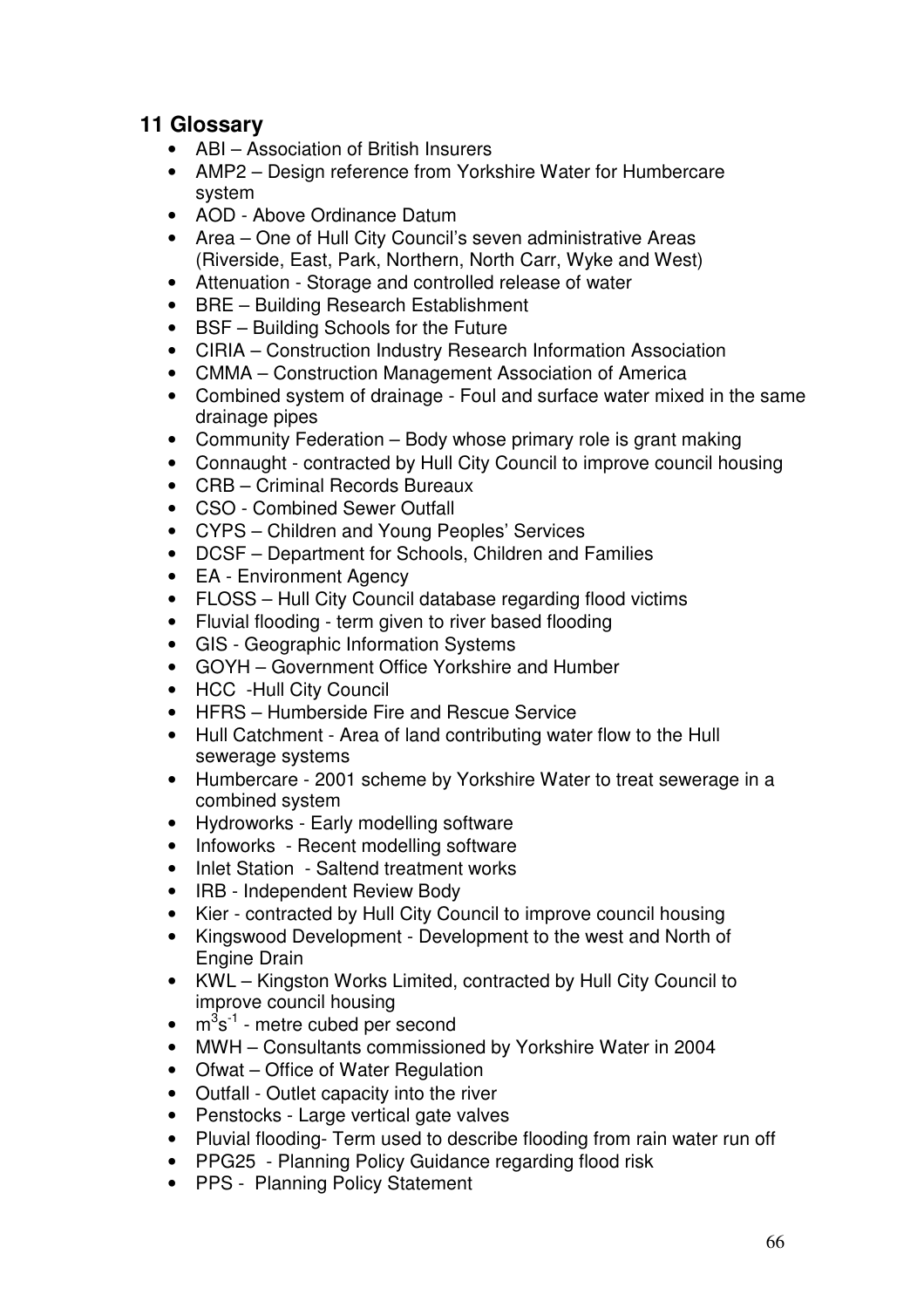- RSL Registered social landlord
- Separate system of drainage Separate drainage pipes for foul and surface water Sewerage Drainage infrastructure
- Sewage Foul water
- SPS Surface Pumping Station
- Suds Sustainable Urban Drainage Systems
- Tidal From the sea/tidal river
- Tunnel / Transfer Tunnel connecting tunnel in Humbercare
- VCS Voluntary and Community Sector
- WWTW Waste Water Treatment Works
- YW Yorkshire Water